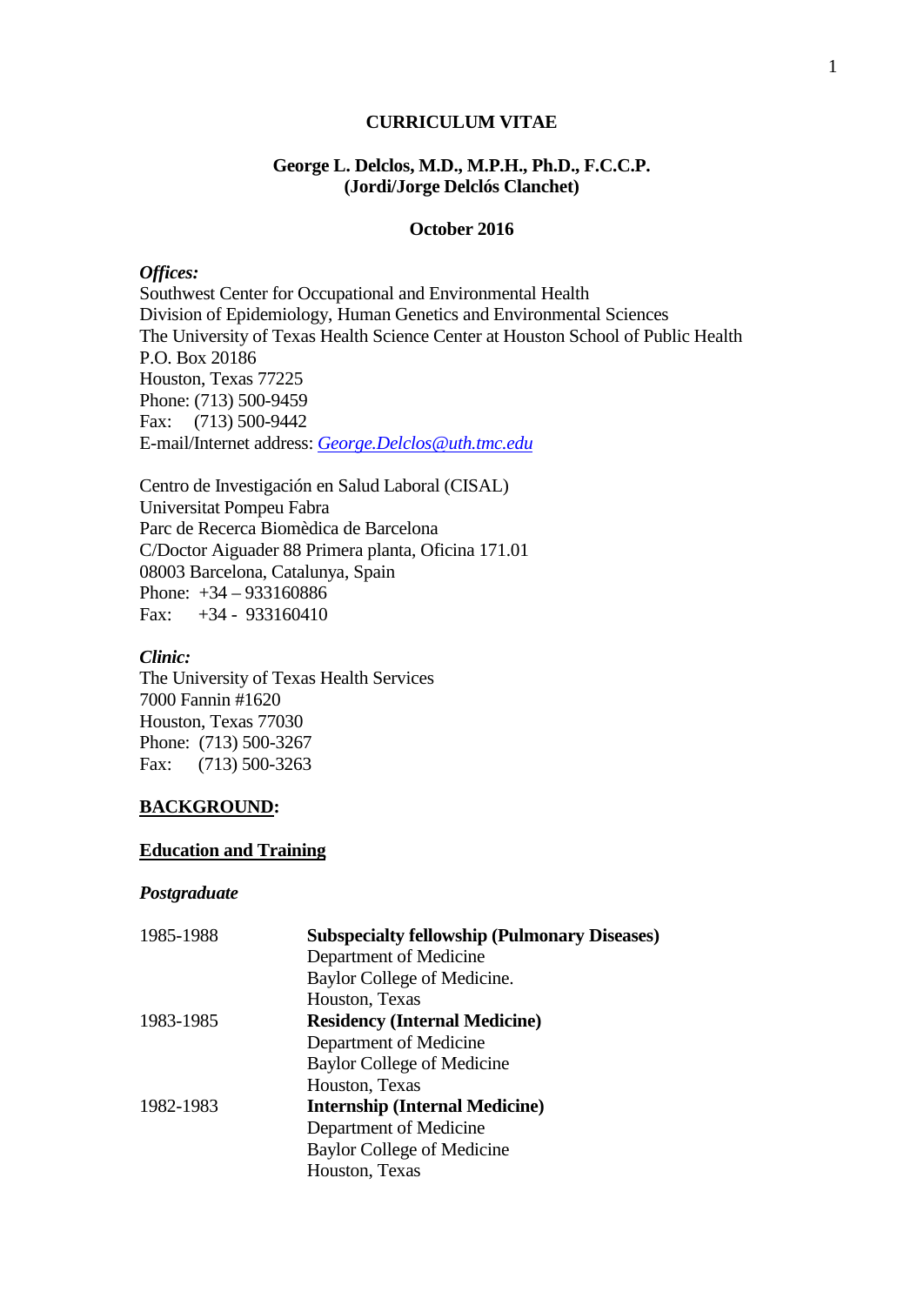| 1981-1982 | <b>Postdoctoral fellowship</b>   |
|-----------|----------------------------------|
|           | Department of Community Medicine |
|           | Baylor College of Medicine       |
|           | Houston, Texas                   |

# *Undergraduate/Graduate*

| 2007                       | Ph.D. in Health and Life Sciences (Summa cum laude)        |
|----------------------------|------------------------------------------------------------|
|                            | Departament de Ciències Experimentals i de la Salut        |
|                            | Universitat Pompeu Fabra                                   |
|                            | Barcelona, Catalunya                                       |
|                            | Dissertation: "Work-related asthma in healthcare workers". |
| 1988                       | <b>Master of Public Health</b>                             |
|                            | Occupational and Environmental Health Module               |
|                            | University of Texas School of Public Health                |
|                            | Houston, Texas                                             |
|                            | Thesis: "A descriptive study of asbestos-exposed subjects" |
|                            | referred for independent medical examination".             |
| 1981                       | <b>M.D. degree (Honors)</b>                                |
|                            | University of Barcelona School of Medicine.                |
|                            | Barcelona, Spain                                           |
| <b>Secondary Education</b> |                                                            |
|                            |                                                            |

| 1974 | <b>U.S. High School Diploma (Honors)</b> |
|------|------------------------------------------|
|      | <b>Strake Jesuit College Preparatory</b> |
|      | Houston, Texas                           |
| 1974 | <b>Spanish Secondary Studies Diploma</b> |
|      | I.N.E.M. Alfonso II "El Casto"           |
|      | Oviedo, Spain                            |

## **Medical Licenses**

| 1983-present | Texas State Board of Medical Examiners license #G4971. |
|--------------|--------------------------------------------------------|
| 2010-present | Collegi Oficial de Metges de Barcelona, Spain.         |
| 1981-2002    | Collegi Oficial de Metges de Tarragona, Spain.         |

# **Board Certifications**

| 1990 | American Board of Preventive Medicine                     |
|------|-----------------------------------------------------------|
|      | (Occupational Medicine).                                  |
| 1988 | American Board of Internal Medicine (Pulmonary Diseases). |
| 1985 | American Board of Internal Medicine.                      |
|      |                                                           |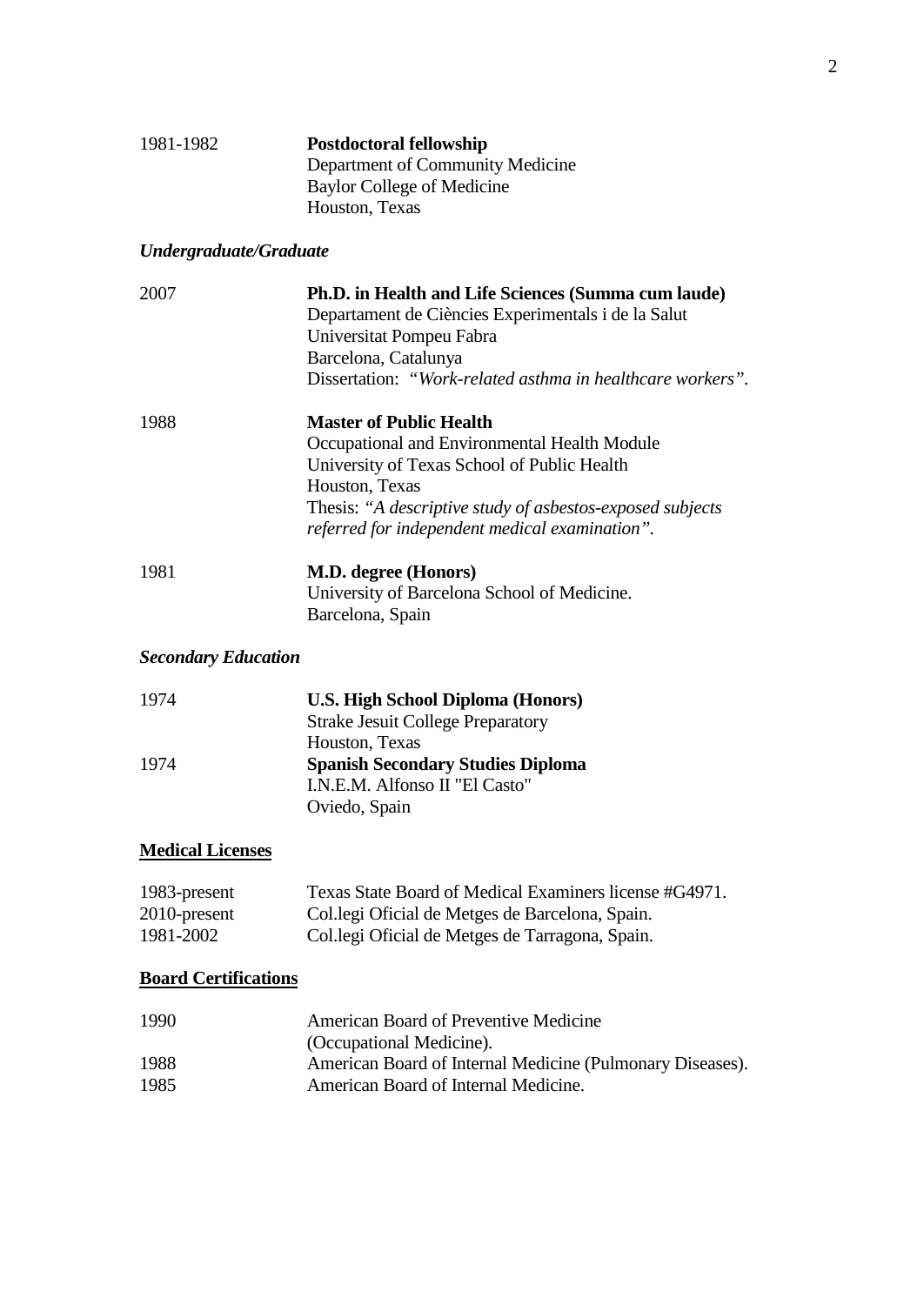# **Other Certifications**

| 2014      | National Registry of Certified Medical Examiners.                |
|-----------|------------------------------------------------------------------|
| 2010      | Advanced Research Accreditation (Acreditació de Recerca          |
|           | Avançada). Agència per a la Qualitat del Sistema Universitari de |
|           | Catalunya (AQU). Generalitat de Catalunya.                       |
| 2007      | Approved Doctor List (Maximum medical                            |
|           | improvement/impairment rating). Workers' Compensation            |
|           | Division. Texas Department of Insurance. Expires 2015.           |
| 2004      | Diploma de Estudios Avanzados (Advanced Research Studies         |
|           | Diploma). Universitat Pompeu Fabra. Spain.                       |
| 2003-2008 | Approved Doctor List, Level 2. Workers' Compensation             |
|           | Division. Texas Department of Insurance.                         |
| 1987      | National Institute for Occupational Safety and Health (NIOSH)-   |
|           | certified 'B' Reader. Recertified: 1991, 1995, 1999, 2003,       |
|           | 2007, 2011, 2015. Expires 2019.                                  |
| 1987      | Certified Spirometry Technician. NIOSH-approved course, No.      |
|           | 21.                                                              |
| 1983      | U.S. Federal Licensing Examination (FLEX).                       |
| 1981      | Certificate of the Educational Commission on Foreign Medical     |
|           | Graduates (ECFMG).                                               |
|           |                                                                  |

# **Honors and Awards**

| 2016         | Houstonia Magazine. Top Doctors 2016 (Occupational             |
|--------------|----------------------------------------------------------------|
|              | Medicine).                                                     |
| 2016         | Member. The University of Texas Kenneth I. Shine, MD           |
|              | Academy of Health Science Education.                           |
| 2015         | Recipient. The University of Texas System Regents' Outstanding |
|              | Teaching Award (ROTA).                                         |
| 2015         | Recipient. UTSPH Excellence in Teaching Award.                 |
| 2011         | Co-author. Best Scientific Article Award. Gaceta Sanitaria.    |
|              | Sociedad Española de Epidemiología.                            |
| 2009         | Dean's Teaching Excellence Award. The University of Texas      |
|              | School of Public Health.                                       |
| 2003         | International and National Honors in Community Service.        |
|              | University of Texas Houston Health Science Center Honors       |
|              | Convocation.                                                   |
| 2003         | Guide to America's Top Physicians. Consumer Research           |
|              | Council of America.                                            |
| 2001         | 2000-2001 Convocation Ceremony.<br>Student Marshall.           |
|              | University of Texas School of Public Health.                   |
| 1998         | Harriett Cunningham Award of Excellence. Texas Medicine        |
|              | <b>Editorial Committee.</b>                                    |
| 1994-2001    | Peer Recognition for Outstanding Scholarship. University of    |
|              | Texas Houston Health Science Center Honors Convocation.        |
| 1994-present | Honorary Member. Societat Catalana d'Higiene i Medicina del    |
|              | Treball.                                                       |
| 1991-present | Fellow. American College of Chest Physicians.                  |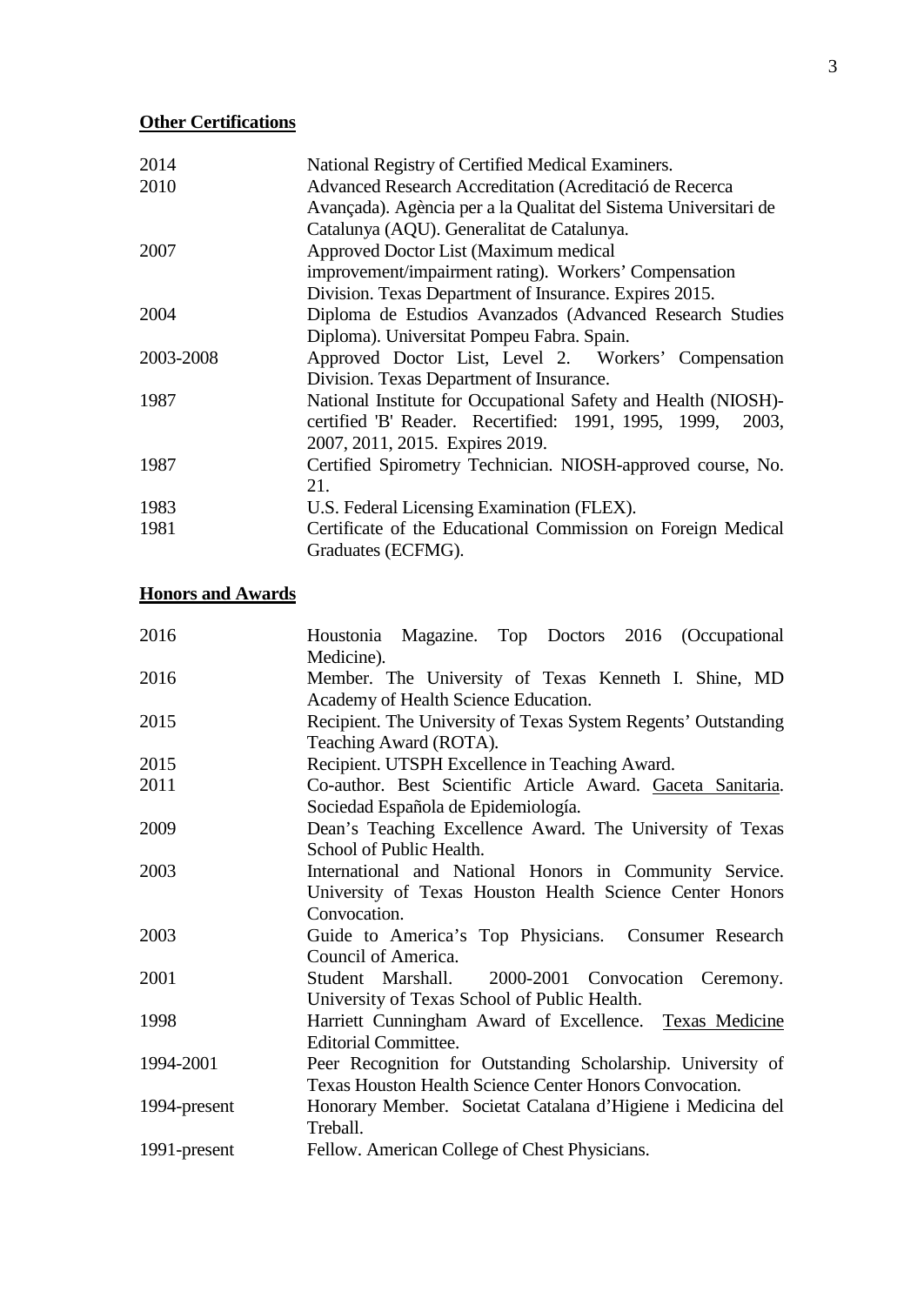| 1989 |  |  | Dupont Young Investigator Award (Occupational and            |  |
|------|--|--|--------------------------------------------------------------|--|
|      |  |  | Environmental Health). American College of Chest Physicians. |  |
| 1988 |  |  | Dupont Young Investigator Award (Occupational and            |  |
|      |  |  | Environmental Health). American College of Chest Physicians. |  |

# **Academic Appointments**

| $2016$ -present | Distinguished Teaching Professor. The University of Texas<br>System.                                                                                                                                                  |
|-----------------|-----------------------------------------------------------------------------------------------------------------------------------------------------------------------------------------------------------------------|
| 2010-present    | Professor (with tenure). Division of Epidemiology, Human<br>Genetics and Environmental Sciences. The University of Texas-<br>Houston Health Science Center School of Public Health.                                   |
| 2008-present    | <b>Adjunct Professor.</b> Center for Research in Occupational Health<br>(CISAL). Department of Experimental and Life Sciences.                                                                                        |
| 2010-present    | Pompeu Fabra University. Barcelona, Spain.<br>Clinical Professor (non-tenure track).<br>Department of<br>Preventive Medicine and Community Health. The University of<br><b>Texas Medical Branch at Galveston.</b>     |
| 1995-present    | Professor (cross-appointment). The University of Texas-<br>Houston Health Science Center School of Nursing.                                                                                                           |
| 1997-present.   | Associate Professor (adjunct appointment). Department of<br>Industrial Engineering. University of Houston Cullen College of<br>Engineering.                                                                           |
| 1999-2015       | Clinical Associate Professor of Medicine (clinical faculty).<br>Department of Medicine. Baylor College of Medicine.                                                                                                   |
| 2005-2010       | Professor (with tenure). Division of Environmental and<br>Occupational Health Sciences. The University of Texas-Houston                                                                                               |
| 2005-2010       | Health Science Center School of Public Health.<br>Clinical Assistant Professor (non-tenure track). Department<br>of Preventive Medicine and Community Health. The University<br>of Texas Medical Branch at Galveston. |
| 2004-2005       | Visiting Scientist. Occupational Health Research Unit.<br>Department of Experimental and Health Sciences. Pompeu Fabra<br>University. Barcelona, Spain.                                                               |
| 1999-2005       | Associate Professor of Occupational Medicine (with tenure).<br>The University of Texas-Houston Health Science Center School<br>of Public Health.                                                                      |
| 1993-1999       | Associate Professor of Occupational Medicine (tenure-track).<br>The University of Texas-Houston Health Science Center School<br>of Public Health.                                                                     |
| 1989-1992       | Assistant Professor of Epidemiology and Occupational<br>Medicine (non-tenure track). The University of Texas-Houston<br>Health Science Center School of Public Health.                                                |
| 1988-1999       | Clinical Assistant Professor of Medicine. Baylor College of<br>Medicine.                                                                                                                                              |
| 1986-1987       | <b>Research Fellow.</b><br>American Lung Association/San Jacinto<br>Pulmonary and Critical Care Section,<br>Chapter (funded).<br>Department of Internal Medicine. Baylor College of Medicine.                         |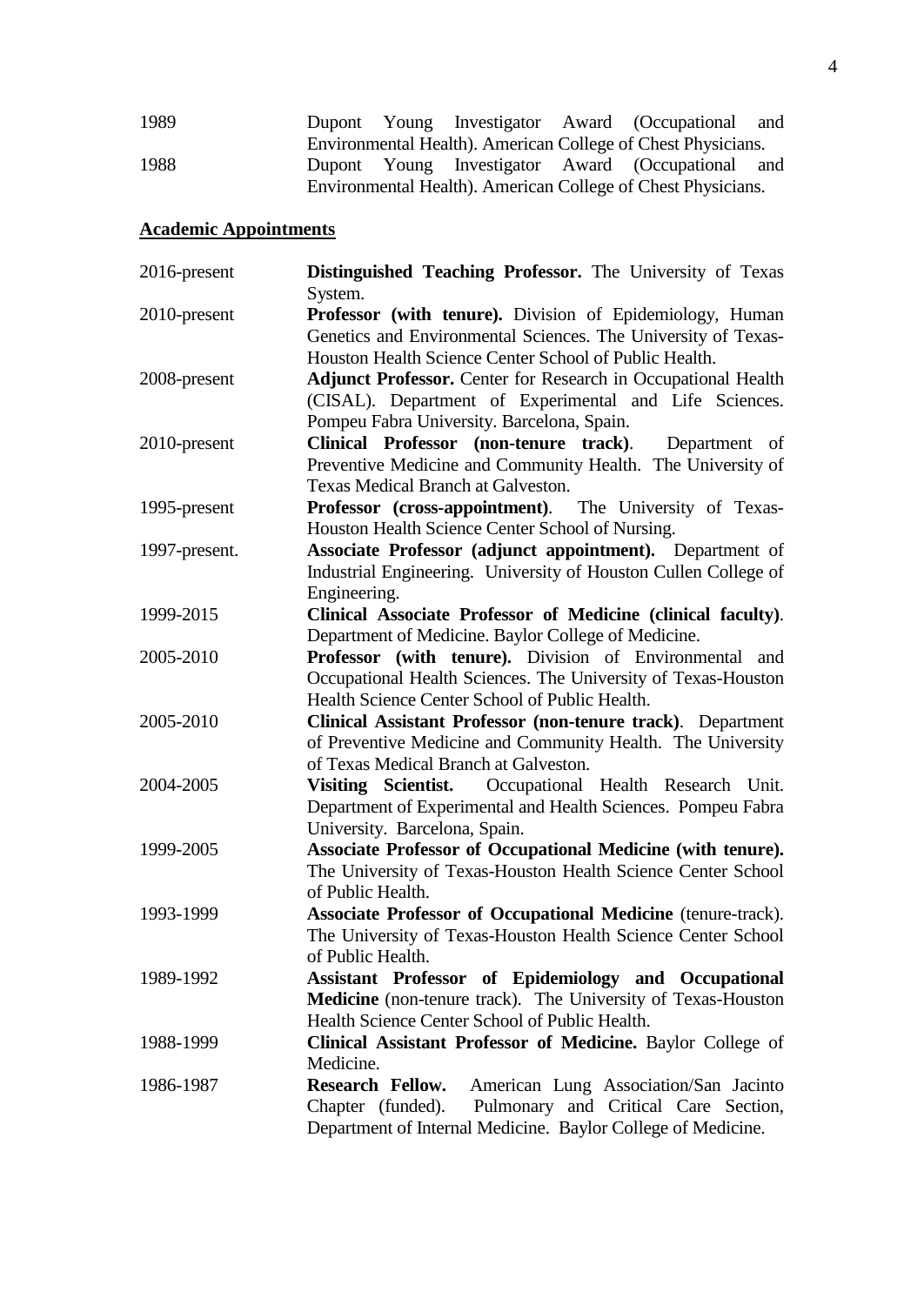1984 **Fellow.** Tenth US Seminar on the Epidemiology and Prevention of Cardiovascular Diseases. American Heart Association (funded).

## **Professional/Administrative Experience**

| 2014-present       | <b>Consulting Medical Director.</b><br>Texas Children's Hospital                 |
|--------------------|----------------------------------------------------------------------------------|
|                    | Employee Health Services.                                                        |
| 2005-present       | <b>B-Reader.</b> NIOSH Coal Workers'<br>Surveillance<br>Program.                 |
|                    | CDC/NIOSH. Morgantown, WV.                                                       |
| 2010-present       | Clinical consultant. Unitat de Patología Laboral. Parc de Salut                  |
|                    | Mar. Barcelona, Spain.                                                           |
| 2009-present       | Senior scientist. Centro de Investigación en Salud Laboral                       |
|                    | (CiSAL). Universidad Pompeu Fabra, Barcelona, Spain.                             |
| 2008-present       | Epidemiología<br><b>CIBER</b><br>Salud<br>Pública<br>Researcher.<br>$\mathbf{V}$ |
|                    | (CIBERESP), Spain.                                                               |
| 2010-present       | <b>Associate Director.</b> Occupational Medicine Residency Program.              |
|                    | The University of Texas School of Public Health. Houston,                        |
|                    | Texas.                                                                           |
| 1992-present       | Director. World Health Organization Collaborating Centre in                      |
|                    | Occupational Health. University of Texas Houston Health                          |
|                    | Science Center School of Public Health.                                          |
| 1992-present       | Medical Director. University of Texas Health Services clinic.                    |
| 1993-present       | Consulting physician. Respiratory Consultants of Houston, P.A.                   |
| 2003-present       | <b>Consulting Medical Director.</b> Stericycle Incorporated (through             |
|                    | the University of Texas Health Services clinic).                                 |
| 1989-present       | NIOSH-Approved Spirometry Technician<br>Co-Director.                             |
|                    | Certification Course #91.                                                        |
| 1988-present       | Medical Consultant. OMI, Inc. (through the University of                         |
|                    | Texas Health Services clinic).                                                   |
| 2010-present       | Admissions Committee. Environmental and Occupational Health                      |
|                    | Sciences Graduate Program. The University of Texas School of                     |
|                    | Public Health. Houston, Texas.                                                   |
| 2012-2014          | Doctoral Preliminary Examination Committee. Environmental                        |
|                    | and Occupational Health Graduate Program. The University of                      |
|                    | Texas School of Public Health.                                                   |
| 1995-2004, 2011-13 | Director. International Occupational and Environmental Health                    |
|                    | NIEHS/Fogarty<br>Training<br>Program<br>(a)<br>International                     |
|                    | Center/NCEH/NIOSH International Training Center). University                     |
|                    | of Texas Houston Health Science Center School of Public Health.                  |
| 1988-2012          | Consulting Medical Director. Texas Children's Hospital                           |
|                    | Employee Health Services.                                                        |
| 2006-2011          | Deputy Director. Southwest Center for Occupational and                           |
|                    | Environmental Health (a NIOSH Education and Research                             |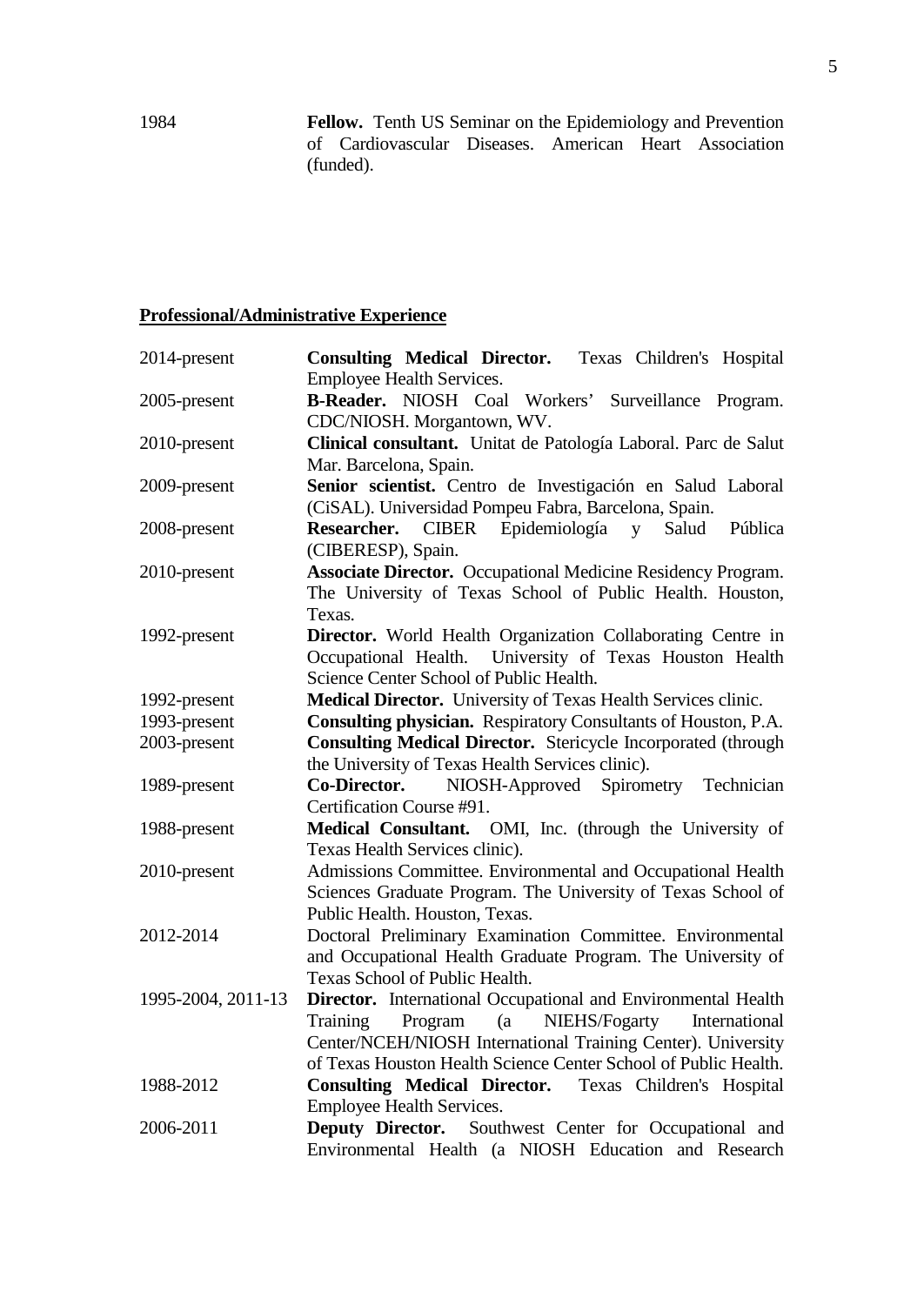|           | Center). University of Texas Houston Health Science Center<br>School of Public Health.                                    |
|-----------|---------------------------------------------------------------------------------------------------------------------------|
| 2008-2010 |                                                                                                                           |
|           | Occupational Medicine Residency Program. The<br>Director.<br>University of Texas School of Public Health. Houston, Texas. |
| 1998-2008 | <b>Associate Director.</b> Occupational and Environmental Medicine                                                        |
|           | Residency Program. University of Texas - Houston Health                                                                   |
|           |                                                                                                                           |
|           | Science Center School of Public Health.                                                                                   |
| 2004-2008 | <b>Director.</b> Division of Environmental and Occupational Health                                                        |
|           | Sciences. University of Texas Health Science Center at Houston                                                            |
|           | School of Public Health.                                                                                                  |
| 1997-2006 | <b>Director.</b> Southwest Center for Occupational and Environmental                                                      |
|           | Health (a NIOSH Education and Research Center). University of                                                             |
|           | Texas Houston Health Science Center School of Public Health.                                                              |
| 2003-2006 | <b>Consulting Medical Director.</b> Coca Cola Bottling Company                                                            |
|           | (Houston site) (through the University of Texas Health Services                                                           |
|           | clinic).                                                                                                                  |
| 2003-2005 | Medical Consultant. OMR (through the University of Texas                                                                  |
|           | Health Services clinic).                                                                                                  |
| 1995-2005 | Joint University of Texas/Baylor College of<br>Co-Director.                                                               |
|           | Medicine Combined General Internal Medicine/Occupational                                                                  |
|           | Medicine Residency Training Track.                                                                                        |
| 1997-1998 | <b>Consulting Medical Advisor.</b> Union Texas Petroleum (through                                                         |
|           | the University of Texas Health Services clinic).                                                                          |
| 1994      | <b>Medical Operations Consultant</b> (Astronaut Fitness Standards).                                                       |
|           | NASA/Johnson Space Center.                                                                                                |
| 1993-1997 | Deputy Director. Southwest Center for Occupational and                                                                    |
|           | Environmental Health (a NIOSH Education and Research                                                                      |
|           | Center).                                                                                                                  |
| 1993-1998 | <b>Director.</b> Occupational and Environmental Medicine Residency                                                        |
|           | Program. University of Texas - Houston Health Science Center                                                              |
|           | School of Public Health.                                                                                                  |
| 1989-1992 | <b>Associate Director.</b> Occupational Medicine Residency Program.                                                       |
|           | University of Texas School of Public Health.                                                                              |
| 1988-1993 | Physician (private practice). Respiratory Consultants of                                                                  |
|           | Houston.                                                                                                                  |
| 1985-1988 | Physician. Tuberculosis Control. Texas Department of Health.                                                              |
| 1987-1988 | Harris County Hospital District Immunological<br>Physician.                                                               |
|           | Disorders Clinic. 1987 - 1988.                                                                                            |
| 1988-1989 | Lecturer. National Institute for Occupational Safety and Health                                                           |
|           | (NIOSH) - approved Spirometric Technician Certification Course                                                            |
|           | #21. Director: R. Keith Wilson, M.D.                                                                                      |
| 1988-1994 | Medical Consultant in Occupational Health. City of Bellaire.                                                              |

# **RESEARCH EXPERIENCE:**

*Asterisk (\*) indicates student author.*

# **Publications (Peer-reviewed Journals and Reports):**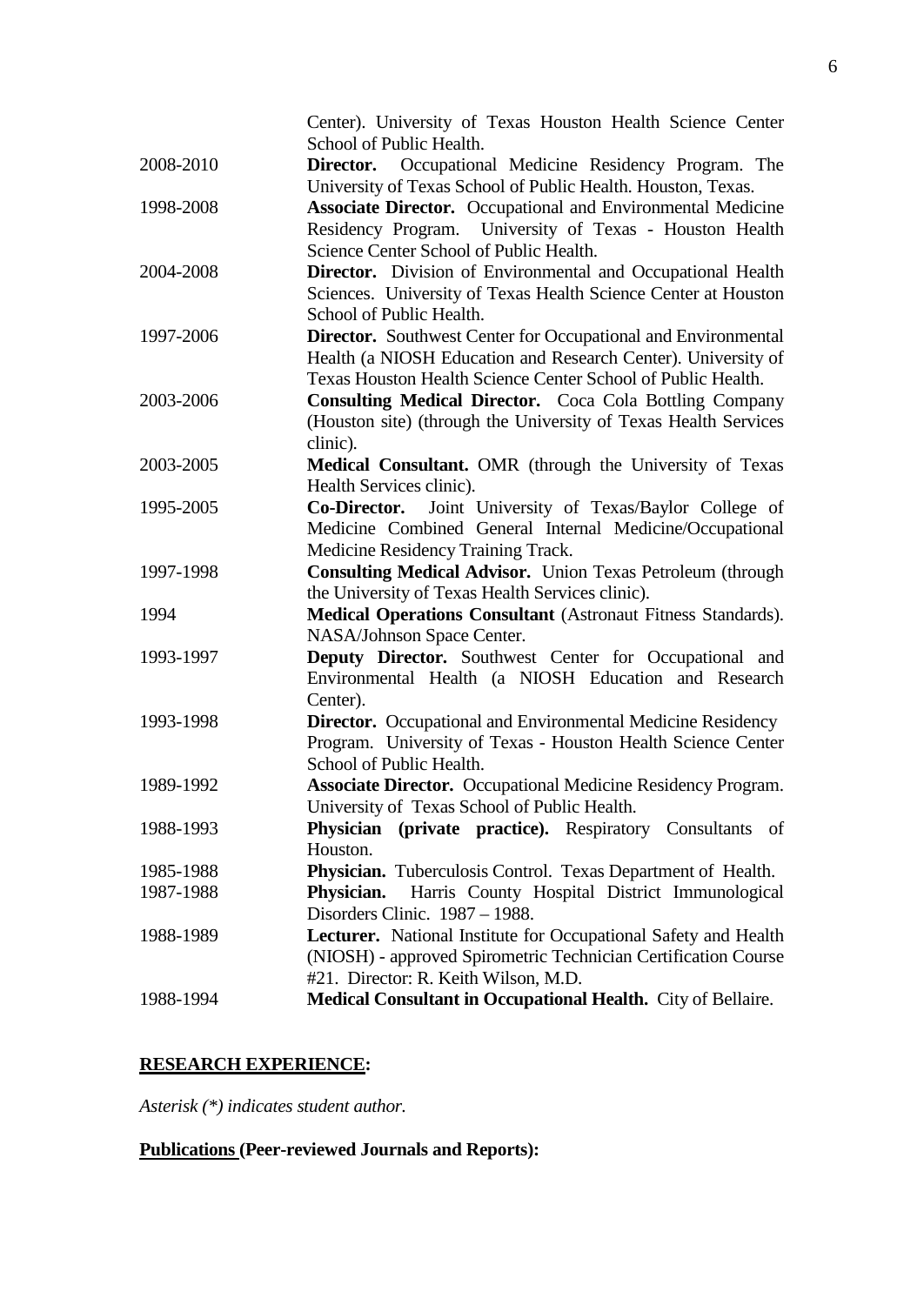- 1. Pratt CM, **Delclos G**, Wierman AM, et al., " The changing baseline of complex ventricular arrhythmias: a new consideration in assessing long-term antiarrhythmic drug therapy". New England Journal of Medicine 1985; 313: 1444-9.
- 2. **Delclos G**, Davila F. "Thrombolytic therapy for pulmonary embolism in pregnancy". American Journal of Obstetrics and Gynecology 1986; 155 (2): 375-376.
- 3. **Delclos G**, Flitcraft D, Brousseau K, Windsor N, Nelson D, Wilson RK, Lawrence EC. "Bronchoalveolar lavage analysis, gallium-67 lung scanning and soluble interleukin-2 receptor levels in asbestos exposure". Environmental Research 1989; 48:164.
- 4. **Delclos G**, Buffler PA, Greenberg SD, Key MM, Perrotta DM, Alexander C, Wilson RK. "Asbestos-associated diseases: a review" Texas Medicine 1989; 85:50.
- 5. **Delclos G**, Wilson RK, Bradley BL. "The influence of smoking on radiographic profusion and pleural changes in referred asbestos- exposed subjects". Journal of Occupational Medicine 1990;32:577.
- 6. Collaborator. "Silicosis: cluster in sandblasters Texas, and Occupational Surveillance for silicosis". Morbidity and Mortality Weekly Report. 1990;39(25):433.
- 7. Rothstein M, Cooper S, Warneke C, Austin A, Craig SG, Kohlhase JE, Palumbo M, Bollom D, Burau K, **Delclos G**, Fletcher D, Garcia K, Parker P, Whitehead L."Occupational illness and injury in Texas. Report to the Texas Legislature". University of Houston Health Law and Policy Institute: March 1993.
- 8. Cooper SP, Downs T, Burau K, Buffler PA, Tucker S, Whitehead L. Wood S, **Delclos, G**, Huang B<sup>\*</sup>, Davidson T, Key M. "A survey of keratoses among paraquat production workers and a nonexposed friend reference group". American Journal of Industrial Medicine 1994;25:335-47.
- 9. **Delclos G**. "Función respiratoria en trabajadores con exposición combinada a asbesto y tabaco" [Respiratory function in workers with exposure to asbestos and tobacco]. Salud de los Trabajadores 1995;3:51-57.
- 10. Gershon, RRM, Vlahov D, Felknor SA, Vesley D, Johnson PC, **Delclos GL**, Murphy LR. "Compliance with universal precautions among health care workers at three regional hospitals". American Journal of Infection Control 1995;23:225- 236.
- 11. Wu X\*, **Delclos GL**, Annegers JF, Bondy ML, Henry B, Hsu, TC, Spitz MR. "A case-control study of wood dust exposure, mutagen sensitivity and lung cancer risk". Cancer Epidemiology, Biomarkers and Prevention 1995;4:583-588.
- 12. Pladevall-Vila M\*, **Delclos GL**, Varas C, Guyer H, Brugues-Tarradellas J, Anglada-Arisa A. "Controversy of oral contraceptives and risk of rheumatoid arthritis. Meta-analysis of conflicting studies and review of conflicting metaanalyses with special emphasis on analysis of heterogeneity". American Journal of Epidemiology 1996;144:1-14.
- 13. Wu X\*, Spitz MR, **Delclos GL**, Connor TH, Siciliano MJ, Hsu TC. "Survival of cells with bleomycin-induced chromosomal lesions in the cultured lymphocytes of lung cancer patients". Cancer Epidemiology, Biomarkers and Prevention 1996;5:527-532.
- 14. **Delclos GL**. "Respiratory hazards of health-care workers". Pulmonary and Critical Care Update 1996;11:1-8.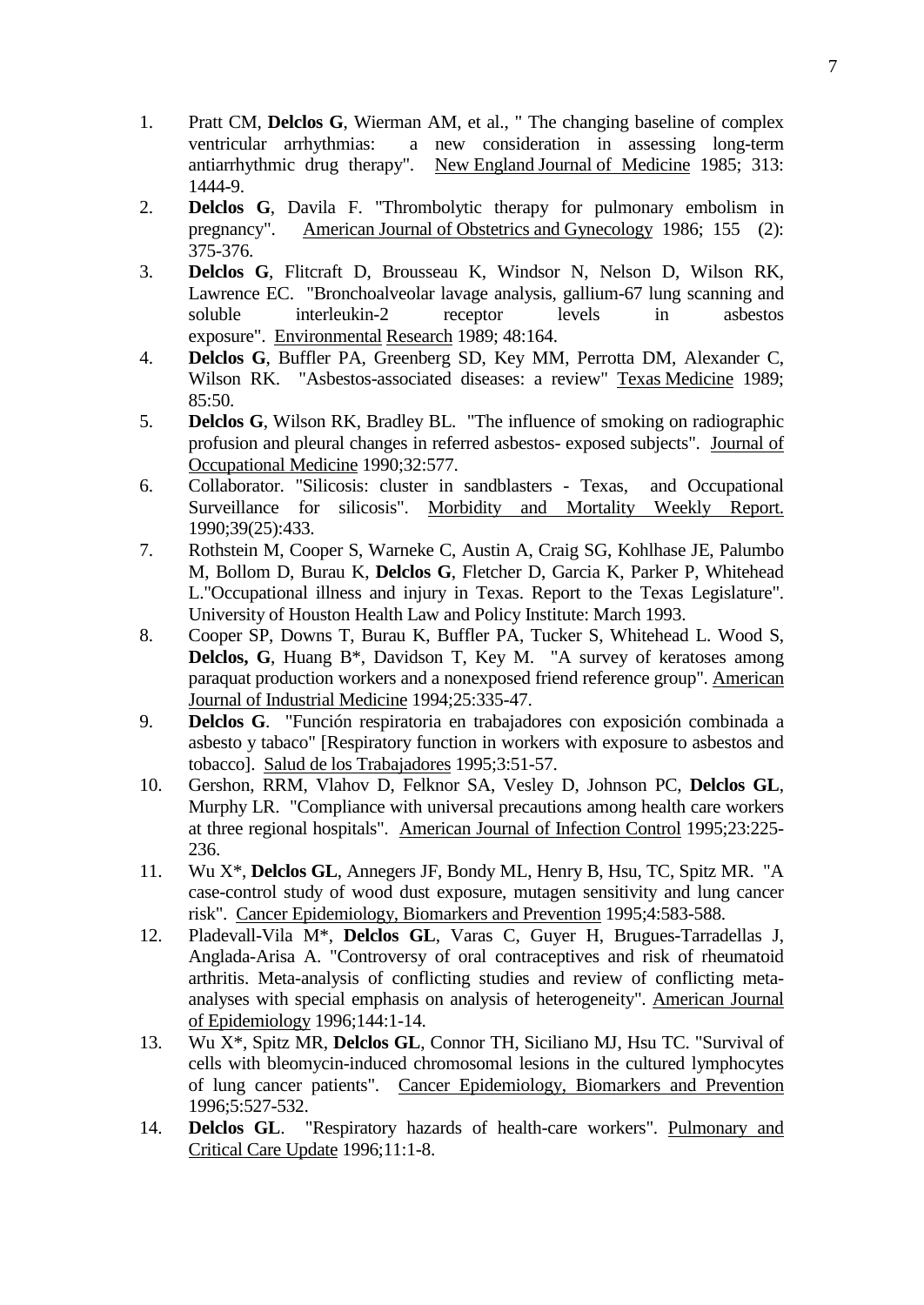- 15. Lawrence LW\*, Felknor SA, Johnson PC, Frankowski R, Cooper SP, Davidson A, **Delclos GL**. "The effectiveness of a needleless intravenous connection system: an assessment by injury rate and user satisfaction". Infection Control and Hospital Epidemiology 1997; 18: 175-182.
- 16. Michalsen A\*, **Delclos GL**, Felknor SA, Davidson AL, Johnson PC, Vesley D, Murphy LR, Kelen GD, Gershon RRM. "Compliance with universal precautions among physicians". Journal of Occupational and Environmental Medicine 1997; 39: 130-137.
- 17. Kelly NR\*, Kirkland RT, Holmes SA, **Delclos G**, Kozinetz CA. "Assessing parental utilization of the poison center: an emergency center-based survey". Clinical Pediatrics 1997; 36: 467-473.
- 18. Wu X, Shi H, Jiang H, Kemp B, Hong WK, **Delclos GL**, Spitz MR. "Associations between cytochrome P4502E1 genotype, mutagen sensitivity, cigarette smoking and susceptibility to lung cancer". Carcinogenesis 1997; 18: 967-973.
- 19. Burau KD, Huang B\*, Whitehead LW, **Delclos GL**, Downs TD. "A system linking occupational history questionnaire data and magnetic field monitoring data". Journal of Exposure Analysis and Environmental Epidemiology Journal of Exposure Analysis and Environmental Epidemiology 1998;8:231-252.
- 20. Zarr R\*, Heitman E, **Delclos G**, Dinh TA, Kerr G. "Tuberculosis in the state of Texas: issues and problems in surveillance". Texas Medicine 1998; 94(8): 50-56.
- 21. Co-author. "ACOEM Guidelines for protecting health care workers against tuberculosis". Report of the ACOEM Committee on Occupational and Environmental Lung Disorders. Journal of Occupational and Environmental Medicine 1998; 40: 765-767.
- 22. Lin H\*, Bondy ML, Langford LA, Hess KR, **Delclos GL**, Wu X, Chan W, Pershouse MA, Yung WKA, Steck PA. "Allelic deletion analyses of MAC/PTEN and DMBT1 loci in gliomas: relationship to prognostic significance". Clinical Cancer Research 1998; 4: 2447-2454.
- 23. Emery R\*, **Delclos G**, Cooper SP, Hardy R. "Evaluating the relative status of health and safety programs for minority academic and research institutions". American Industrial Hygiene Association Journal 1998; 59: 882- 888.
- 24. **Delclos GL**, Felknor SA, Morandi MT, Schulze LJ, Sánchez Tovar L, Yanes, L. "The role of information dissemination in sustainability of international partnerships". International Journal of Occupational and Environmental Health 1999; 5: 203-208.
- 25. Felknor SA, Aday, LA, Burau K, **Delclos G**, Kapadia AS. "Assessment of safety climate and its association with injuries and safety practices in public hospitals in Costa Rica". International Journal of Occupational and Environmental Health 2000; 6: 18-25.
- 26. Townsend MC. Lockey JE. Velez H. Carson AI. Cowl CT. **Delclos GL**. Gerstenhaber BJ. Harber PI. Horvath EP. Jolly AT. Jones SH. Knackmuhs GG. Lindesmith LA. Markham TN. Raymond LW. Rosenberg DM. Sherson D. Smith DD. Wintermeyer SF. "Spirometry in the occupational setting". Report of the ACOEM Committee on Occupational and Environmental Lung Disorders. Journal of Occupational and Environmental Medicine 2000; 42: 228- 245.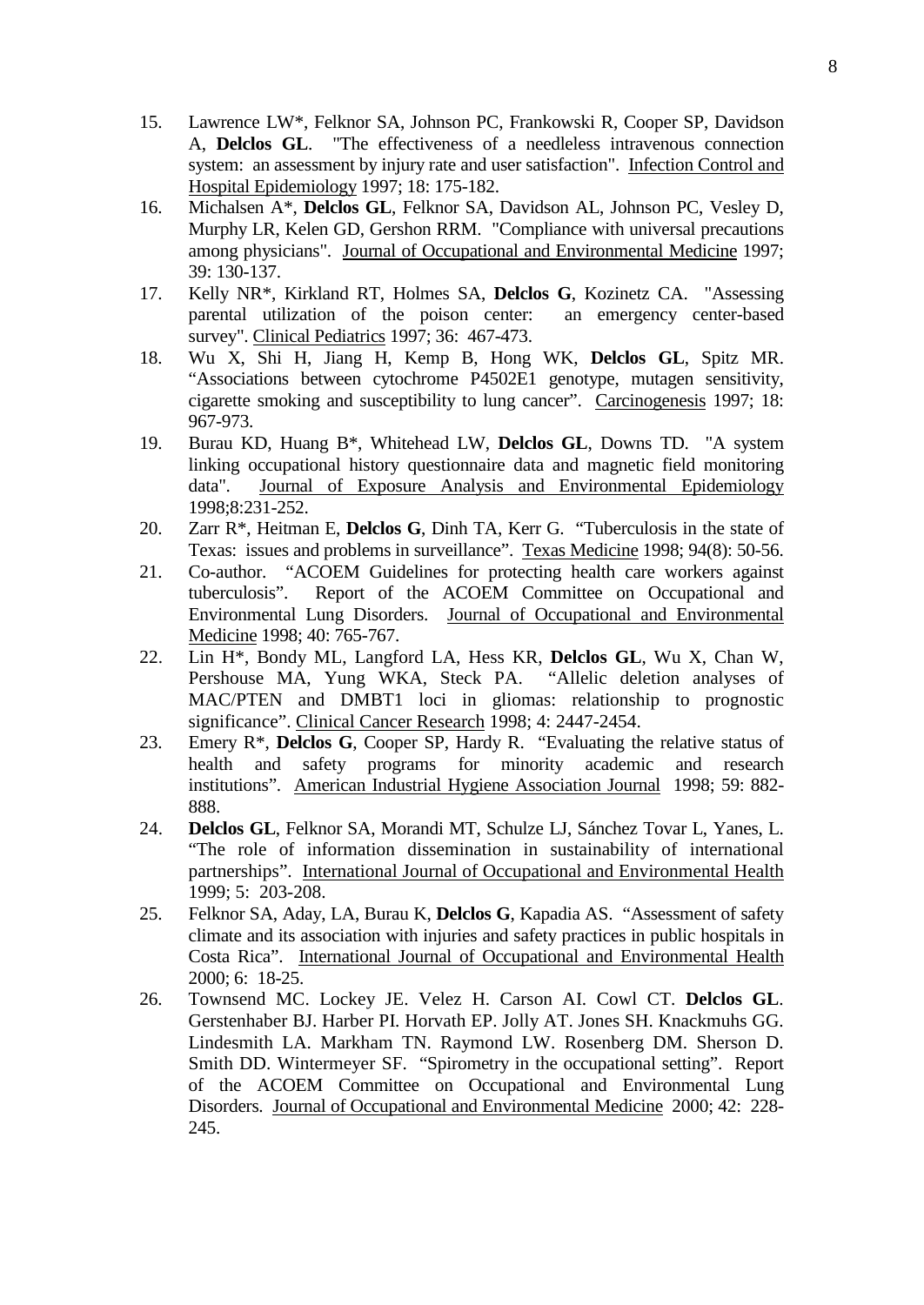- 27. Schabath MB\*, Wu X, **Delclos GL**, Spitz MR. "Genetic variants in myeloperoxidase (MPO) and lung cancer risk in Caucasians" Carcinogenesis 2000;21:1163-1166.
- 28. Shah SM\*, Arif AA\*, **Delclos GL**, Khan AR, Khan A. Prevalence and correlates of smoking on the roof of the world. Tobacco Control: [online] 2001;10: E1.
- 29. **Delclós J**. "La salud laboral en los países hispanohablantes: una oportunidad más para la colaboración interdisciplinaria" [Occupational health in Spanishspeaking countries: one more opportunity for interdisciplinary collaboration]. Archivos de Prevención de los Riesgos Laborales 2001; 4: 3-5.
- 30. Schulze LJH, **Delclos GL**, Pinglay N\*. "Integrated Job Analysis (IJA): A Technique to Document Job Activities, Identify Occupational Risk Factors and Modes of Remediation and Accommodation". International Journal of Occupational and Environmental Health 2001;7: 222-229.
- 31. Arif AA\*, **Delclos GL**, Whitehead LW, Tortolero SR, Lee ES. Prevalence and risk factors of work-related asthma by industry among U.S. Workers: Data from the Third National Health and Nutrition Examination Survey (1988- 1994). Occupational and Environmental Medicine 2002; 59: 505-511.
- 32. Schabath MB\*, Spitz MR, Hong WK, **Delclos GL**, Reynolds WF, Gunn GB, Whitehead LW, Wu X. A myeloperoxidase polymorphism associated with reduced risk of lung cancer. Lung Cancer 2002; 37: 35-40.
- 33. Schabath MB\*, Spitz MR, Hong WK, **Delclos GL**, Reynolds WF, Gunn GB, Whitehead LW, Wu X. A genetic polymorphism associated with the myeloperoxidase (*MPO*) gene and reduced risk of lung cancer. American Journal of Industrial Medicine 2002; 42: 29-37.
- 34. Benavides FG, Perez G, Gispert R y el Grupo de Expertos\*\*. "Revisión de las fuentes de datos disponibles y propuesta de indicadores de vigilancia de la salud laboral" [A review of existing data sources and a proposal for new indicators in occupational health surveillance]. Archivos de Prevención de los Riesgos Laborales 2002; 5: 62-67. (\*\*) Co-author on the expert panel.
- 35. **Delclós J**. "A propósito de…dos casos de asma laboral"[Two case reports on occupational asthma]. Archivos de Prevencion de los Riesgos Laborales 2002; 5: 127-129.
- 36. Alvarado-Ramy F, Beltrami EM, Short LJ, Srivastava MS, Henry K, Mendelson M, Gerberding JL, **Delclos GL**, Campbell S, Solomon R, Fahrner R, Culver DH, Bell D, Cardo DM, Chamberland ME. A comprehensive approach to percutaneous injury prevention: the experience of ten U.S. hospitals, 1993-1995. Infection Control and Hospital Epidemiology 2003; 24: 97-104.
- 37. Felknor SA, **Delclos GL**, Lerner SP, Burau KD, Wood SM, Lusk CM, Jalayer A. Bladder cancer screening program for a petrochemical cohort with potential exposure to beta-napthylamine*.* Journal of Occupational and Environmental Medicine 2003;45:289-294.
- 38. Arif AA\*, **Delclos GL**, Lee Eun Sul, Totolero SR, Whitehead, LW. Prevalence and risk factors of asthma and wheezing among US adults: The National Health and Nutrition Examination Survey III, 1988-1994. European Respiratory Journal 2003; 21: 827-833.
- 39. **Delclós J**, Betancourt O, Marqués F, Tovalín H\*. Globalización y salud laboral [Globalization and occupational health] Archivos de Prevencion de los Riesgos Laborales 2003; 6: 4-9.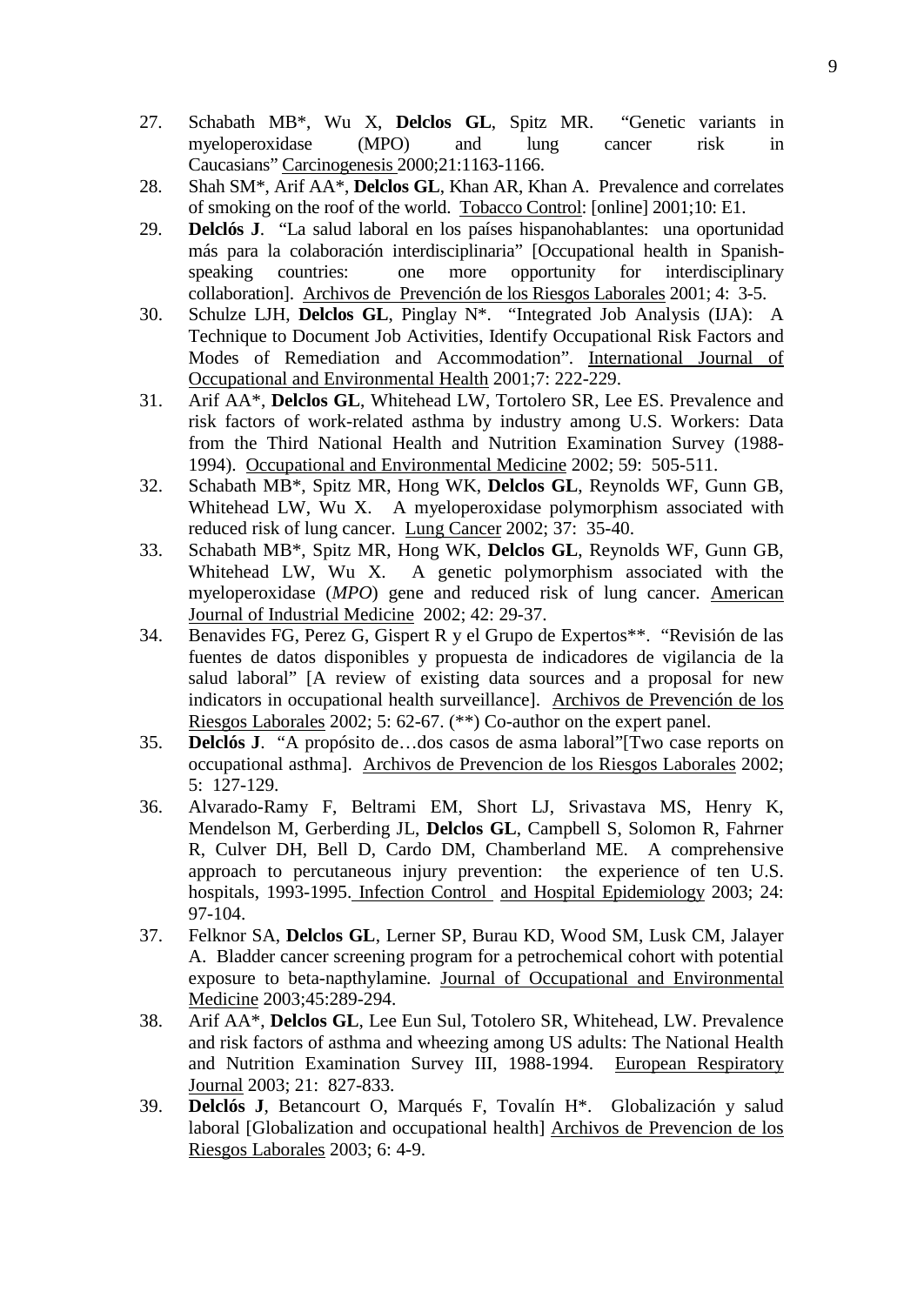- 40. Benavides FG, **Delclos GL**, Cooper SP, Benach J. Fatal occupational injuries in the United States of America and the European Union: similarities and differences. American Journal of Industrial Medicine 2003; 44: 385-391.
- 41. Arif AA\*, **Delclos GL**, Whitehead LW, Tortolero SR, Lee ES. Occupational exposures associated with work-related asthma and work-related wheezing among U.S. workers. American Journal of Industrial Medicine 2003; 44: 368- 376.
- 42. Benavides FG, Giráldez MT, Castejón E, Catot N, Zaplana M, **Delclós J**, Benach J, Gimeno D. Análisis de los mecanismos de producción de las lesiones leves por accidentes de trabajo en la construcción en España. [An análisis of the causes of nonfatal occupational injuries in the Spanish construction sector] Gaceta Sanitaria 2003;17: 353-359.
- 43. Cuervo CA, Sarmiento A, Quintana L, Schulze LJH, **Delclos G**. Determination of the maximum peak forces in the activities of pushing and pulling by experienced female workers in Colombia. International Journal of Industrial Engineering 2003; 10: 600-606.
- 44. Benavides FG, Catot N, Giraldez MT, Castejon E, **Delclos J**. Comparación de la incidencia de lesiones por accidente de trabajo según la Encuesta de Población Activa y el Registro de Afiliados a la Seguridad Social. [A comparison of the incidence of occupational injuries according to the Active Workforce Survey and the Social Security Registry in Spain] Archivos de Prevencion de los Riesgos Laborales 2004; 7: 16-21.
- 45. Benavides FG, Castejón E, Giraldes MT, Catot N, **Delclós J**. Lesiones por accidentes de trabajo en España: comparación entre las Comunidades Autónomas en 1989, 1993 y 2000. [Occupational injuries in Spain: a comparison among regional autonomies in 1989, 1993 and 2000] Revista Española de Salud Pública 2004; 78: 583-591.
- 46. Felknor SA, Sequeira LF, Weinger M, Burau KD, de Mezerville L, **Delclos G**. Worker safety training in public hospitals in Costa Rica. International Journal of Occupational and Environmental Health 2004;10(4):445-450.
- 47. Schabath MB\*, Grossman HB, **Delclos GL**, Hernandez LM, Day RS, Davis BR, Lerner SP, Spitz MR, and Wu X. Dietary carotenoids, genetic instability, and bladder cancer risk. Journal of Nutrition, 2004; 134:3362-3369.
- 48. Grimes RM, Erickson DS\*, **Delclos GL**, Lahart C. Lugar de residencia al momento de la infeccion por HIV en inmigrantes de América Latina que habitan en Houston Texas, Estados Unidos [Residence at time of HIV infection for Latin American Immigrants to Houston Texas USA] SIIC Salud. Primera edición: 11 de Noviembre, 2004. Found at [http://www.siicsalud.com/dato/dat040/04n03012.htm.](https://uthmail2.uth.tmc.edu/exchweb/bin/redir.asp?URL=http://www.siicsalud.com/dato/dat040/04n03012.htm)
- 49. Schabath MG, **Delclos GL**, Barcenas C, Wu X, Spitz MR. Opposing effects of emphysema, hay fever, and select genetic variants on lung cancer risk. American Journal of Epidemiology 2005;161:412–422.
- 50. Emery RJ, **Delclos GL**. World at Work: Research and Testing Laboratories. Spotlight on a diverse industry. Occupational and Environmental Medicine 2005;62:200-204.
- 51. **Delclos GL**, Bright KA\*, Carson AI, Felknor SA, Mackey TA, Morandi MT, Schulze LJH, Whitehead LW. A global survey of occupational health competencies and curriculum. International Journal of Occupational and Environmental Health 2005; 11: 185-198.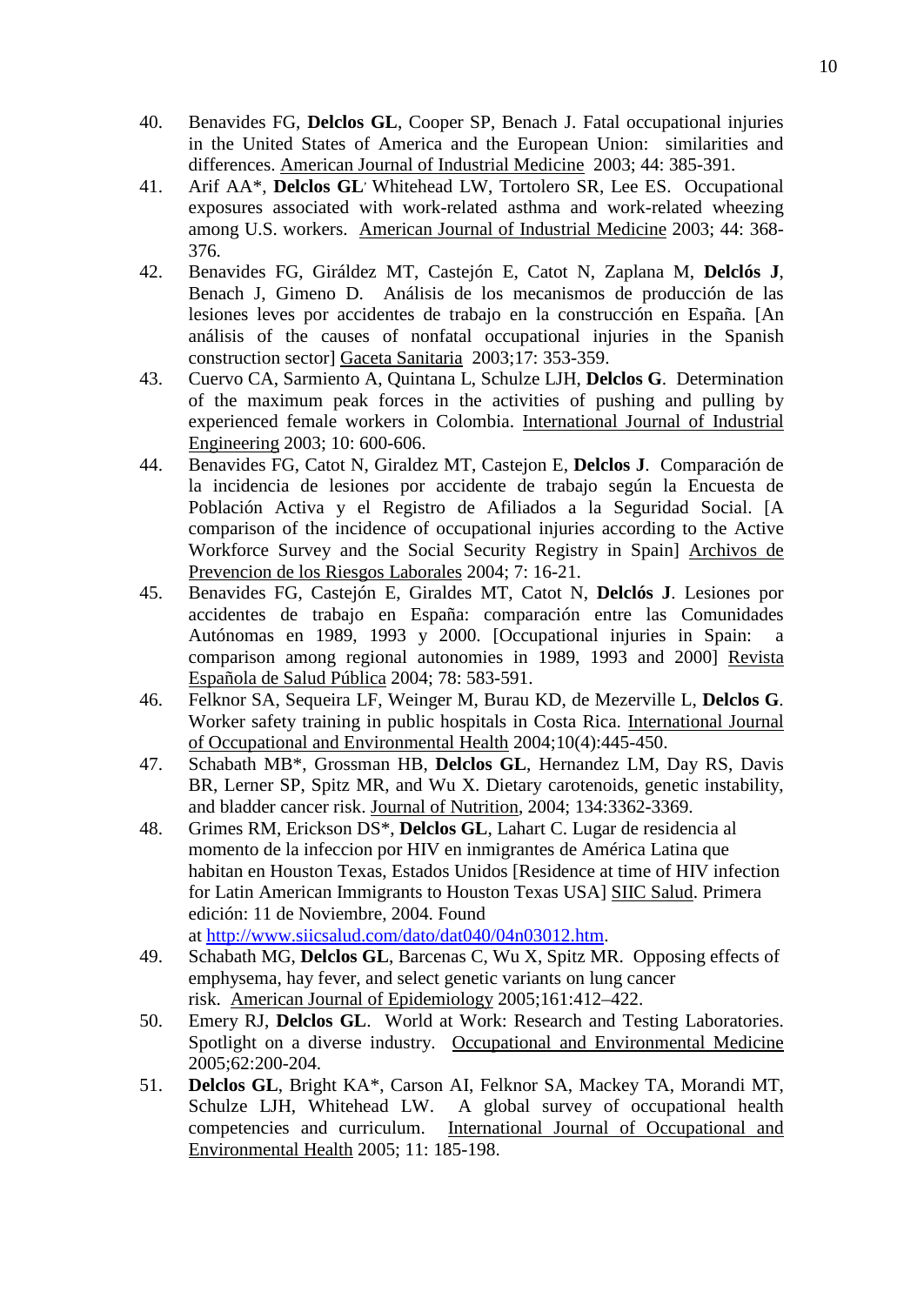- 52. Gimeno D, Felknor SA, Burau KD, **Delclos GL**. "Organisational and occupational risk factors associated with work-related injuries among public hospital employees in Costa Rica". Occupational and Environmental Medicine 2005; 62: 337-343.
- 53. Zhao H\*, Grossman HB, **Delclos GL**, Hwang L, Troisi CL, Chamberlain RM, Chenoweth MA, Zhang H, Spitz MR, Wu X. "Increased plasma levels of angiogenin and risk of bladder cancer: from initiation to recurrence" Cancer 2005; 104: 30-35.
- 54. Schabath MB\*, **Delclos GL**, Grossman HB, Wang Y, Lerner SP, Spitz MR, Chamberlain RM, Wu X. Polymorphisms in XPD exons 10 and 23 and bladder cancer risk. Cancer Epidemiology Biomarkers & Prevention 2005 Apr;14:878- 884.
- 55. Barcenas CH\*, **Delclos GL**, El-Zein R, Tortolero-Luna G, Whitehead LW, Spitz MR. Wood dust exposure and the association with lung cancer risk. American Journal of Industrial Medicine 2005;47: 349-357.<br>Benavides FG, **Delclos GL**. Flexible employment
- 56. Benavides FG, **Delclos GL**. Flexible employment and health [Editorial]. Journal of Epidemiology and Community Health 2005; 59: 719- 720.
- 57. Du XL, Chan W, Giordano S, Geraci JM, **Delclos GL**, Burau K, Fang S. Variation in modes of chemotherapy administration for breast cancer and association with hospitalization for chemotherapy-related toxicity. Cancer 2005; 104: 913-924.
- 58. Schabath MB, Spitz MR, Lerner SP, Pillow PC, **Delclos GL**, Grossman HB, Wu X. Case-control analysis of dietary folate and risk of bladder cancer. Nutrition and Cancer 53(2):144-51, 2005.
- 59. Arif AA, Rohrer JE, **Delclos GL**. A population-based study of asthma, quality of life, and occupations among the elderly. BMC Public Health 2005; 5: 97. Available online from<http://www.biomedcentral.com/1471-2458/5/97> .
- 60. Du XL, Key CR, Dickie L, Darling R, **Delclos GL**, Waller K, Zhang D. Information on chemotherapy and hormone therapy from tumor registry had moderate agreement with chart review. Journal of Clinical Epidemiology 2006; 59: 53–60.
- 61. **Delclos GL**, Arif AA, Aday LA, Bartholomew LK, Carson AI, Lai D, Lusk C, Stock T, Symanski E, Whitehead LW, Benavides FG, Antó JM. A validated asthma questionnaire for healthcare workers. Occupational and Environmental Medicine 2006; 63:173-179.
- 62. Benavides FG, Benach J, Muntaner C, **Delclos GL**, Catot N, Amable M. Associations between temporary employment and occupational injury: what are the mechanisms? Occupational and Environmental Medicine 2006; 63: 416- 421.
- 63. Porsa E\*, Cheng L, Seale MM, **Delclos GL,** Ma X, Reich R, Musser JM, Graviss EA. Comparison of a new ESAT-6/CFP-10 peptide-based gamma interferon assay and a tuberculin skin test for tuberculosis screening in a moderate-risk population. Clinical and Vaccine Immunology 2006; 13:53-58.
- 64. Shipp EM\*, Cooper SP, del Junco DD, **Delclos GL**, Burau KD, Tortolero SR. Severe back pain among farmworker high school students from Starr County, Texas: baseline results. Annals of Epidemiology 2007; 17: 132-141.
- 65. Benavides FG, **Delclos J**, Benach J, Serra C. Lesiones por accidente de trabajo, una prioridad en salud pública. Revista Española de Salud Pública 2006; 80: 553-565.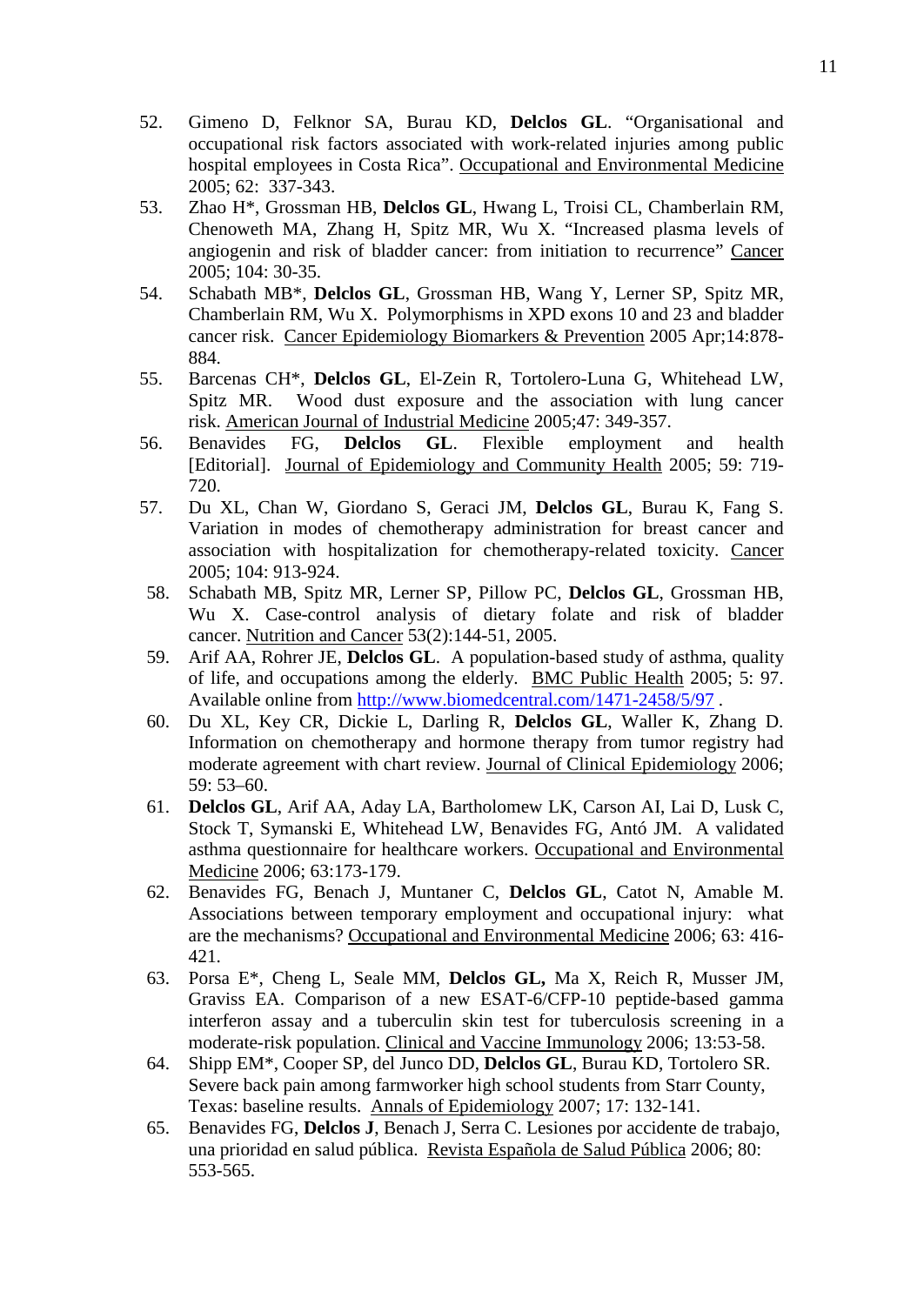- 66. Serra C, Rodriguez MC, **Delclos GL**, Plana M, Gómez López L, Benavides FG. Systematic review of criteria and methods used for the assessment of fitness for work. Occupational and Environmental Medicine 2007; 64: 304- 312.
- 67. Garcia A, Ballester M, **Delclos J**. Formación e información en Archivos [editorial]. Archivos de Prevención de los Riesgos Laborales 2006; 9: 107-108.
- 68. Felknor SA, **Delclos GL**, Gimeno D, Wesseling I, Monge P, Chavez J, Quintana L, Schulze LJH. Funding of pilot projects in Latin America: a tool for capacity-building in occupational health research. International Journal of Occupational and Environmental Health 2006;12:408-414.
- 69. Olfert SM\*, Felknor SA, **Delclos GL**. An updated review of the literature: risk factors for bladder cancer with focus on occupational exposure to betanapthylamine. Southern Medical Journal 2006;99(11):1256-1263.
- 70. Savely SM\*, Carson AI, **Delclos GL**. A survey of the implementation status of environmental management in U.S. colleges and universities. Journal of Cleaner Production 2007; 15:650-659.
- 71. Savely SM\*, Carson AI, **Delclos GL**. An environmental management system implementation model for U.S. colleges and universities. Journal of Cleaner Production 2007; 15: 660-670.
- 72. **Delclos GL,** Gimeno D, Arif AA, Burau KD, Carson A, Lusk C, Stock T, Symanski E, Whitehead LW, Zock JP, Benavides FG, Antó JM. Occupational risk factors and asthma among healthcare professionals. American Journal of Respiratory and Critical Care Medicine 2007; 175:667-675.
- 73. Garcia AM, **Delclos J**, Mira M. Archivos 2006 [editorial]. Archivos de Prevención de los Riesgos Laborales 2007; 10: 8-10.
- 74. Lusk CM, **Delclos GL**, Burau KD, Drawhorn DD, Aday LA. Mail versus internet surveys: determinants of method of response among health professionals. Evaluation & the Health Professions 2007; 30: 186-201.
- 75. Gimeno D, Felknor SA, Burau KD, **Delclos GL**, Barrientos-Gutiérrez T\*.The association of occupation and safety practices with work-injury absence among public hospital employees in Latin America. A study from Costa Rica. Injury Prevention 2007; 13:264-269.
- 76. Arif AA, **Delclos GL**, Colmer-Hamood J. Association between asthma, asthma symptoms and C-reactive protein in US adults: Data from the national health and nutrition examination survey, 1999–2002. Respirology 2007; 12: 675-682.
- 77. Arif AA, Hughes PC, **Delclos GL**. Occupational asthmagens among domestic and industrial cleaners: a qualitative study. Occupational Medicine (London) 2008; 58(7): 458-463. PMID: 18628247.
- 78. **Delclos GL,** Lerner SP. .Occupational risk factors [for bladder cancer]. Scandinavian Journal of Urology and Nephrology 2008; 42 (Suppl 218): 58-63. PMID: 18815918.
- 79. Arif AA, **Delclos GL**, Serra C. Occupational exposures and asthma among nursing professionals. Occupational and Environmental Medicine 2009;66(4):274-278. PMID: 19164328.
- 80. **Delclos GL**, Gimeno D, Arif AA, Benavides FG, Zock JP. Occupational exposures and asthma in healthcare workers. Comparison of self-report versus a workplace-specific job-exposure matrix. American Journal of Epidemiology 2009;169(5):581-587. PMID: 19126585.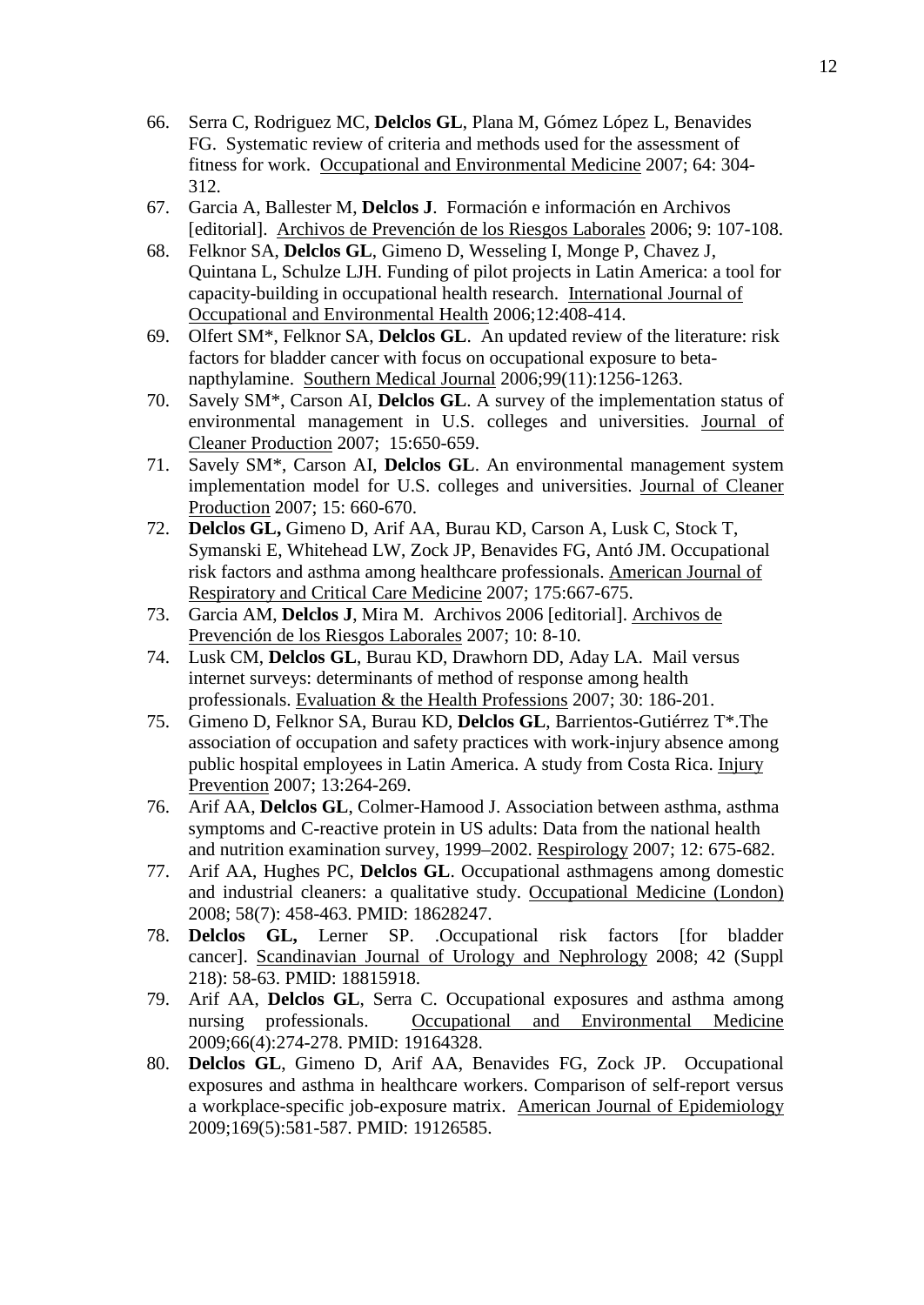- 81. Shipp EM\*, Cooper SP, del Junco DJ, **Delclos GL**, Burau KD, Tortolero S, Whitworth RE. Chronic back pain among migrant farmworker families from Starr County, Texas. Agromedicine 2009; 14(1):22-32. PMID: 19214853.
- 82. Ballesteros MP\*, Serra Pujadas C, Martinez JM, Plana Almuni M, **Delclos GL**, Benavides FG. Comparación del coste de la incapacidad temporal por contingencia común entre las provincias de Barcelona y Madrid, 2006. Revista Española de Salud Pública 2009; 83: 453-461. PMID: 19701576.
- 83. Ruiz-Frutos C, Cabanillas JL, Benavides FG, **Delclos J**, de los Santos I. Sistema de declaración de enfermedades profesionales en España: conclusiones de un taller. Archivos de Prevención de los Riesgos Laborales 2009; 12 (3): 135-139.
- 84. McHugh M\*, Symanski E, **Delclos GL**, Pompeii LA.Prevalence of Asthma among Adult Males and Females in the United States: Results from the National Health and Nutrition Examination Survey (NHANES), 1999- 2004. Journal of Asthma 2009; 46(8): 759-766. PMID: 19863277.
- 85. Porter P, Susarla S, Polikepahad S, Qian Y, Hampton J, Kiss A, Vaidya S, Sur S, Ongeri V, Yang T, **Delclos G**, Abramson S, Kheradmand F, Corry D. Link between allergic asthma and airway mucosal infection suggested by proteinase-secreting household fungi. Nature Mucosal Immunology 2009; 2(6): 504-517. PMID: 19710638.
- 86. Badgwell B\*, Chang G, Rodriguez-Biqas MA, Smith, K, Lupo P,J Frankowski R, **Delclos G**, Du X, Cormier J. Management and outcomes of anorectal infection in the cancer patient. Annals of Surgical Oncology 2009; 16(10): 2752-2758. PMID: 19649556.
- 87. Chen M\*, Cassidy A, Gu J, **Delclos G**, Fan Z, Yang H, Hildebrandt M, Lin J, Ye Y, Chamberlain R, Dinney C, Wu X. Genetic variations in PI3K-AKTmTOR pathway and bladder cancer risk. Carcinogenesis 2009; 30(12):2047- 52. PMID: 19875696.
- 88. Linder S, **Delclos GL**, Sexton K. Challenges and complexities of establishing causation for environmentally-induced adverse effects. Human Ecology Risk Assessment Perspectives 2010; 16: 35-52.
- 89. Caicoya M, **Delclos GL.** Association between physical work demand and musculoskeletal disorders at the workplace: data from the Spanish National Survey on Working Conditions. Occupational Medicine (Lond). 2010; 60(6):447-50. PMID: 20097744.
- 90. McHugh M\*, Symanski E, **Delclos GL**, Pompeii LA. Prevalence of Asthma by Industry and Occupation in the U.S Working Population. American Journal of Industrial Medicine 2010; 53(5): 463-475. PMID: 20187006.
- 91. Nogue Xarau S, Alarcon Romay M\*, Martinez Martinez JM, **Delclos Clanchet J**, Rovira Prat E, Fernandez Sola J. Sensibilidad química múltiple: diferencias epidemiológicas, clínicas y pronósticas entre las de origen laboral y no laboral [Multiple chemical sensitivity: epidemiological, clinical and prognostic differences between occupational and nonoccupational cases]. Medicina Clínica (Barc). 2010 Jun 12;135(2):52-8. PMID: 20303541.
- 92. Benavides FG, Torá I\*, Martínez JM, Jardí J, Manzanera R, Alberti C, **Delclós J**. Duración de los casos por incapacidad temporal por contingencia común: comparación según sean gestionadas por una mutua o por el Instituto Nacional de la Seguridad Social. Gaceta Sanitaria 2010 May-Jun;24(3):215-9. PMID: 20206417.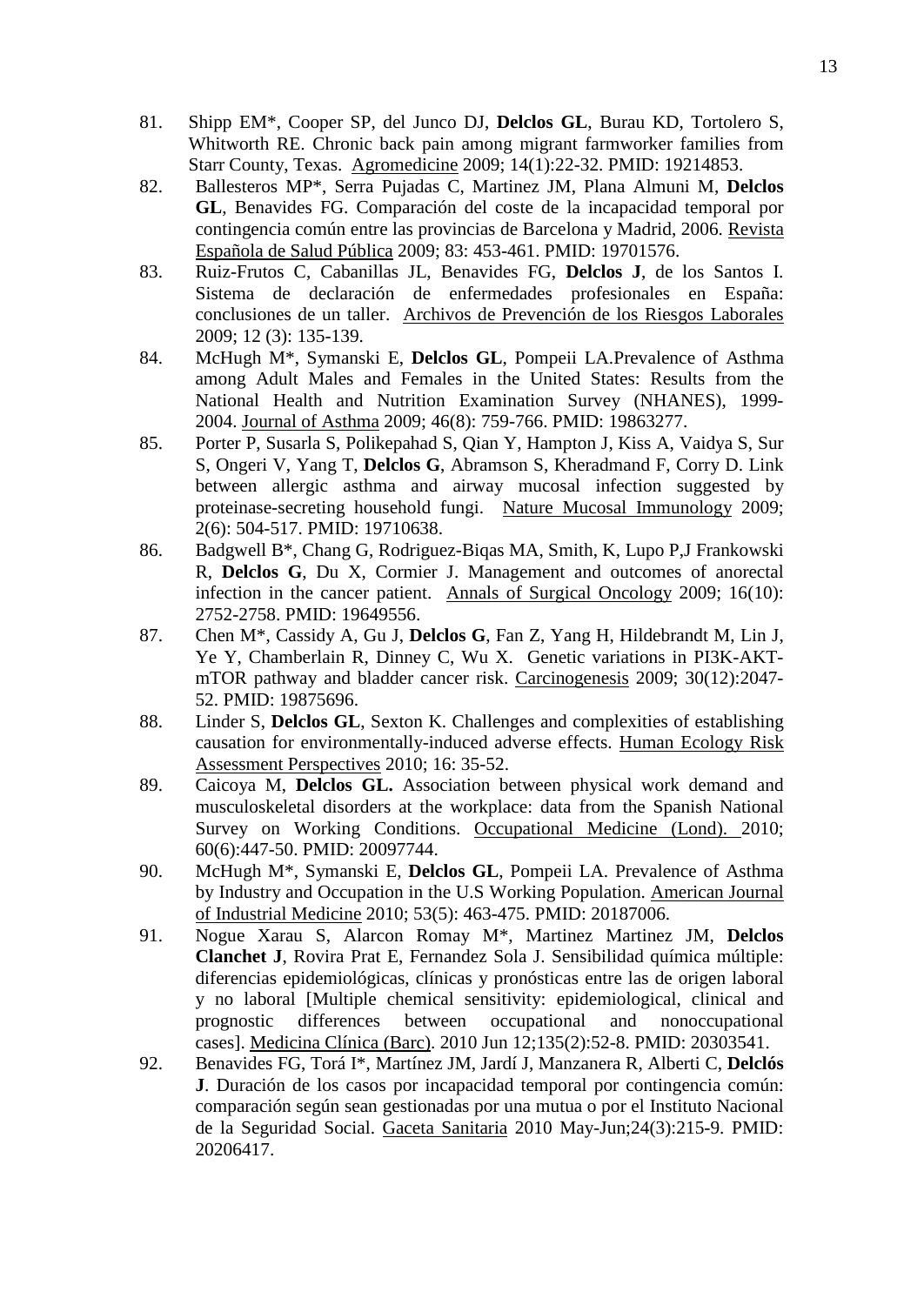- 93. Torá Rocamora I\*, Martinez Martinez JM, **Delclos Clanchet J**, Jardi Lliberia J, Alberti Casas C, Serra Pujadas C, Manzanera Lopez R, Garcia Benavides F. Duración de los episodios de incapacidad temporal por contingencia común según regiones sanitarias en Catalunya. Revista Española de Salud Pública 2010; 84 (1): 61-69. PMID: 20376414.
- 94. Benavides FG, **Delclos J**. La salud laboral en Iberoamérica, una serie oportuna. Archivos de Prevención de los Riesgos Laborales 2010; 13(2):72. [Editorial].
- 95. McHugh MK\*, Symanski E, Pompeii LA, **Delclos GL**. The Feasibility of Adapting a Population-based Asthma-specific Job Exposure Matrix (JEM) to NHANES. American Journal of Industrial Medicine 2010 Dec;53(12):1220-4. PMID: 20632315.
- 96. Chen M\*, Gu J, **Delclos GL**, Killary AM, Zhen F, Hildebrandt M, Chamberlain RM, Grossman HB, Dinney CP, Wu X. Genetic variations of the PI3K-AKT-mTOR pathway and clinical outcome in muscle invasive and metastatic bladder cancer patients. Carcinogenesis 2010; 31 (8): 1387-1391. PMID: 20530239.
- 97. Porter P, Polikepahad S, Qian Y, Knight J, Lu W, Tai W, Roberts L, Ongeri V, Yang T, Seryshev A, Abramson S, **Delclos G**, Kheradmand F, Corry D. Respiratory tract allergic disease and atopy: experimental evidence for a fungal infectious etiology. Medical Mycology 2011; 49 Suppl1: S158-S163. PMID: 20807032
- 98. **Delclos J**, Garcia S, López JC, Sampere M, Serra C, Plana M, Vila D, Benavides FG. Duración de los episodios de incapacidad temporal de más de 15 días de duración por contingencia común según grupos de diagnóstico clínico. Archivos de Prevención de los Riesgos Laborales 2010; 13(4): 180- 187.
- 99. Hu CY\*, **Delclos GL**, Chan W, Du XL. Assessing the Initiation and Completion of Adjuvant Chemotherapy in a Large Nationwide and Population-Based Cohort of Elderly Patients with Stage III Colon Cancer. Medical Oncology. 2010 Aug 17. [Epub ahead of print]. PMID: 20714945.
- 100. Godoy P, Pumarola T, Sierra MJ, Godoy P, Torner N, Calafell F, Dominguez A, Castilla J, Nebot M, Vargas H, Benavides FG, Alonso J, Larrauri A, Tello O, Camps N, Cabezas C, Cayla J, Rodes A, **Delclos J**. Conclusions of the workshop "Results and lessons learned during the pandemic flu (H1N1) 2009 from the research and the public health surveillance". Revista Española de Salud Pública 2011; 85: 121-122. PMID 21750851.
- 101. Pompeii L, Evenson KR, **Delclos GL**. Obstetricians' practices and recommendations for activity during pregnancy. Journal of Reproductive Medicine 2011; 56 (1-2): 17-24. PMID 21366122.
- 102. Benavides FG, Serra C, Fernandez R, de Peray JL, Camps L, **Delclós J**. Identificación y selección de patología de posible origen laboral atendida por el sistema público de salud. Atención Primaria 2011; 43(10): 524-530.
- 103. Gimeno D, **Delclos GL**, Ferrie JE, De Vogli R, Elovainio M, Marmot MG, Kivimäki M. C-reactive protein and interleukin-6 as predictors of lung function in a population free of respiratory problems: 12-year follow-up of the Whitehall II study. European Journal of Epidemiology 2011 26(2):135-44.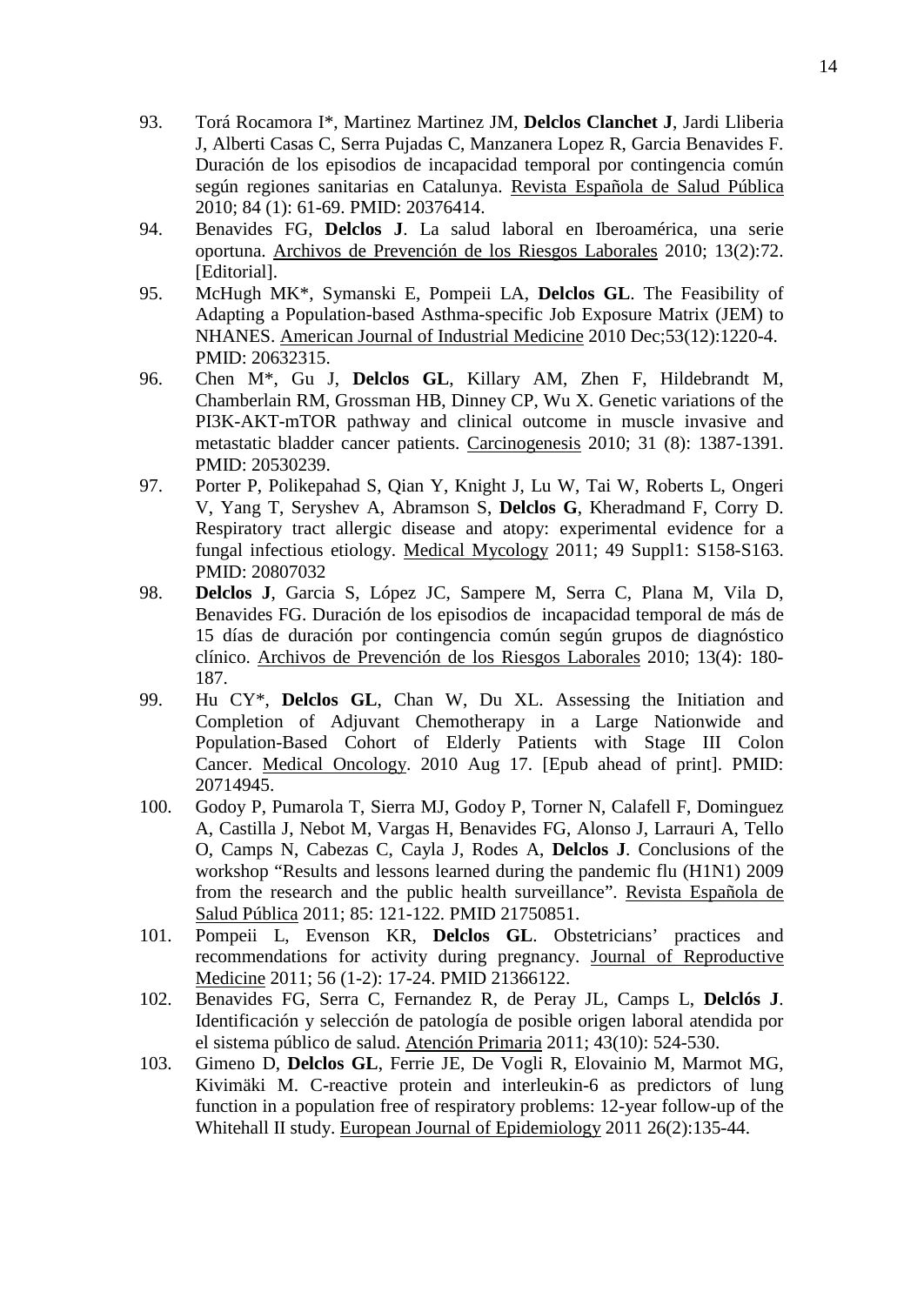- 104. Rangel KM\*, **Delclos G**, Emery R, Symanski E. Assessing maintenance of evaporative cooling systems in Legionellosis outbreaks. Annals of Occupational and Environmental Hygiene 2011; 8:249-265. PMID 21416443.
- 105. Hu CY\*, Chan W, **Delclos GL**, Du XL. Adjuvant chemotherapy and risk of gastrointestinal, hematological and cardiac toxicities for stage iii colon cancer among elderly patients. American Journal of Clinical Oncology. 2011 [Epub ahead of print]. PMID:21383605.
- 106. Torá I\*, **Delclós J**, Martínez JM, Jardí J, Tobías A, Jardí J, Alberti C, Manzanera R, Villar J, Delgado M, Benavides FG. Comparación entre Andalucía y Cataluña de la frecuencia de incapacidad laboral durante la gripe A (H1N1) 2009. Revista Española de Salud Pública 2011; 85: 53-59.
- 107. Clague JN\*, Reynolds P , Sullivan-Halley J, Ma H, Lacey JV , Henderson KD , Ursin G , West DW , Chang S, **Delclos G**, Du XL Forman MR. Menopausal hormone therapy does not influence lung cancer risk: results from the California Teachers Study. Cancer Epidemiology, Biomarkers and Prevention 2011; 20(3): 560-564.
- 108. Sampere M\*, Gimeno D, Serra C, Plana M, Martinez JM, **Delclos GL**, Benavides FG. Organizational return to work support and sick leave duration: a cohort of Spanish workers with a long-term non-work related sick leave episode. Journal of Occupational and Environmental Medicine 2011; 53: 674- 679. PMID 21654440.
- 109. Ramada JM\*, van der Haar R, **Delclos J**. La asociación entre exposición a polvo de tiza y patología respiratoria en maestros. Archivos de Prevención de los Riesgos Laborales 2011; 14 (2): 88-95.
- 110. Sanz-Gallen P, Nogue S, Herrera I, **Delclos GL**, Valero A. Occupational contact allergy to omeprazole and fluoxetine. Contact Dermatitis 2011; 65(2):118-9. PMID 21745219.
- 111. Hu CY\*, **Delclos GL**, Chan W, Du XL. Post-treatment surveillance in a large cohort of colon cancer patients. American Journal of Managed Care. 2011;17(5):329-36. PMID 21718080.
- 112. Arif AA, Delclos GL. Association between cleaning-related chemicals and work-related asthma and asthma symptoms in health care professionals. Occupational and Environmental Medicine 2012;69:35-40. PMID 21602538.
- 113. Porter PC, Yang T, Luong A, **Delclos GL**, Abramson SL, Kheradmand F, Corry DB. Proteinases as molecular adjuvants in allergic airway disease. Biochimica et Biophysica Acta 2011; 1810: 1059-1065 PMID:21712069.
- 114. Torá I\*, **Delclós GL**, Martínez JM, Jardí J, Alberti C, Manzanera R, Yasui Y, Clèries R, Tobías A, Benavides FG. Occupational health impact of the 2009 H1N1 flu pandemic: surveillance of sickness absence. Occupational and Environmental Medicine 2012;69:205-210. PMID 21676949.
- 115. Sampere M\*, Gimeno D, Serra C, Plana M, Martinez JM, **Delclos GL**, Benavides FG. Return to work expectations of workers on long-term nonwork related sick leave. Journal of Occupational Rehabilitation 2012) 22:15- 26. PMID:21701951.
- 116. Rangel KM\*, **Delclos G**, Emery R, Symanski E. Response to Letter to the Editor regarding Journal of Occupational and Environmental Hygiene Volume 8, Number 4, April 2011: Rangel, KM, Delclos, G, Emery R and Symanski E,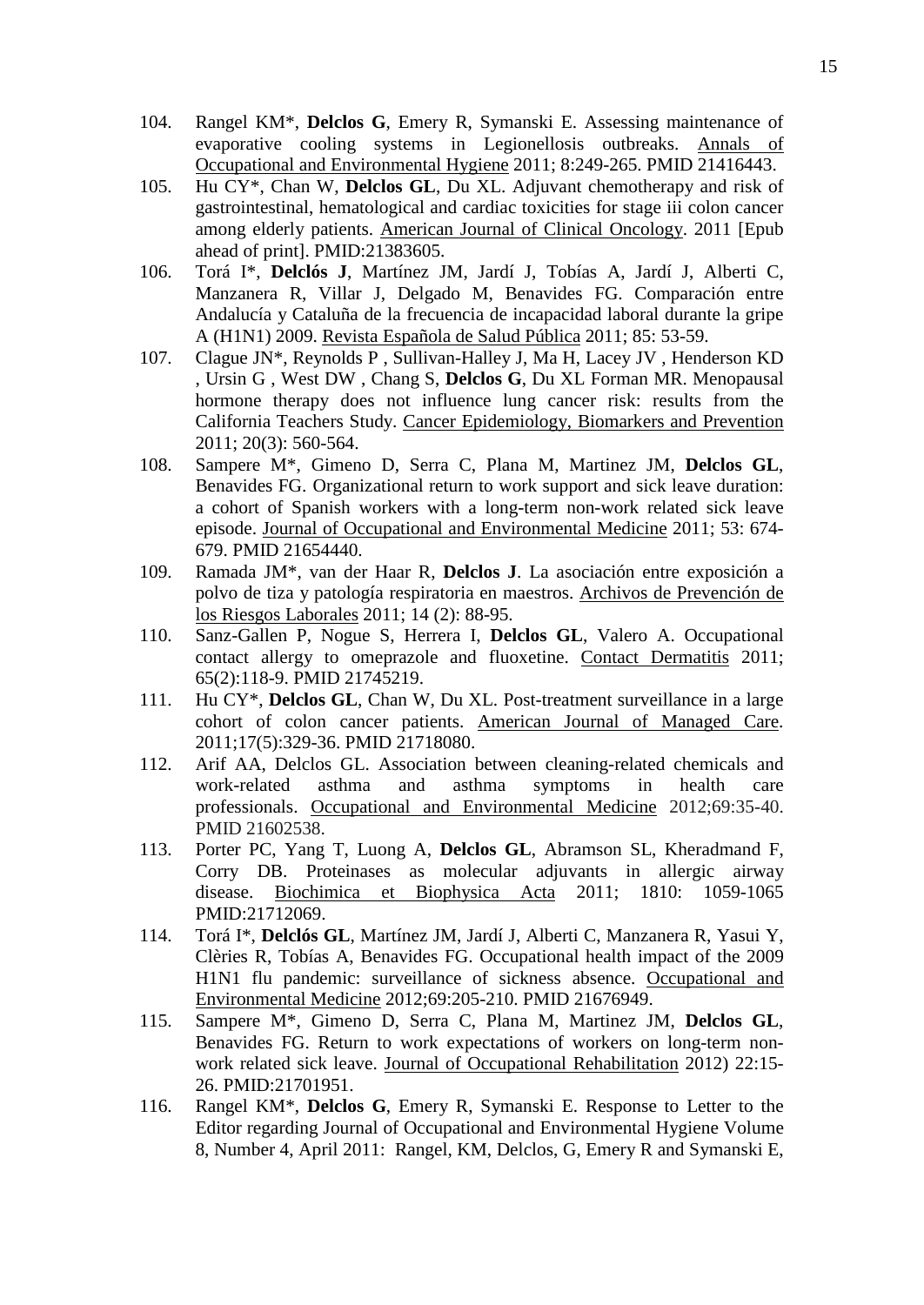Assessing Maintenance of Evaporative Cooling Systems in Legionellosis Outbreaks. Journal of Occupational and Environmental Hygiene [Letter].

- 117. de Oliveira M de CC\*, Alonso A, Lee DH, **Delclos GL**, Bertoni AG, Jiang R, Lima JA, Symanski E, Jacobs DR, Nettleton JA. Dietary micronutrient intakes are associated with markers of inflammation, but not with markers of subclinical atherosclerosis. Journal of Nutrition 2011; 141: 1508–1515. [Epub ahead of print] PMID: 21653577.
- 118. Sampere M\*; Gimeno D, Serra C, Plana M, Martínez JM, **Delclos G**, Benavides F. Do working conditions delay return to work? A cohort of workers with long-term sick leave of non-work origin. Occupational Medicine 2012; 62(1): 60-63. PMID 21891779.
- 119. Barrientos-Gutierrez T\*, Amick BC, Gimeno D, Reynales-Shigematsu LM, **Delclos GL**, Harrist RB, Kelder SH, Lazcano Ponce E, Hernandez-Avila M. Mechanical systems versus smoking bans for secondhand smoke control. Nicotine & Tobacco Research 2011;14(3):282-9. PMID: 21994338.
- 120. Porter P, Roberts L, Fields A, Knight M, Qian Y, **Delclos G**, Han S, Kheradmand F, Corry D. Necessary and sufficient role for helper T cells to prevent fungal dissemination in allergic lung disease. Infection and Immunity 2011; 79(1): 4459-4471. PMID 21875960.
- 121. **Delclos J**, Alarcon M\*, Casanovas A\*, Serra C, Fernandez R, de Peray JL, Benavides FG. Identificación de los riesgos laborales asociados a patología sospechosa de posible origen laboral atendida en el sistema nacional de salud. Atención Primaria 2012; 44(10): 611-627. PMID:22626585.
- 122. de Oliveira MCC\*, Alonso A, Lee DH, **Delclos GL**, Bertoni AG, Jiang R, Lima JÁ, Symanski E, Jacobs DR, Nettleton JÁ. Dietary intakes of zinc and heme-iron from red meat, but not from other sources, are associated with greater risk of metabolic syndrome and cardiovascular disease, Journal of Nutrition 2012; 142: 526-533. PMID: 22259193
- 123. Foncuberta L, Garcia AM, **Delclos J**, Dominguez G. Archivos 2011: la regularidad como valor (y antídoto contra la crisis). Archivos de Prevención de los Riesgos Laborales 2012; 15: 7-9. [Editorial]
- 124. Tsai, CL, **Delclos GL**, Du, XL, Camargo CA. Emergency department case volume and patient outcomes in acute exacerbations of chronic obstructive pulmonary disease. Annals of Emergency Medicine 2012; 19(6): 656-663. PMID: 22687180.
- 125. Benavides FG, Menendez-Navarro A, **Delclos J**, Luque M. Causalidad y responsabilidad en salud laboral, a propósito de un caso por demanda en materia de recargo de prestaciones por falta de medidas de seguridad e higiene. Archivos de Prevención de los Riesgos Laborales 2012; 15(2): 86-89.
- 126. Barrientos-Gutierrez T, Gimeno D, **Delclos GL**, Thrasher J, Knudson P. Meeting our ends by our means: protecting children from SHS in research. Tob Control 2012; 21:383. [Letter to the Editor]. PMID: 22730456.
- 127. **Delclos J**, Gimeno D, Torá I\*, Martínez JM, Manzanera R, Jardí J, Alberti C, Benavides FG. Distribución de las duraciones de la incapacidad temporal por contingencia común por diagnóstico médico, Cataluña, 2006-2008. Gaceta Sanitaria 2013; 27(1):81-83. PMID: 22657870.
- 128. Aguilar Rodriguez AA\*, Ramada Rodilla JM, **Delclós Clanchet J**. Cumplimentación de la ocupación en las historias clínicas en un sistema hospitalario público: 2006 – 2010. Archivos de Prevención de los Riesgos Laborales 2012; 15: 124-128.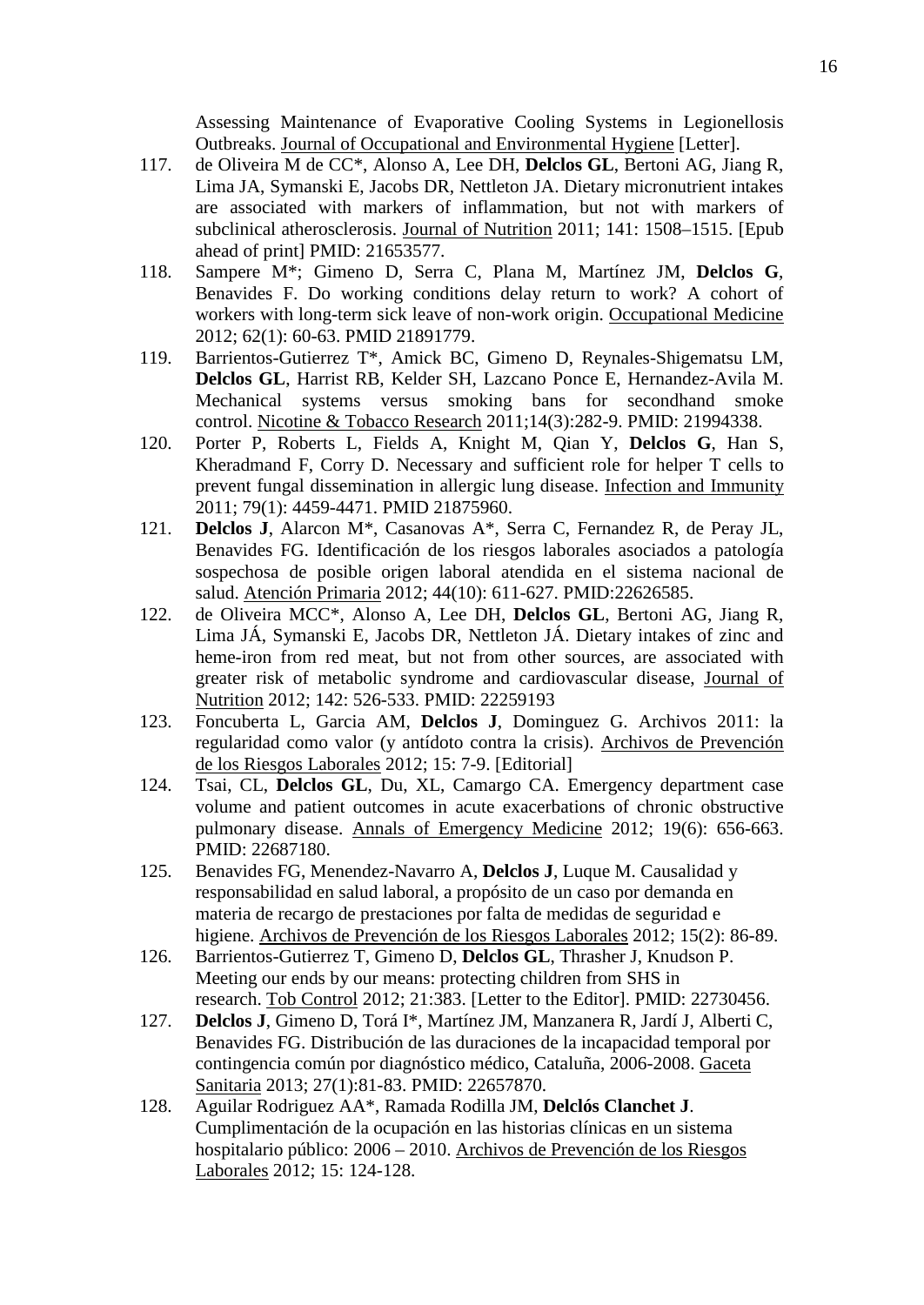- 129. David Coggon; Georgia Ntani; Keith T Palmer; Vanda E Felli; Raul Harari; Lope H Barrero; Sarah A Felknor; David Gimeno; Anna Cattrell; Consol Serra; Matteo Bonzini; Eleni Solidaki; Eda Merisalu; Rima R Habib; Farideh Sadeghian; Masood Kadir; Sudath SP Warnakulasuriya; Ko Matsudaira; Busisiwe Nyantumbu; Malcolm R Sim; Helen Harcombe; Maria H Marziale; Leila M Sarquis; Florencia Harari; Rocio Freire; Natalia Harari; Magda V Monroy; Leonardo A Quintana; Marianela Rojas; Eduardo J Salazar Vega; Ken Cox; E Clare Harris; Sergio Vargas-Prada; J Miguel Martinez; **George Delclos**; Fernando G Benavides; Michele Carugno; Marco M Ferrario; Angela C Pesatori; Tuuli Sirk; Roshini J Peiris-John; Nalini Sathiakumar; A Rajitha Wickremasinghe; Noriko Yoshimura; Danuta Kielkowski; Helen L Kelsall; Victor C W Hoe; Donna M Urquhart; Sarah Derrett; David McBride; Andrew Gray. The CUPID (Cultural and Psychosocial Influences on Disability) Study: Methods of Data Collection and Characteristics of Study Sample. PLoS ONE 2012; 7(7): e39820. PMID: 22792189.
- 130. Benavides FG, Ruiz-Fores N, **Delclos J**, Domingo A. Consumo de alcohol y drogas en el medio laboral en España. Gaceta Sanitaria 2013; 27 (3): 248-253. PMID: 22840438.
- 131. Vargas-Prada S\*, Serra C, Martinez JM, Ntani G, **Delclos G**, Palmer KT, Coggon D, Benavides FG. Psychological and culturally-influenced risk factors for the incidence and persistence of low back pain and associated disability in Spanish workers: findings from the CUPID study. Occupational and Environmental Medicine 2013; 70 (1): 57-62. PMID: 22864247.
- 132. McHugh MK, Ho H, Liu M, D'Amelio AM, Greisinger AJ, **Delclos GL**, Spitz MR, Schabath MB, Etzel CJ. Self-reported prior lung diseases as risk factors for non-small cell lung cancer in Mexican-Americans. Journal of Immigrant and Minority Health 2013; 15 (5): 910-917. 22847640.
- 133. García AM, **Delclós J**, Domínguez G, Fontcuberta L, Mira M, Benavides FG. Archivos de Prevención de Riesgos Laborales in MEDLINE/PubMed]. Arch Prev Riesgos Labor. 2012 Oct-Dec;15(4):169-71. doi: 10.12961/aprl.2012.15.4.01. PMID: 23797627.
- 134. Alberti C, Jardi J, Manzanera R, Torá I, **Delclos J**, Benavides FG. Incapacidad temporal por enfermedad común y accidente no laboral en Cataluña, 2007- 2010. Archivos de Prevención de los Riesgos Laborales 2012; 15: 172-177. PMID: 23797628.
- 135. Ramada Rodilla J\*, Serra Pujadas C, **Delclós Clanchet G**. Traducción, adaptación cultural y validación de cuestionarios en salud laboral: revisión y recomendaciones metodológicas. Salud Pública de México 2013;55:57-66. PMID: 23370259.
- 136. Ubalde-Lopez M\*, **Delclos GL**, Calvo E, Benavides FG. Influence of new secondary diagnoses on the duration of non-work-related sickness absence episodes. Journal of Occupational and Environmental Medicine 2013; 55(4):460-464. PMID: 23532197.
- 137. Tsai CL, Lee W-Y, **Delclos GL**, Camargo CA Jr. Comparative effectiveness of noninvasive ventilation versus invasive mechanical ventilation in chronic obstructive pulmonary disease patients with acute respiratory failure. Journal of Hospital Medicine 2013; 8(4):165-72. PMID:23401469.
- 138. Benavides FG, Amick BC, **Delclos GL**. [Editorial]. Regulating and inspecting working conditions could be good for both workers and business. Journal of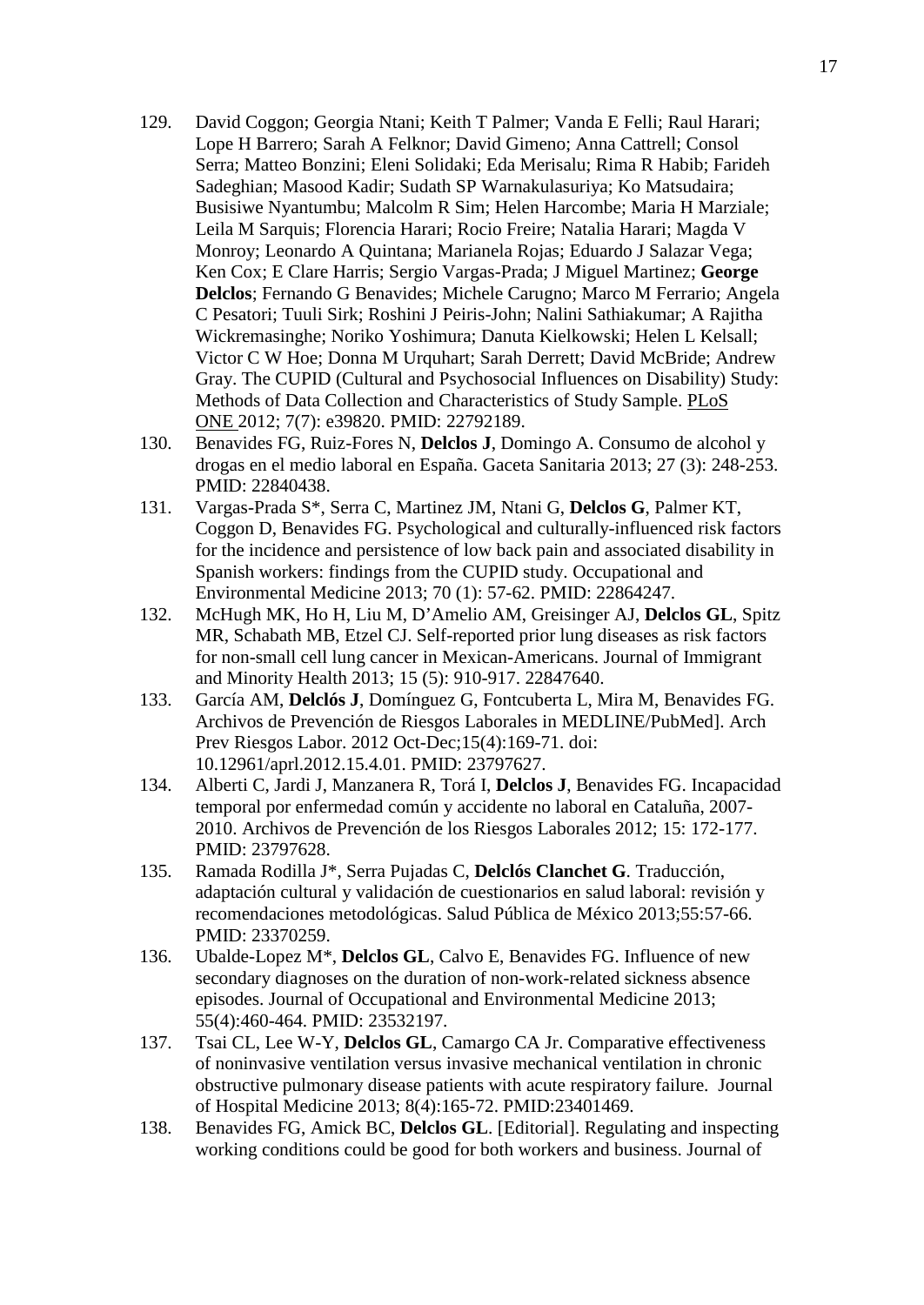Epidemiology and Community Health 2013; 67 (11): 895-896. PMID:23447646.

- 139. Tsai CL, Lee W-Y, **Delclos GL**, Camargo CA Jr. Age-related differences in Asthma Outcomes in the United States, 1988-2006. Asthma Allergy and Immunology 2013; 110(4): 240-246. PMID: 23535086.
- 140. Ramada J\*, Serra C, Amick BC, Castaño JR, **Delclos GL**. Cross-cultural adaptation of the Work Role Functioning Questionnaire to Spanish spoken in Spain. Journal of Occupational Rehabilitation 2013; 23 (4): 566-575. PMID: 23358808.
- 141. Coggon D, Georgia Ntani, Keith T Palmer Vanda E Felli, Raul Harari, Lope H Barrero, Sarah A. Felknor, David Gimeno, Anna Cattrell, Consol Serra, Matteo Bonzini, Eleni Solidaki, Eda Merisalu, Rima R. Habib, Farideh Sadeghian, M Masood Kadir, Sudath SP Warnakulasuriya, Ko Matsudaira, Busisiwe Nyantumbu, Malcolm R Sim, Helen Harcombe2, Ken Cox, Maria H Marziale, Leila M Sarquis, Florencia Harari, Rocio Freire, Natalia Harari, Magda V Monroy, Leonardo A Quintana, Marianela Rojas, Eduardo J. Salazar Vega, E Clare Harris, Sergio Vargas-Prada, José Miguel Martinez, **George Delclos**, Fernando G Benavides, Michele Carugno, Marco M Ferrario, Angela C Pesatori, Leda Chatzi, Panos Bitsios, Manolis Kogevinas, Kristel Oha, Tuuli Sirk, Ali Sadeghian, Roshini J Peiris-John, Nalini Sathiakumar, A Rajitha Wickremasinghe, Noriko Yoshimura, Helen L Kelsall, Victor C W Hoe, Donna M Urquhart, Sarah Derrett, David McBride, Peter Herbison, Andrew Gray. Disabling musculoskeletal pain in working populations: is it the job, the person or the culture? Pain 2013; 154 (6): 856-863. PMID: 23688828
- 142. Ramada JM\*, Serra C, **Delclos GL**. Improving comprehension and accuracy of health questionnaires using pictorial descriptions [response to the editor]. Salud Pública de México 2013; 55 (5): 460-461. PMID: 24761470.
- 143. Garcia AM, **Delclos J**, Foncuberta L. Archivos de Prevención de los Riesgos Laborales: otra revista española de salud pública en MEDLINE/PubMed. [Letter to the Editor]. Rev Esp Salud Pública 2013; 87:87-89. PMID: 23748660.
- 144. Park M\*, Kwon J, Stock T, **Delclos G**, Kim H, Luo S. Effects of air pollution on asthma hospitalization rates in different age groups in metropolitan cities of Korea. Air Quality, Atmosphere and Health 2013; 6 (3): 543-551. PMID: 24223075.
- 145. Alamgir AH, Cooper SP, **Delclos GL**. Garments fire: history repeats itself [Editorial]. American Journal of Industrial Medicine 2013 56(9): 1113-1115. PMID: 23813638.
- 146. Serra C, **Delclos J**, Costa E, Fernandez R, Sala J, Alonso S, Ramada JM, Rodriguez MC, Sampere M, Espinos M. La vigilancia epidemiológica: un reto para la salud laboral. Resumen de la mesa redonda celebrada en la XXII Diada de la Societat Catalana de Seguretat i Medicina del Treball, 2012. Archivos de Prevención de los Riesgos Laborales 2013; 16: 90-95. PMID: 23700709.
- 147. Garcia AM, Gonzalez-Galarzo MC, Kauppinen T, **Delclos J**, Benavides FG. A comprehensive multipurpose job-exposure matrix for research and surveillance of occupational health and safety in Spanish workers: MatEmESp. American Journal of Industrial Medicine 2013; 56 (10): 1226- 1238. PMID: 23818037.
- 148. Coggon D, Georgia Ntani, Keith T Palmer Vanda E Felli, Raul Harari, Lope H Barrero, Sarah A. Felknor, David Gimeno, Anna Cattrell, Consol Serra,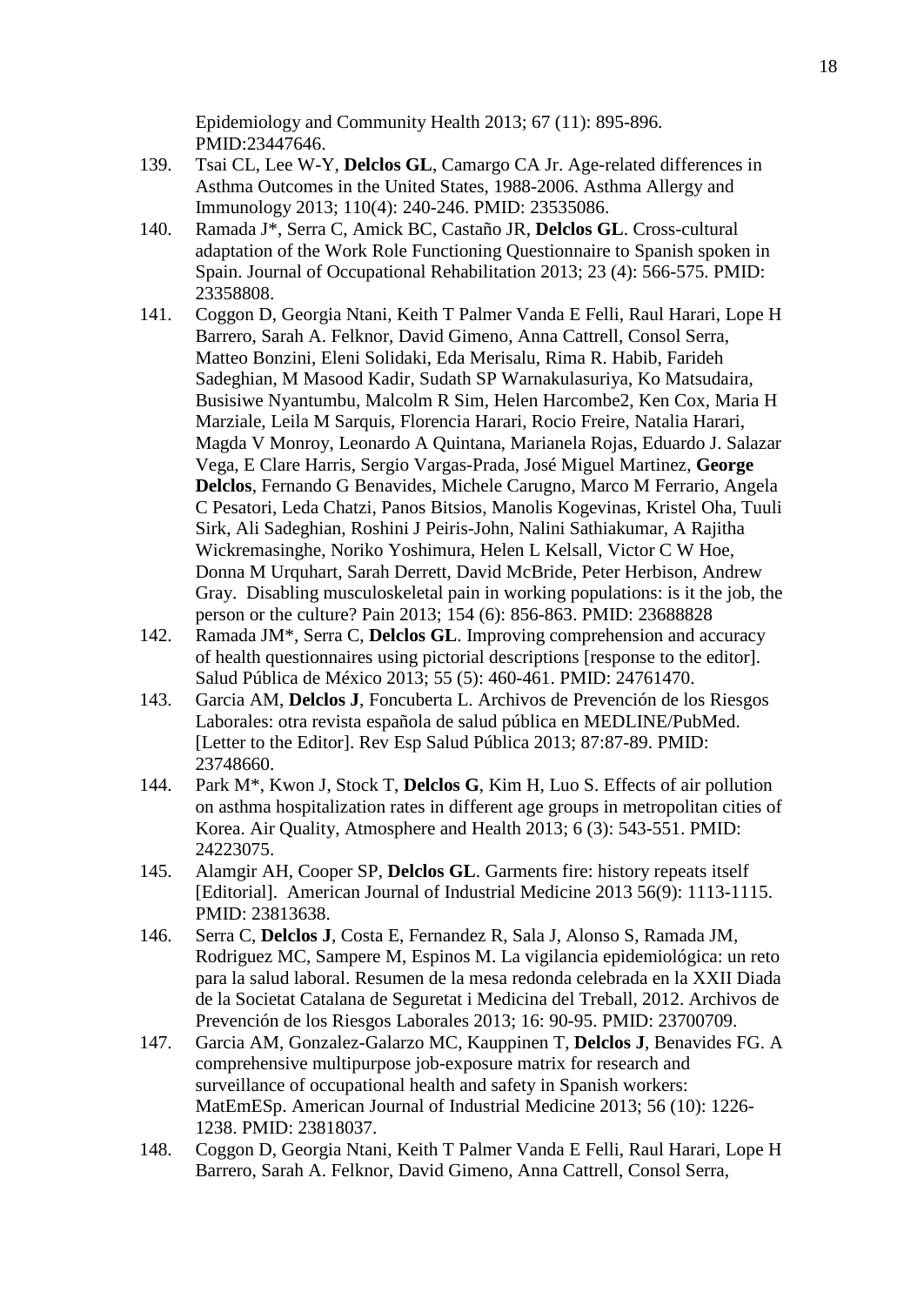Matteo Bonzini, Eleni Solidaki, Eda Merisalu, Rima R. Habib, Farideh Sadeghian, M Masood Kadir, Sudath SP Warnakulasuriya, Ko Matsudaira, Busisiwe Nyantumbu, Malcolm R Sim, Helen Harcombe, Ken Cox, Maria H Marziale, Leila M Sarquis, Florencia Harari, Rocio Freire, Natalia Harari, Magda V Monroy, Leonardo A Quintana, Marianela Rojas, Eduardo J. Salazar Vega, E Clare Harris, Sergio Vargas-Prada, José Miguel Martinez, **George Delclos**, Fernando G Benavides, Michele Carugno, Marco M Ferrario, Angela C Pesatori, Leda Chatzi, Panos Bitsios, Manolis Kogevinas, Kristel Oha, Tuuli Sirk, Ali Sadeghian, Roshini J Peiris-John, Nalini Sathiakumar, A Rajitha Wickremasinghe, Noriko Yoshimura, Helen L Kelsall, Victor C W Hoe, Donna M Urquhart, Sarah Derrett, David McBride, Peter Herbison, Andrew Gray. International variation in musculoskeletal sickness absence: findings from the CUPID Study. Occupational and Environmental Medicine 2013;70:575–584. 23695413.

- 149. David Coggon, Georgia Ntani, Keith T Palmer Vanda E Felli, Raul Harari, Lope H Barrero, Sarah A. Felknor, David Gimeno, Anna Cattrell, Consol Serra, Matteo Bonzini, Eleni Solidaki, Eda Merisalu, Rima R. Habib, Farideh Sadeghian, M Masood Kadir, Sudath SP Warnakulasuriya, Ko Matsudaira, Busisiwe Nyantumbu, Malcolm R Sim, Helen Harcombe2, Ken Cox, Maria H Marziale, Leila M Sarquis, Florencia Harari, Rocio Freire, Natalia Harari, Magda V Monroy, Leonardo A Quintana, Marianela Rojas, Eduardo J. Salazar Vega, E Clare Harris, Sergio Vargas-Prada, José Miguel Martinez, **George Delclos**, Fernando G Benavides, Michele Carugno, Marco M Ferrario, Angela C Pesatori, Leda Chatzi, Panos Bitsios, Manolis Kogevinas, Kristel Oha, Tuuli Sirk, Ali Sadeghian, Roshini J Peiris-John, Nalini Sathiakumar, A Rajitha Wickremasinghe, Noriko Yoshimura, Helen L Kelsall, Victor C W Hoe, Donna M Urquhart, Sarah Derrett, David McBride, Peter Herbison, Andrew Gray. Patterns of multi-site pain and associations with risk factors. Pain 2013; 154 (9): 1769-1777. PMID: 23727463.
- 150. Vargas-Prada S\*, Martinez JM, Coggon D, **Delclos G**, Benavides FG, Serra C. Health beliefs, low mood and somatising tendency: their role in the incidence and persistence of musculoskeletal pain with and without reported disability. Scandinavian Journal of Work, Environment and Health 2013; 39 (6): 589- 598. PMID: 23955508
- 151. Tora I\*, Gimeno D, **Delclos GL**, Benavides FG, Manzanera R, Jardi J, Alberti C, Yasui Y, Martinez JM. Heterogeneity and event dependence in sickness absence. BMC Methods 2013; 13 (1): 114. PMID: 24040880.
- 152. Ramada JM\*, **Delclos GL**, Amick BC, Abma FI, Pidemunt G, Castaño JR, Bültmann U, Serra C. Responsiveness of the Work Role Functioning Questionnaire (Spanish version). Journal of Occupational and Environmental Medicine 2014; 56(2): 189-194. PMID: 24451615.
- 153. **Delclos J**, Artazcoz L. Cribado en salud laboral: ¿detectamos o despistamos? [Screening in occupational health: detection or distraction?]. Archivos de Prevención de los Riesgos Laborales 2013; 16 (4): 161-163. PMID: 24092410.
- 154. Avritscher EBC\*, Cooksley CD, Rolston KV, Swint JM, **Delclos GL**, Franzini L, Swisher SG, Walsh GL, Mansfield PF, Elting LS. Serious postoperative infections following resection of respiratory and gastrointestinal solid tumors: outcomes, costs, and impact of hospital surgical volume. Supportive Care in Cancer. Support Care Cancer. 2014 Feb;22(2):527-35. PMID: 24141699.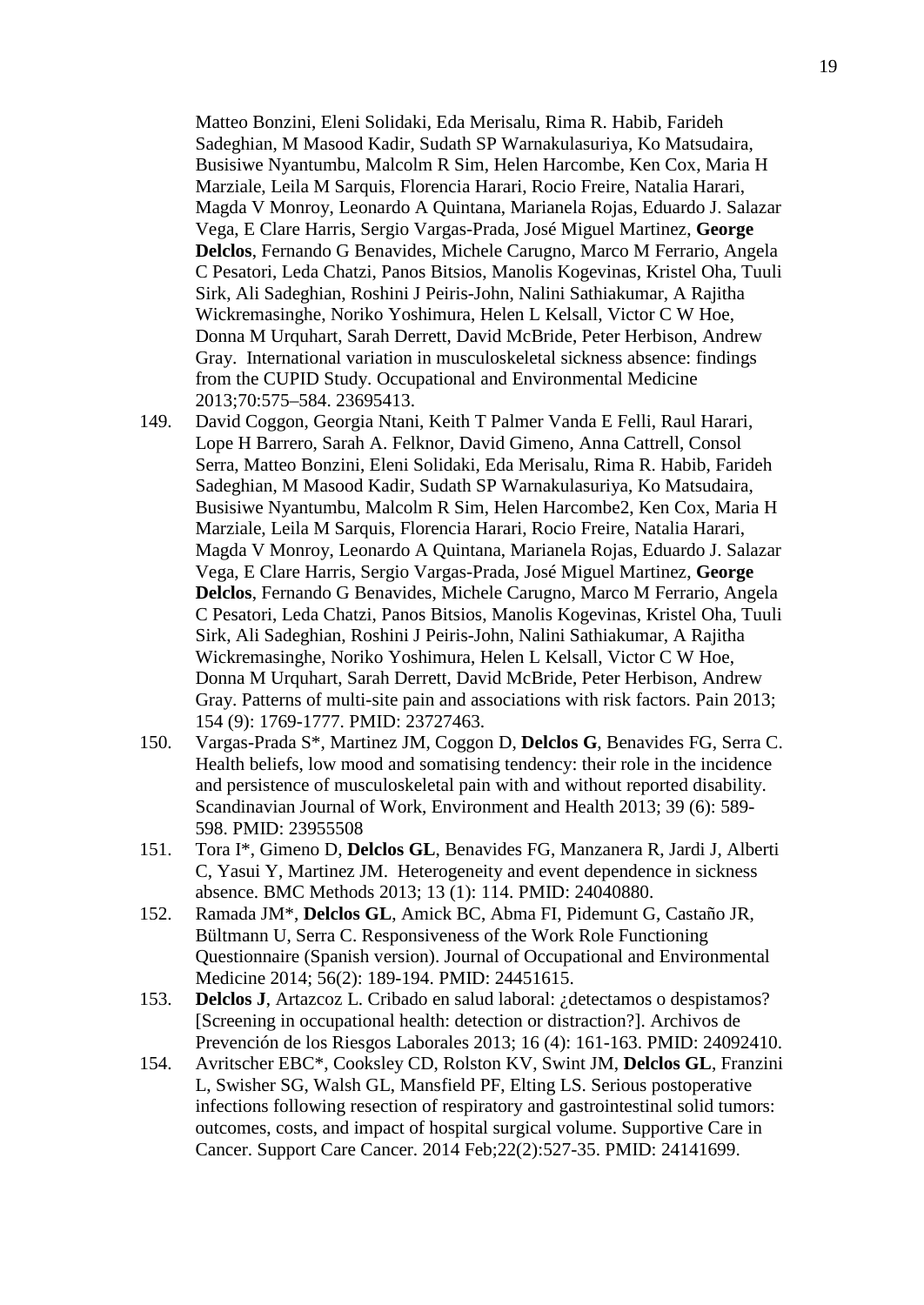- 155. Ruiz-Figueroa MJ, Fernández-Cid M, Gamo-González MF, **Delclós-Clanchet J**. Necesidades y actitudes de los facultativos de Atención Primaria frente a la gestión de las enfermedades profesionales. Revista de Medicina y Seguridad del Trabajo 2013; 59 (233) 393-404. No PMID available.
- 156. Ramada JM\*, **Delclos GL**, Benavides FG, Fontane J, Arango O, Serra C. Deteccion de enfermedades profesionales en un hospital de tercer nivel. [Detection of occupational disease in a tertiary care hospital]. Archivos de Prevención de los Riesgos Laborales [in press].
- 157. Ramada JM\*, Serra C, Amick BC, Abma FI, Castaño JR, Pidemunt G, Bültmann U, **Delclos GL**. Reliability and validity of the Work Role Functioning Questionnaire (Spanish version). Journal of Occupational Rehabilitation 7 Jan 2014 [Epub ahead of print]. DOI 10.1007/s10926-013- 9495-0. PMID: 24389721.
- 158. Fontcuberta L, **Delclos J**, Domínguez G, Puiddene M, Martinez JM, Garcia AM. Un año después: ¿ha habido "efecto MEDLINE" en Archivos? [Editorial]Archivos de Prevención de los Riesgos Laborales 2014; 17 (1): 5-8. PMID: 24458204.
- 159. Benavides FG, Wesseling I, **Delclos GL**, Pinilla J, Rodrigo F and the Research Team of the First Central American Survey of Working Conditions and Health. Working conditions and health in Central America: a survey of 12,024 workers in six countries. Occupational and Environmental Medicine 2014; 71: 459-465. PMID: 24652231.
- 160. Colell E\*, Sánchez-Niubò A, Domingo-Salvany A, **Delclos GL**, Benavides FG. Prevalencia de consumo de hipnosedantes en población ocupada y factores de estrés laboral asociados. Gaceta Sanitaria 2014 May 27. pii: S0213-9111(14)00105-8. doi: 10.1016. PMID:24878258.
- 161. Reynolds RJ\*, **Delclos GL**, Cooper SP, Rahbar MH. Radiation Dosimetry in Space: A Systematic Review. WebmedCentral ENVIRONMENTAL MEDICINE 2014;5(3):WMC004578. No PMID available.
- 162. Gimeno D, Bültmann U, Benavides FG, Alexanderson K, Abma FI, Ubalde-López M\*, Roelen CAM, Kjeldgård L, **Delclos GL**. Cross-national comparisons of sickness absence systems and statistics: towards common indicators. Eur J Public Health 2004. First published online: June 11, 2014, doi: 10.1093/eurpub/cku070. PMID: 24919693.
- 163. Clague J\*, Reynolds P, Henderson KD, Sullivan-Halley J, Ma H, Lacey JV Jr, Chang S, **Delclos GL**, Du XL, Forman MR, Bernstein L. Menopausal hormone therapy and lung cancer-specific mortality following diagnosis: the California teachers study. PLoS One 2014; 31;9(7):e103735. doi: 10.1371/journal.pone.0103735. eCollection 2014. PMID: 25079077.
- 164. Colell E\*, Sánchez-Niubò A, Benavides FG, **Delclos GL**, Domingo-Salvany A. Work-related stress factors associated with problem drinking: A study of the Spanish working population. American Journal of Industrial Medicine 2014 Jul; 57(7):837-46. PMID: 24760618.
- 165. Benavides FG, **Delclos GL**, Wesseling I. "Usefulness of the Working Conditions and Health Survey in Central America in prevention. Response to Comment by Jensen" [Letter to the Editor]. Occupational and Environmental Medicine 2015; 72: 236-237.PMID 25431435.
- 166. Tora I\*, Martinez JM, Gimeno D, Alberti C, Jardi J, Manzanera R, Benavides FG, **Delclos GL**. Assessment of the magnitude of geographical variations in the duration of non-work-related sickness absence by individual and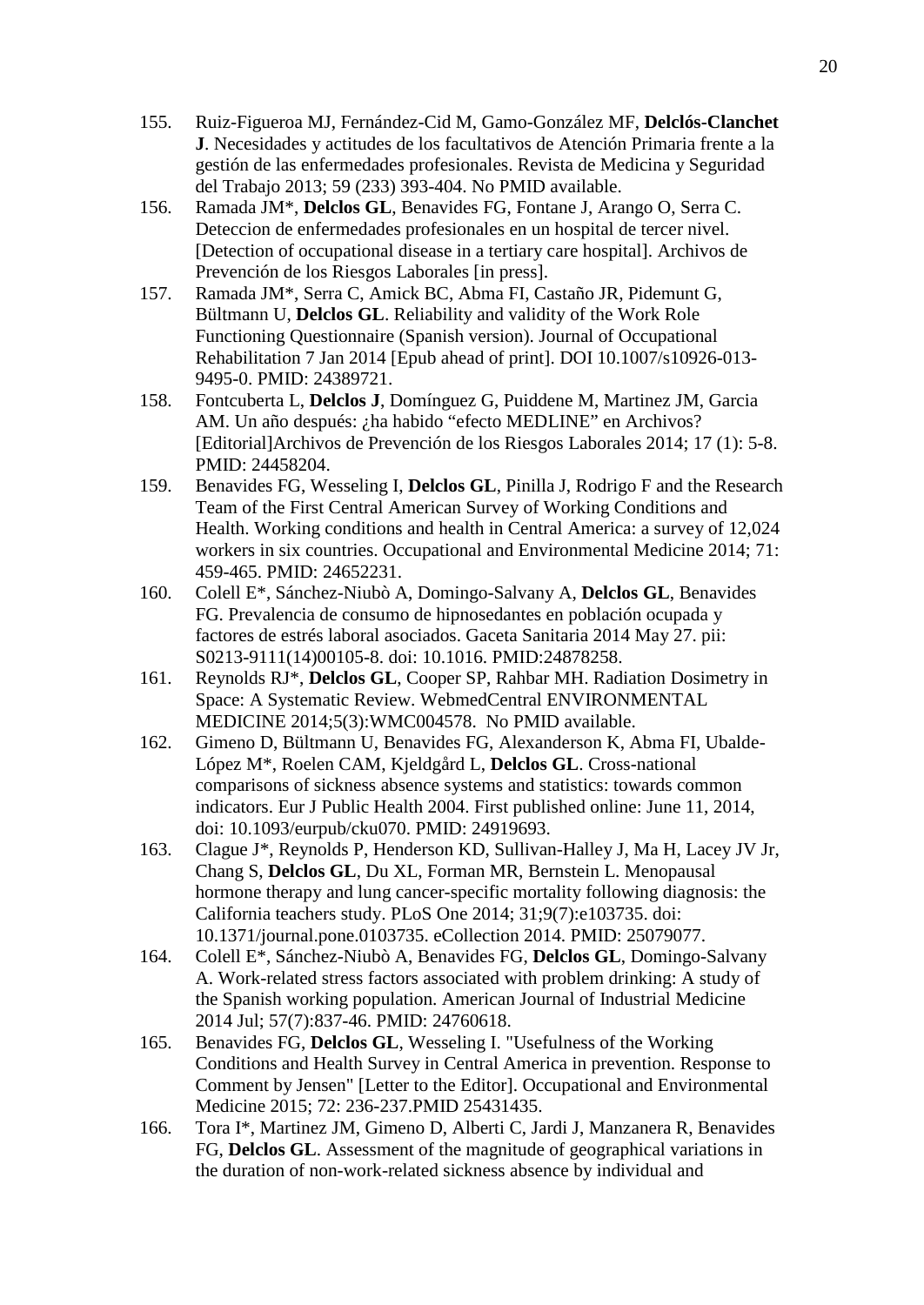contextual factors. Gaceta Sanitaria 2015; 2015 May-Jun;29(3):164-71. PMID 25638744.

- 167. Cooper SP, Alamgir H, Whitworth KW, Gorrell NS, Betancourt JA, Cornell JE, **Delclos G**, Douphrate DI, Gimeno D, Marko D, Kim SY, Sagiraju HR, Tucker DL, Whitehead LW, Wong NJ, Hammill TL, Senchak AJ, Packer MD. The Department of Defense Epidemiologic and Economic Burden of Hearing Loss Study. Military Medicine 2014 Dec;179(12):1458-1464.PMID 25469968.
- 168. Fontcuberta L, Delclos J, Martinez JM, Puiggene M, Garcia AM. Archivos de prevención 2014: Otro año de cambios. [Editorial] Archivos de Prevención de los Riesgos Laborales 2015; 18 (1): 7-9. doi: 10.12961/aprl.2015.18.1.02.
- 169. Quinn M, Paul K Henneberger, ScD; Barbara Braun, PhD; **George L Delclos, MD, MPH, PhD**; Kathleen Fagan, MD, MPH; Vanthida Huang, PharmD, BSPHM; Jennifer L Knaack, PhD; Linda Kusek, MPH, RN, CIC; Soo-Jeong Lee, RN, PhD; Nicole Le Moual, PhD; Kathryn A Maher, RN, MSN; Susan H McCrone, RN, PhD; Amber Hogan Mitchell, DrPH, MPH, CPH; Elise Pechter, MAT, MPH, CIH; Kenneth Rosenman, MD; Lynne Sehulster, PhD; Alicia C Stephens, MS; Susan Wilburn, BSN, MPH; Jan-Paul Zock, PhD. Cleaning and Disinfecting Environmental Surfaces in Healthcare: Towards an Integrated Framework for Infection and Occupational Illness Prevention. American Journal of Infection Control 2015; 43: 424/434 PMID: 25792102.
- 170. Martinez C, **Delclos GL**. Occupational exposures and chronic obstructive pulmonary disease. Causality established, time to focus on effect and phenotypes. [Editorial] American Journal of Respiratory and Critical Care Medicine 2015; 191 (5): 499-501. PMID 25723822.
- 171. Colell E\*, Sanchez-Niubo A, Benavides FG, **Delclos GL**, Domingo-Salvany A. Economic crisis and changes in drug use in the Spanish economically active population. Addiction 2015; 110(7):1129-37. PMID: 25776577.
- 172. Brown A\*, Poston WSC, Jahnke SA, Haddock CK, Luo S, **Delclos GL**, Day RS. Weight advice associated with male firefighter weight perception and behavior . American Journal of Preventive Medicine 2015; 49 (4): 589-593. PMID: 26141913.
- 173. Vizcaya D\*, Mirabelli M, Gimeno D, Anto J, **Delclos G**, Rivera M, Orriols R, Arjona L, Burgos F, Zock JP. Cleaning Products and Short-Term Respiratory Effects among Female Cleaners with Asthma. Occupational and Environmental Medicine 2015 doi: 10.1136/oemed-2013-102046. [Epub ahead of print]. PMID 25907212.
- 174. Socias C\*, Liang Y, **Delclos G**, Graves J, Hendrikson E, Cooper S. The feasibility of using electronic health records (EHR) to describe demographic and clinical indicators of migrant and seasonal farmworkers. Journal of Agromedicine 2015 Oct 19 [Epub ahead of print] PMID: 26479964.
- 175. Vargas-Prada, Sergio; Serra, Consol; Coggon, David; Martínez, José Miguel; Ntani, Georgia; Delclos, George; Palmer, Keith; Benavides, Fernando G. Are determinants for new and persistent upper limb pain different? An analysis based on anatomical sites. Work [E pub ahead of print] 7 Aug 2015. pp 1-10. PMID: 26409386.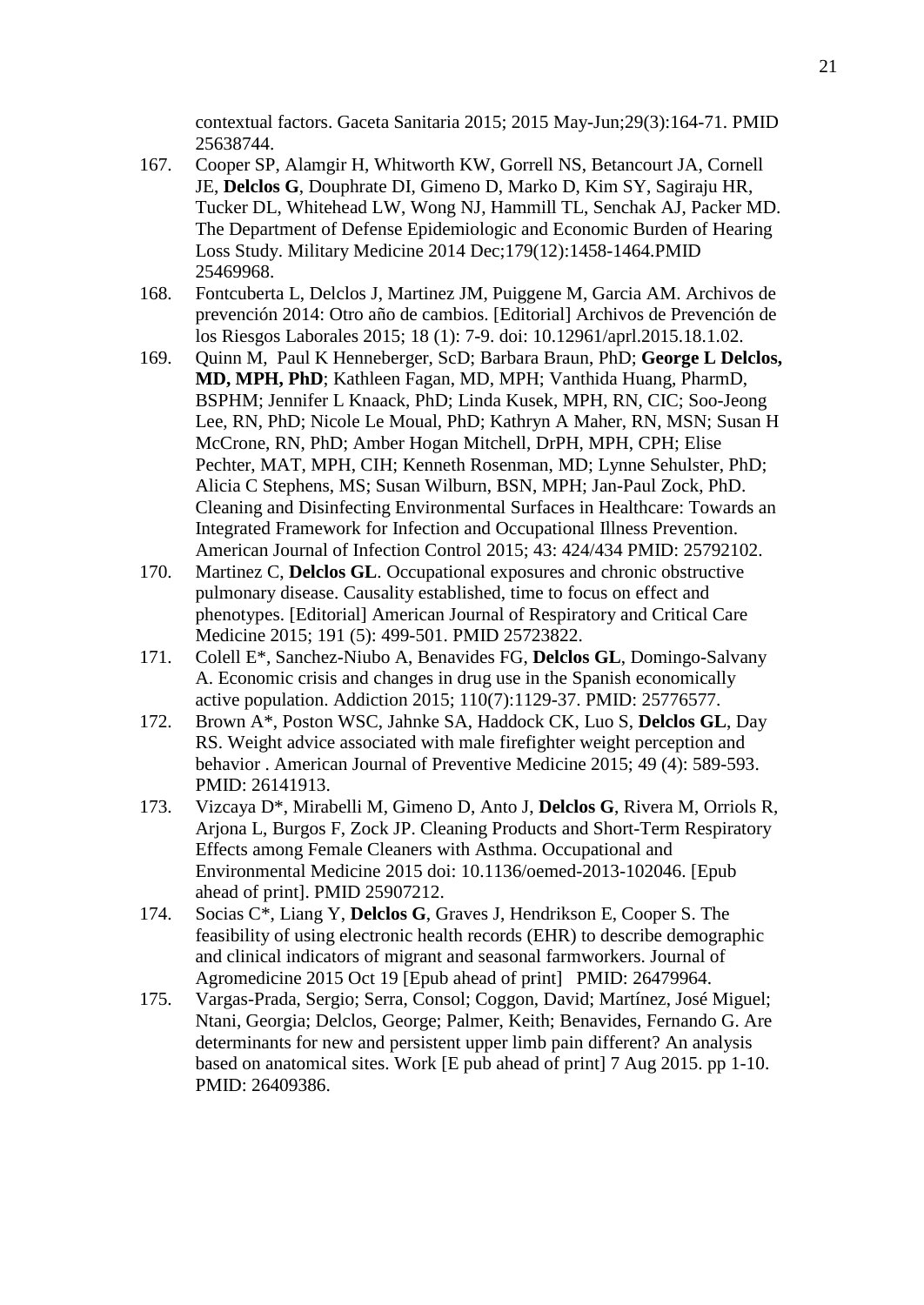- 176. Ubalde Lopez M\*, **Delclos GL**, Benavides FG, Calvo Bonacho E, Gimeno D. Measuring multimorbidity in a working population: the effect on incident sickness absence. International Archives of Occupational and Environmental Medicine 2015 Nov 28. [Epub ahead of print] PMID: 26615549.
- 177. de Boer WEL, Mousavi SM, **Delclos G**, Benavides F, Lorente M, Kunz R. Expectation of sickness absence duration: a review on statements in guidelines in Western countries. European Journal of Public Health 2015 Dec 24 [Epub ahead of print] PMID: 26705569.
- 178. Lopez Gomez, MA\*, Duran X, Zaballa E, Sanchez-Niubo A, **Delclos GL**, Benavides F. Cohort profile: The Spanish WORKing Life Social Security (WORKss) Cohort Study. BMJ Open 2015 -2015-008555 [doi] PMID: 26951209.
- 179. Serra C, Ramada JM, **Delclos J**, Benavides FG, (Garrido R), for the Grupo Seguimiento UPL PSMar/CiSAL. Enfermedades profesionales atendidas en el Parc de Salut Mar (Barcelona), 2010-2014. Medicina Clínica (Barcelona). 2016 Jan 25. pii: S0025-7753(15)00705-8. doi: 10.1016/j.medcli.2015.12.006. [Epub ahead of print]. 26823108.
- 180. Sarquis Leia MM, Coggon David, Georgia Ntani, Keith T Palmer Vanda E Felli, Raul Harari, Lope H Barrero, Sarah A. Felknor, David Gimeno, Anna Cattrell, Consol Serra, Matteo Bonzini, Eleni Solidaki, Eda Merisalu, Rima R. Habib, Farideh Sadeghian, M Masood Kadir, Sudath SP Warnakulasuriya, Ko Matsudaira, Busisiwe Nyantumbu, Malcolm R Sim, Helen Harcombe2, Ken Cox, Maria H Marziale, Florencia Harari, Rocio Freire, Natalia Harari, Magda V Monroy, Leonardo A Quintana, Marianela Rojas, Eduardo J. Salazar Vega, E Clare Harris, Sergio Vargas-Prada, José Miguel Martinez, **George Delclos**, Fernando G Benavides, Michele Carugno, Marco M Ferrario, Angela C Pesatori, Leda Chatzi, Panos Bitsios, Manolis Kogevinas, Kristel Oha, Tuuli Sirk, Ali Sadeghian, Roshini J Peiris-John, Nalini Sathiakumar, A Rajitha Wickremasinghe, Noriko Yoshimura, Helen L Kelsall, Victor C W Hoe, Donna M Urquhart, Sarah Derrett, David McBride, Peter Herbison, Andrew Gray. Classification of neck/shoulder pain in epidemiological research: a comparison of personal and occupational characteristics, disability and prognosis among 12,195 workers from 18 countries. Pain 2016 Jan 5. [Epub ahead of print] PMID: 26761390.
- 181. Campos-Fumero A\*, **Delclos GL**, Douphrate DI, Felknor SA, Vargas Prada S, Serra C, Coggon D, Ruiz de Porras DG. Upper extremity musculoskeletal pain among office workers in three Spanish speaking-countries: findings from the CUPID study. Occupational and Environmental Medicine 2016 Feb 23. pii: oemed-2015-103327. doi: 10.1136/oemed-2015-103327. [Epub ahead of print]. 26972870.
- 182. Coggon D, Vargas-Prada S, Ntani G, Walker-Bone K, Palmer KT, Felli VE, Harari R, Barrero LH, Felknor SA, Gimeno D, Cattrell A, Bonzini M, Solidaki E, Merisalu E, Habib RR, Sadeghian F, Kadir MM, Warnakulasuriya SSP, Matsudaira K, Nyantumbu B, Sim MR, Harcombe H, Cox K, Sarquia LMM, Marziale MH, Harari F, Freire R, Harari N, Monroy MV, Quintana LA, Rojas M, Harris EC, Serra C, Martinez JM, **Delclos G**, Benavides FG, Carugno M, Ferrario MM, Pestori AC, Chatzi L, Bitsios P, Kogevinas M, Oha K, Freimann T, Sadeghian A, Peiris-John RJ, Sathiakumar N, Wickremasinghe AR, Yoshimura N, Kelsall HL, Hoe VCW, Urquhart DM, Derrett S, McBride D, Herbison P, Gray A, Salazar Vega, EJ. Descriptive epidemiology of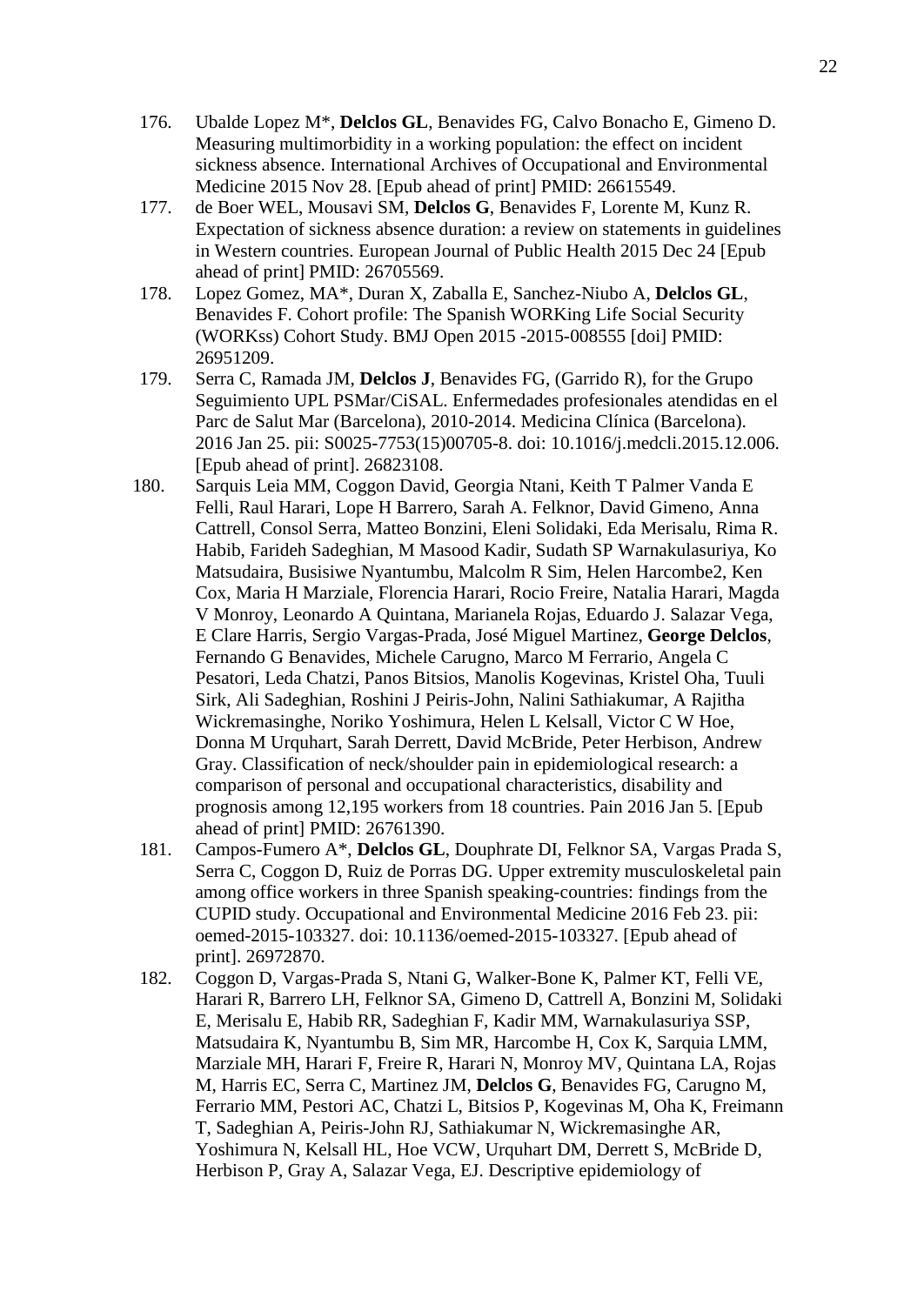somatising tendency: findings from the CUPID study. PLoS One 2016; Apr 29;11(4):e0153748. PMID: 27128094.

- 183. Arcas MM\*, **Delclos GL**, Torá I, Martínez JM, Benavides FG. Gender differences in the duration of non work-related sickness absence episodes due to musculoskeletal disorders. Journal of Epidemiology and Community Health 2016 May 13. PMID: 27177580.
- 184. Murcia-Lopez G\*, Calvo Bonacho E, Ubalde-Lopez M, Benavides FG, **Delclos GL.** Has the Spanish economic crisis affected the duration of sickness absence episodes? Social Science & Medicine Social Science & Medicine 2016; 160: 29-34.
- 185. Liu S\*, Ganduglia C, Li X, **Delclos G**, Franzini L, Ph.D; Zhang K. Fine particulate matter components and emergency department visits among a privately insured population in Greater Houston. Science of the Total Environment 2016 May 25;566-567:521-527. PMID: 27235902
- 186. Ubalde-Lopez M\*, Arends I, Almansa J, **Delclos GL**, Gimeno D, Bültmann U. Beyond return to work: the effect of multimorbidity on work functioning trajectories. Journal of Occupational Rehabilitation 2016 Jun 1. PMID: 27250634.
- 187. Fontcuberta L, **Delclòs J**, Martínez JM, León M, Varela P, ronda E. Archivos 2015: an Open Access journal. [Editorial] Archivos de Prevención de los Riesgos Laborales 2016 Jan-Mar 19 (1): 10-13. PMID 27250622.
- 188. García AM, **Delclòs J**, Fontcuberta L, Varela P, Schlaghecke JC. Knocking on SciELO's doors: a new opportunity for Archivos. [Editorial] Archivos de Prevención de los Riesgos Laborales 2015 Jul-Sep 18 (3): 128-129. PMID 27250239.
- 189. Ubalde Lopez M\*, **Delclos GL**, Benavides FG, Calvo Bonacho E, Gimeno D. The effect of multimorbidity on the incidence and duration of sickness absence episodes due to specific diagnosis groups. Occupational Medicine 2016 Aug 5 PMID 27496547.
- 190. Brown AL\*, Poston WSC, Jahnke SA, Haddock CK, Luo S, **Delclos GL**, Day RS. Weight loss advice and prospective weight change among overweight firefighters. International Journal of Occupational and Environmental Health 2016 Jul 28 PMID 27467464.
- 191. Conway SH\*, Cayuela A, **Delclos GL**, Pompeii LA, Ronda E. Association between long work hours and poor self-reported general health among Latin American immigrant and native workers in the United States and Spain. American Journal of Industrial Medicine 2016 Jul 18 PMID: 27424568.
- 192. Awata H\*, Linder S, Mitchell L, **Delclos GL**. Biomarker Levels of Toxic Metals among Asian Populations in the U.S.: NHANES 2011-2012. Environmental Health Perspectives 2016 Aug 12 PMID 27517362.
- 193. Awata H\*, Linder S, Mitchell L, **Delclos GL**. Association of Dietary Intake and Biomarker Levels of Arsenic, Cadmium, Lead, and Mercury among Asian populations in the U.S.: NHANES 2011-2012. Environmental Health Perspectives [in press].
- 194. Kristman VL, Shaw WS, Boot CRL, **Delclos GL**, Sullivan MJ, Ehrhart M. Researching complex and multi-level workplace factors affecting disability and prolonged sickness absence. Journal of Occupational Rehabilitation 2016 Aug 22 PMID 27550629.
- 195. Shaw WS, Main CJ, Pransky G, Nicholas MK, Anema JR, Linton SJ and the Hopkinton Conference Working Group on Workplace Disability Prevention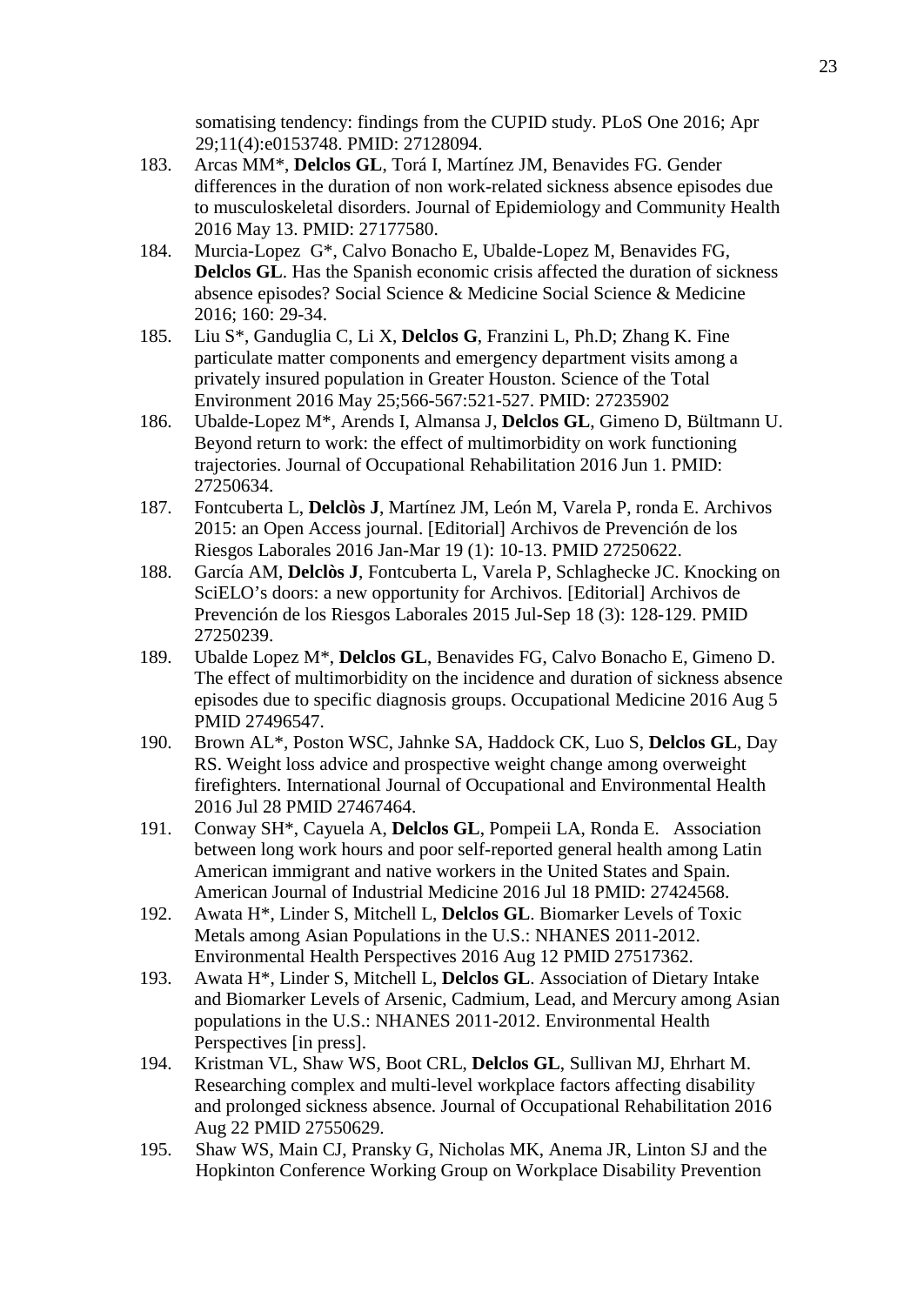(Benjamin C. Amick III, Johannes R. Anema, Elyssa Besen, Peter Blanck, Ce´cile R.L. Boot, Ute Bultmann, Chetwyn C.H. Chan, **George L. Delclos**, Kerstin Ekberg, Mark G. Ehrhart, Jean-Baptiste Fassier, Michael Feuerstein, David Gimeno, Vicki L. Kristman, Steven J. Linton, Chris J. Main, Fehmidah Munir, Michael K. Nicholas, Glenn Pransky, William S. Shaw, Michael J. Sullivan, Lois E. Tetrick, Torill H. Tveito, Eira Viikari-Juntura, Kelly Williams-Whitt, and Amanda E. Young). Employer policies and practices to manage and prevent disability: foreword to the special issue. Journal of Occupational Rehabilitation 2016 [Epub ahead of print]. DOI: 10.1007/s10926-016-9658-x.

- 196. Main CJ, Shaw WS and the Hopkinton Conference Working Group on Workplace Disability Prevention (Benjamin C. Amick III, Johannes R. Anema, Elyssa Besen, Peter Blanck, Ce´cile R.L. Boot, Ute Bultmann, Chetwyn C.H. Chan, **George L. Delclos**, Kerstin Ekberg, Mark G. Ehrhart, Jean-Baptiste Fassier, Michael Feuerstein, David Gimeno, Vicki L. Kristman, Steven J. Linton, Chris J. Main, Fehmidah Munir, Michael K. Nicholas, Glenn Pransky, William S. Shaw, Michael J. Sullivan, Lois E. Tetrick, Torill H. Tveito, Eira Viikari-Juntura, Kelly Williams-Whitt, and Amanda E. Young). Employer policies and practices to manage and prevent disability: conclusion to the special issue. Journal of Occupational Rehabilitation 2016 [Epub ahead of print]. DOI: 10.1007/s10926-016-9655-0.
- 197. Campos-Fumero A\*, **Delclos GL**, Douphrate DI, Felknor SA, Vargas-Prada S, Serra C, Gimeno Ruiz de Porras D. Low back pain among office workers in three Spanish speaking-countries: findings from the CUPID study. Injury Prevention [Published online first: 10.1136/injuryprev-2016-042091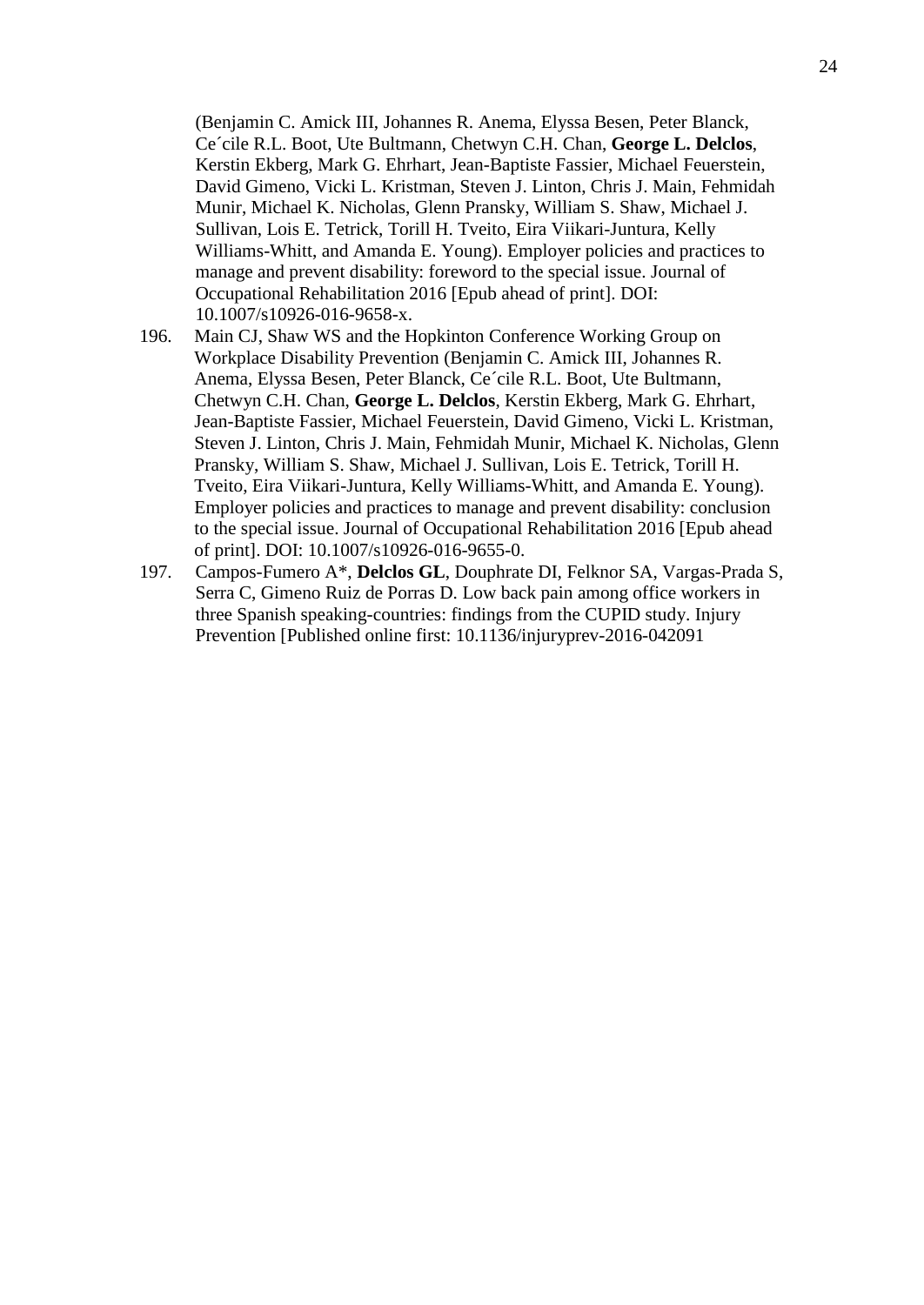- 198. Benavides FG, Merino-Salazar P, Cornelio C, Avila A, on behalf of the Red de Expertos en Encuestas sobre Condiciones de Trabajo, Empleo y Salud [Network of Experts on Surveys of Working Conditions, Employment and Health] [**Delclos G**, Network member]. Cuestionario básico y criterios metodológicos para las Encuestas sobre Condiciones de Trabajo, Empleo y Salud en América Latina y el Caribe [Basic questionnaire and methodological criteria for Surveys of Working Conditions, Employment and Health in Latin America and the Caribbean]. Cad Saude Publica. 2016 [In press].
- 199. Coggon D, Georgia Ntani, Keith T Palmer Vanda E Felli, Raul Harari, Lope H Barrero, Sarah A. Felknor, David Gimeno, Anna Cattrell, Consol Serra, Matteo Bonzini, Eleni Solidaki, Eda Merisalu, Rima R. Habib, Farideh Sadeghian, M Masood Kadir, Sudath SP Warnakulasuriya, Ko Matsudaira, Busisiwe Nyantumbu, Malcolm R Sim, Helen Harcombe2, Ken Cox, Maria H Marziale, Leila M Sarquis, Florencia Harari, Rocio Freire, Natalia Harari, Magda V Monroy, Leonardo A Quintana, Marianela Rojas, Eduardo J. Salazar Vega, E Clare Harris, Sergio Vargas-Prada, José Miguel Martinez, **George Delclos**, Fernando G Benavides, Michele Carugno, Marco M Ferrario, Angela C Pesatori, Leda Chatzi, Panos Bitsios, Manolis Kogevinas, Kristel Oha, Tuuli Sirk, Ali Sadeghian, Roshini J Peiris-John, Nalini Sathiakumar, A Rajitha Wickremasinghe, Noriko Yoshimura, Helen L Kelsall, Victor C W Hoe, Donna M Urquhart, Sarah Derrett, David McBride, Peter Herbison, Andrew Gray. "Epidemiological differences between localised and non-localised low back pain." Spine [In press].
- 200. Anderson F\*, **Delclos GL**, Lin CJ, Rao DC; Carter DR. The Effect of Air Pollutants and Socioeconomic Status on Asthma in Texas. Journal of Geoscience and Environment Protection, 2016, 4, 39-52 [In press].
- 201. Benavides FG, Merino-Salazar P\*, Cornelio C, Avila A, en nombre de la Red de Expertos en Encuestas sobre Condiciones de Trabajo, Empleo y Salud [**Delclos GL**, Network member]. Cuestionario básico y criterios metodológicos para las Encuestas sobre Condiciones de Trabajo, Empleo y Salud en América Latina y el Caribe. [Basic questionnaire and methodological criteria for Surveys of Working Conditions, Employment and Health in Latin America and the Caribbean]. Cadernos de Saude Publica. 2016 [in press].
- 202. Liu S, Ganduglia CM, Li X, **Delclos GL**, Franzini L, Zhang K\*. Short-term Associations of Fine Particulate Matter Components and Emergency Hospital Admissions among a Privately Insured Population in Greater Houston. Accepted by Atmospheric Environment. [in press].

#### **Manuscripts under Review:**

1. Oliveira MCC\*, Alonso A, Lee DH, **Delclos GL**, Jenny NS, Jiang R, Lima JÁ, Symanski E, Jacobs DR, Nettleton JÁ. Associations of dietary intakes of iron, magnesium, zinc, beta carotene and vitamins C and E with markers of inflammation and subclinical atherosclerosis in the Multi-Ethnic Study of Atherosclerosis. American Journal of Clinical Nutrition [submitted].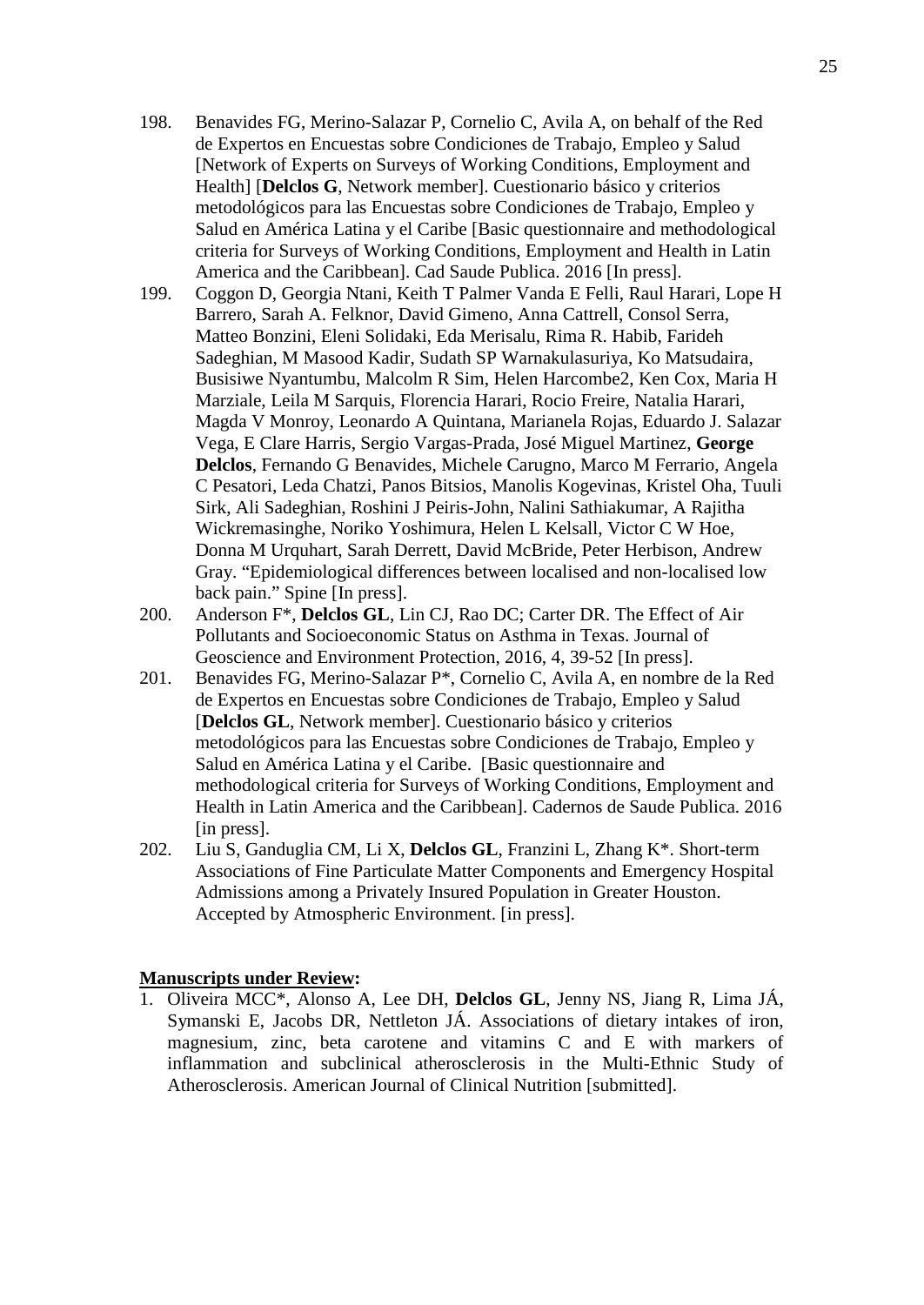- 2. Clague J\*, Reynolds P, Henderson KD, Sullivan-Halley J, Ma H, Lacey JV, Chang S, **Delclos GL**, Du XL, Forman MR, Bernstein L. Menopausal hormone therapy and lung cancer-specific mortality following diagnosis: the California Teachers Study. Journal of Clinical Oncology [submitted].
- 3. Park M\*, Moye L, Lai D, Du, X, **Delclos G**. General linear models in a missing outcome environment of clinical trials. Incorporating splines for time-invariant continuous adjustment. Biostatistics. [submitted]
- 4. Torá-Rocamora I\*, Martinez JM, **Delclos G**, Benavides F, Gimeno D. Magnitude of geographical variations in duration of sickness absence for musculoskeletal and mental health disorders. Occupational Medicine 2015 [submitted].
- 5. Lopez Gomez MA\*, Serra L, **Delclos GL**, Benavides FG. Labor trajectory indicators and mortality in a nested case-control study from the Spanish WORKing life Social Security (WORKss) cohort. Occupational and Enviornmental Medicine [submitted].
- 6. Coggon D, Georgia Ntani, Walker-Bone K; Keith T Palmer Vanda E Felli, Raul Harari, Lope H Barrero, Sarah A. Felknor, David Gimeno, Anna Cattrell, Sergio Vargas-Prada, Matteo Bonzini, Eleni Solidaki, Eda Merisalu, Rima R. Habib, Farideh Sadeghian, M Masood Kadir, Sudath SP Warnakulasuriya, Ko Matsudaira, Busisiwe Nyantumbu, Malcolm R Sim, Helen Harcombe, Ken Cox, Leila M Sarquis, Maria H Marziale, Florencia Harari, Rocio Freire, Natalia Harari, Magda V Monroy, Leonardo A Quintana, Marianela Rojas, E Clare Harris, Consol Serra, José Miguel Martinez, **George Delclos**, Fernando G Benavides, Michele Carugno, Marco M Ferrario, Angela C Pesatori, Leda Chatzi, Panos Bitsios, Manolis Kogevinas, Kristel Oha, Freimann Tina, Ali Sadeghian, Roshini J Peiris-John, Nalini Sathiakumar, A Rajitha Wickremasinghe, Noriko Yoshimura, Helen L Kelsall, Victor C W Hoe, Donna M Urquhart, Sarah Derrett, David McBride, Peter Herbison, Andrew Gray, Eduardo J. Salazar Vega. "Drivers of international variation in prevalence of disabling low back pain." International Journal of Epidemiology [submitted].
- 7. Okafor N, **Delclos G**, Gimeno D, Linder S. Official neighborhood crimes and crime perception as a barrier to physical activity among Houston area adult residents, 2010 – 2011. Journal of Epidemiology and Community Health [submitted].

#### **Technical reports and proceedings**

- 1. **Delclos G.** "A descriptive study of asbestos-exposed subjects referred for independent medical examination". M.P.H. thesis. The University of Texas Health Science Center at Houston, School of Public Health. May 1988.
- 2. Tan M, Degioanni J, Davis J, Weir F, Wilson RK, Calkins D, Lam C, Coleman M, Pierson D, **Delclos G**, Casar G, Brown R, Summerhill S, King K. "Effects on humans of inhalation of 1% Halon 1301 for twenty-four hours." National Aeronautics and Space Administration. August 1989.
- 3. **Delclos G**, Wilson RK, Bradley BL. "Interobserver variability using the 1980 ILO Classification in referred asbestos workers". Proceedings of the VIIth International Pneumoconioses Conference. U.S. Department of Health and Human Services (NIOSH) Pub. 90-108:960.
- 4. Cooper S, Downs T, Burau K, Tucker S, Whitehead L, **Delclos G**, Key M, Huang B, Davidson T, Buffler P. "A survey of keratoses among paraquat production workers and a nonexposed friend reference group". Proceedings of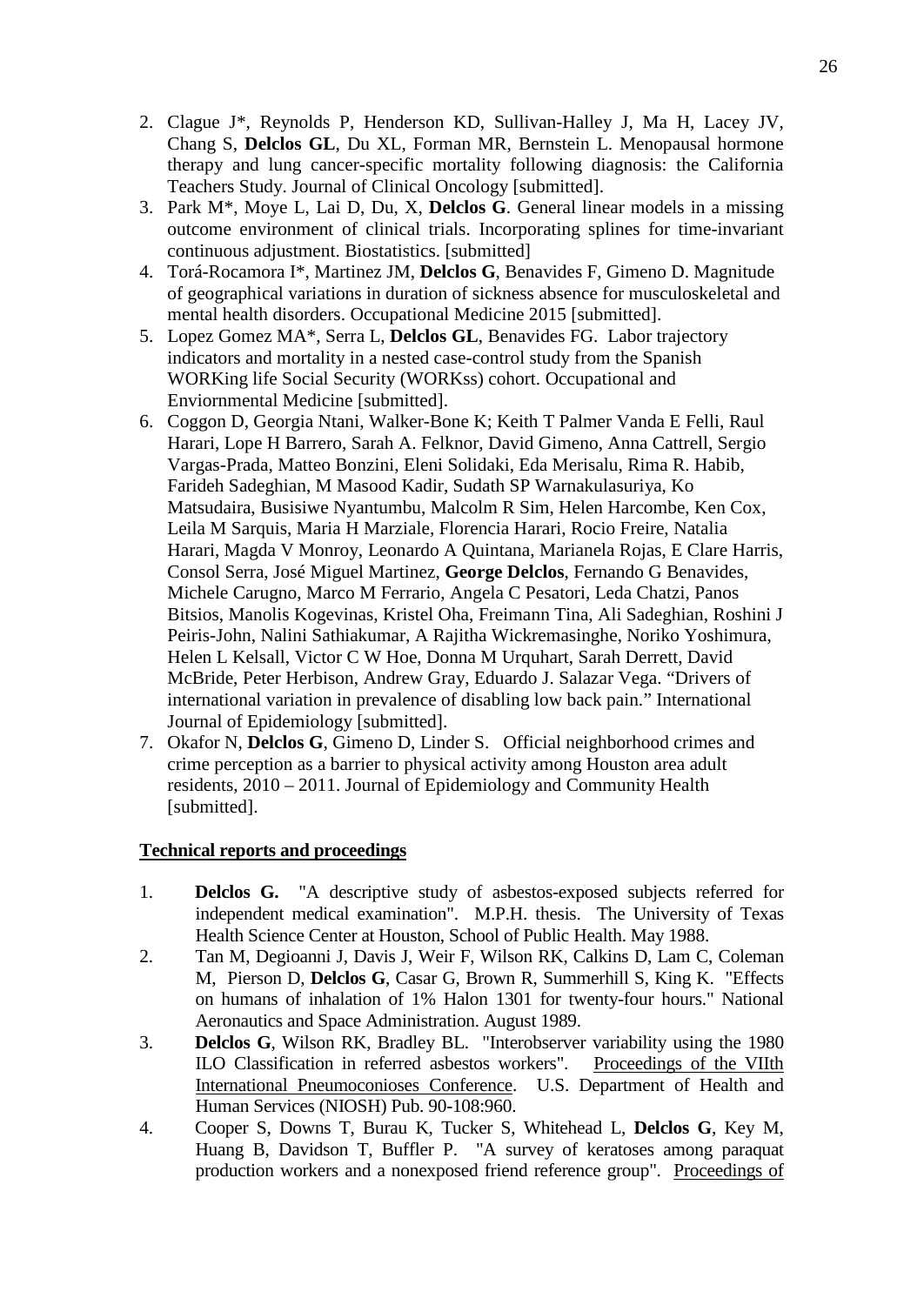the 9th International Symposium in Epidemiology in Occupational Health. International Commission on Occupatinal Health. Cincinnati, Ohio: September 23-25, 1992.

- 5. **Delclos G**. "Formación y ejercicio de la medicina ocupacional en Estados Unidos: 1993"[Occupational medicine training and practice in the United Status: 1993]. Proceedings of the Third National and First Ibero-American Congress on Occupational Medicine and Hygiene at Work. Valladolid, Spain: June 1993.
- 6. **Delclos GL**, Burau KD, Carson AI, Felknor SA, Morandi MT, Guevara E, Murray K. "Estudio transversal de trabajadores con exposicion potencial a hidrocarburos aromaticos" [A cross-sectional study of Colombian workers with potencial exposure to aromatic hydrocarbons]. Pan American Health Organization: July 1996.
- 7. Collaborator on the WHO Document "A global strategy towards health at work", prepared by the Network of WHO Collaborating Centres in Occupational Health in Beijing, China. October 11-14, 1994.
- 8. Collaborator (Delclos G). NIOSH Technical Report on Selecting, Evaluating, and Using Sharps Disposal Containers. NIOSH/DHHS 1998, Publ. 97-111.
- 9. Collaborator. MSHA/NIOSH: "Una guia para trabajar sin peligro con sílice"[Guidelines for working safely with silica]. 1997.
- 10. Collaborator. MSHA/NIOSH: "Claves para la prevención de la silicosis" [Key concepts in the prevention of silicosis]. 1997.
- 11. **Delclos G**. "Protocolo de Control de Calidad en la Espirometría"[Quality assurance in spirometry]. XX Congreso Nacional de Medicina del Trabajo. Revista de la Sociedad Colombiana de Medicina del Trabajo 2000; 3: 9-10.
- 12. **Delclos G**. "Pruebas de Detección Precoz ("Screening") de Patología Respiratoria" [Screening for occupational lung disease]. XX Congreso Nacional de Medicina del Trabajo. Revista de la Sociedad Colombiana de Medicina del Trabajo 2000; 3: 10-11.
- 13. **Delclos G**. "Cáncer y Neumoconiosis"[Cancer and pneumoconioses]. XX Congreso Nacional de Medicina del Trabajo. Revista de la Sociedad Colombiana de Medicina del Trabajo 2000; 3: 10.
- 14. **Delclos GL**, Felknor SA, Wehmer R, Lawrence L. "Aplicación de la Epidemiología a la Identificación y Solución de Problemas en Salud Ocupacional: Sector Sanidad" [The role of epidemiology in the identification and management of occupational health issues in the healthcare sector]. XX Congreso Nacional de Medicina del Trabajo. Revista de la Sociedad Colombiana de Medicina del Trabajo 2000; 3: 74.
- 15. **Delclos GL**, Bright K\*, Carson AI, Felknor SA, Mackey T, Morandi M, Schulze LJH, Whitehead LW. "Encuesta global de competencias profesionales en salud laboral: una perspectiva internacional e interdisciplinaria". [A global survey of occupational health competencias: an internacional and interdisciplinary perspective] Primer Congreso Nacional de Enfermería del Trabajo y Salud Laboral. Tarragona, Spain. October 4-6, 2001.
- 16. **Delclos GL**, Bright K, Carson AI, Felknor SA, Mackey T, Morandi M, Schulze LJH, Whitehead LW. "Global survey of occupational health competencies and curriculum". Environmental Health Programme/World Health Organization (Submitted to WHO – May 2000).
- 17. Cech I, **Delclos G**. "An outreach program to provide environmental education to community and pediatric health caregivers along the U.S. - Mexico border". A Report to the United States Environmental Protection Agency, Grant #NE-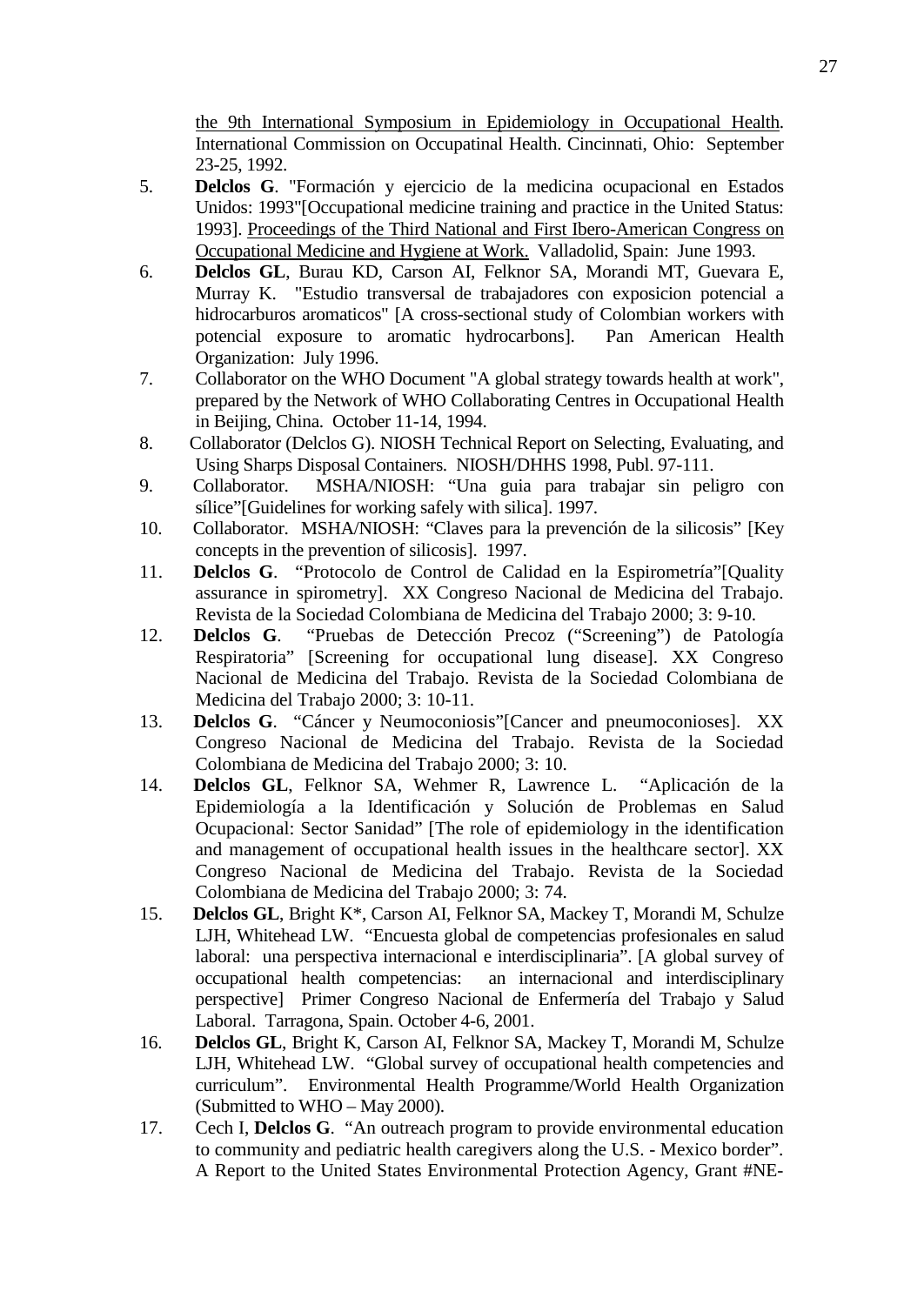82853001-0 to the University of Texas School of Public Health. January 2003.

- 18. Co-author. ACOEM position statement: evaluating pulmonary function change over time in the occupational setting. ACOEM Occupational and Environmental Lung Disorder Committee. 2004.
- 19. Task Force member. "A closer look at air pollution in Houston: identifying priority health risks". Report of the Mayor's Task force on the Health Effects of Air Pollution. June 2006.
- 20. Benavides FG, **Delclos J.** "Problemas emergentes en salud laboral". Laboratorio de la Fundación Alternativas. Publ. 102/2006. Madrid: 2006.
- 21. **Delclos GL**, Morandi MT, Stock T, Lai D, Abramson SL, Sockrider MT, Hanania N, Lusk C, Burau K, Afshar M, Maberti S, Tee GP. Oxygenated urban air toxics and asthma variability in middle-school children: a panel study. National Urban Air Toxics Research Center (NUATRC) Research Report No. 11. Mickey Leland National Urban Air Toxics Research Center, Houston, Texas: 2007.
- 22. Brewer S, Mahood Q, Irvin E, King E, **Delclos, G**, Lee L, Lewis, Spear J, Tetrick L, Williams R, Amick B An Overview of the Workplace Injury/Illness and Loss Control Program Literature: Search Strategy. Prevention Reviews Initiative, Institute for Work & Health, Toronto, CA, 2007.
- 23. Brewer S, Mahood Q, Irvin E, King E, **Delclos, G**, Lee L, Lewis, Spear J, Tetrick L, Williams R, Amick B Scoping Review Summary Report: The Sustainability of Safety Culture/Climate in the Workplace. Prevention Reviews Initiative, Institute for Work & Health, Toronto, CA, 2007.
- 24. Brewer S, Mahood Q, Irvin E, King E, **Delclos, G**, Lee L, Lewis, Spear J, Tetrick L, Williams R, Amick B Scoping Review Summary Report: Workplace Injury/Illness and Loss Control Program Measurement Tools. Prevention Reviews Initiative, Institute for Work & Health, Toronto, CA, 2007.
- 25. **Delclos J,** García S, López JC, Serra C, Plana M, Vila D, Benavides FG. Estudio de la duración de los episodios de incapacidad temporal por contingencia común (EDU-ITcc). MC Mutual, 2002-2006.
- 26. Ministerio de Sanidad, Política Social e Igualdad. Grupo de Trabajo. Encuesta 2007-2008 sobre consumo de sustancias psicoactivas en el ámbito laboral en España. Observatorio Español sobre Drogas. [2007-2008 Report on substance abuse in the workplace in Spain] Depósito legal: 4223-2011: 2011.
- 27. Expert collaborator. Informe de Salud Laboral, España. 2001-2010. [Occupational Health Report, Spain. 2001-2010]. Benavides FG, Boix P, Rodrigo F, Gil JM, Coordinators. CiSAL: 2013.
- 28. **Delclos J.** Pandemia de la gripe. In: Casos prácticos de ética y salud pública.[Case studies in public health ethics]. Cuadernos de la Fundación Victor Grífols i Lucas. No. 29 (2013). Fundació Victor Grífols i Lucas: Barcelona.
- 29. Tarlo SM, Malo J-L. An Official ATS Proceedings: Work-related Asthma and Airway Diseases; Presentations and discussion of the 4th Jack Pepys Workshop on Asthma in the Workplace, Toronto, Canada, May 14 2010. Annals of the America Thoracic Society. 2013; 10: Number 4, S17-S24.
- 30. Merino-Salazar P and Benavides FG en nombre de la Red de Expertos en Encuestas sobre Condiciones de Trabajo, Empleo y Salud [for the Expert Network on Surveys of Working Conditions, Employment and Health]. Proceso del diseño del cuestionario básico propuesto para las Encuestas sobre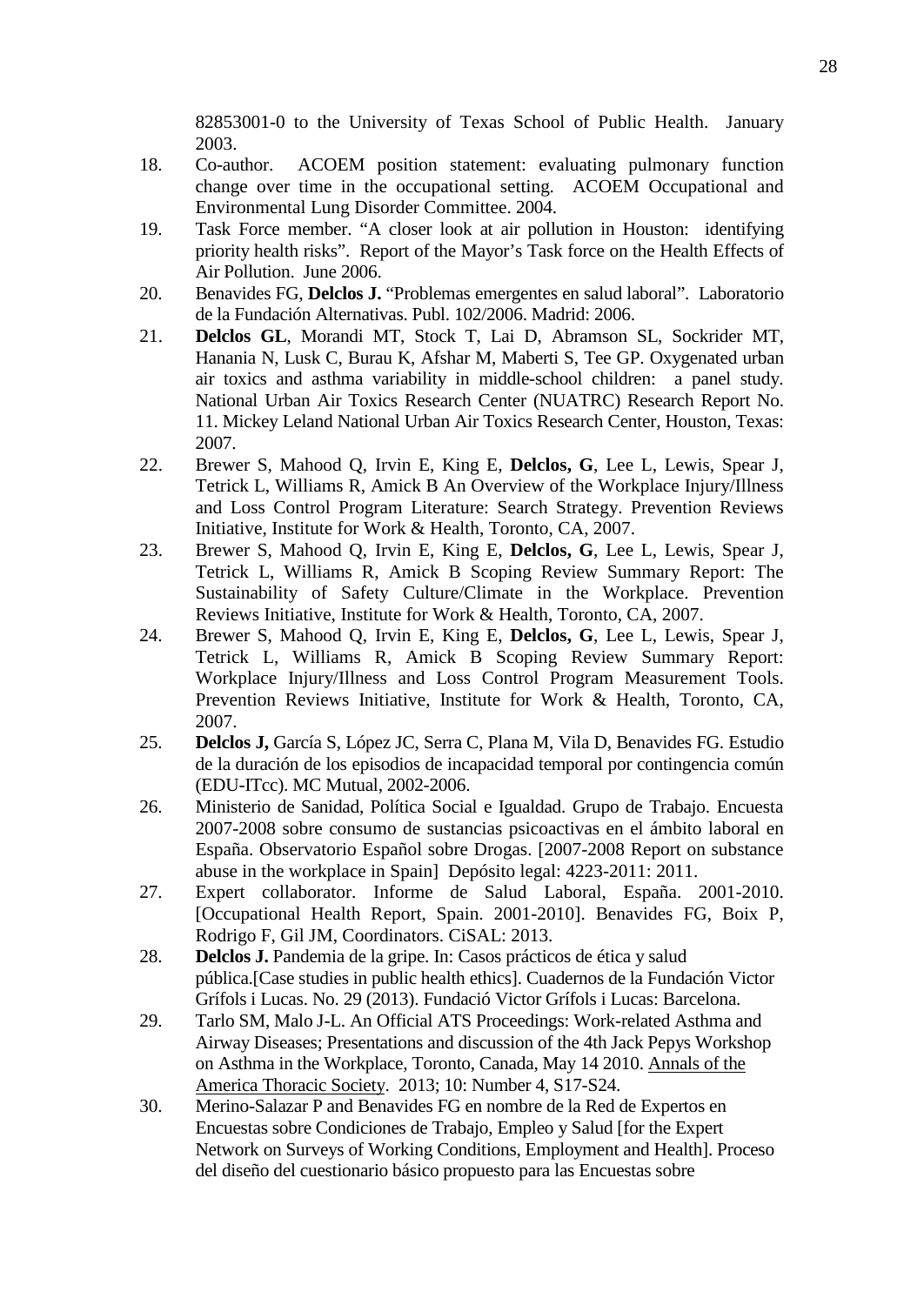Condiciones de Trabajo, Empleo y Salud en América Latina y el Caribe [Design process for a proposed basic questionnaire for use in Surveys of Working Conditions, Employment and Health in Latin America and the Caribbean]. First Ed. Sociedad Peruana de Salud Ocupacional. Depósito Legal en la Biblioteca Nacional del Perú N° 2015-14644.

#### **Books, book chapters and audiovisual publications:**

- 1. OSHA's Respiratory Protection Standard: The Role of the Occupational Health Nurse Respiratory Protection Webkit. Pompeii LA, **Delclos G**, McHugh M, Kwon SY, Rios J. AAOHN Academy/NIOSH's National Personal Protective Technology Laboratory. In collaboration with AAOHN, AOHP, ANA, NIOSH. Access Webkit and Training:<http://aaohn.org/page/online-learning>
- 2. Respiratory Protection for Frontline Healthcare Workers. Pompeii LA, **Delclos G**, Patlovich S, Byrd A. AAOHN Academy/NIOSH's National Personal Protective Technology Laboratory. In collaboration with AAOHN, AOHP, ANA, NIOSH. Access Training:<http://aaohn.org/page/online-learning>
- 3. Ruiz Frutos C, Garcia A, **Delclos J**, Benavides FG (eds). Salud Laboral. Conceptos y técnicas para la prevención de riesgos laborales, 4th Ed. Editorial Masson: Barcelona, 2014.
- 4. Benavides FG, **Delclos J**, Garcia AM. Trabajo y salud. In: Ruiz Frutos C, Garcia A, Delclos J, Benavides FG (eds). Salud Laboral. Conceptos y técnicas para la prevención de riesgos laborales, 4th Ed. Editorial Masson: Barcelona, 2014.
- 5. Ronda E, Ruiz-Frutos C, **Delclos J**. La ocupación como factor de desigualdad en salud. In: Ruiz Frutos C, Garcia A, Delclos J, Benavides FG (eds). Salud Laboral. Conceptos y técnicas para la prevención de riesgos laborales, 4th Ed. Editorial Masson: Barcelona, 2014.
- 6. **Delclos J**, Ronda E, Garcia AM. La ética en el ejercicio profesional de la salud laboral. In: Ruiz Frutos C, Garcia A, Delclos J, Benavides FG (eds). Salud Laboral. Conceptos y técnicas para la prevención de riesgos laborales, 4th Ed. Editorial Masson: Barcelona, 2014.
- 7. Benavides FG, **Delclos J**, Gimeno D. Incapacidades laborales. In: Ruiz Frutos C, Garcia A, Delclos J, Benavides FG (eds). Salud Laboral. Conceptos y técnicas para la prevención de riesgos laborales, 4th Ed. Editorial Masson: Barcelona, 2014.
- 8. Sanz P, **Delclos GL**. Occupational incidents. In: Ferrer Dufol A, Vilanova-Gisbert E (eds.): Toxicosurveillance: Methods and Practices for Health Risk Evaluation. John Wiley & Sons: Hoboko, New Jersey [in press].
- 9. **Delclos GL**, Tullis LA, Carson AI. Occupational respiratory disease in the services industry. In: Nemery B., Tarlo S. (eds): Environmental and Occupational Lung Disease. John Wiley & Sons, Ltd: West Sussex, 2010.
- 10. **Delclos J**, Benach J, Serra C, Gimeno D, Benavides FG. Problemas actuales en salud laboral. In: Bolumar F. (ed): Salud Pública. McGraw-Hill Interamericana: [submitted].
- 11. Ruiz Frutos C, Garcia A, Benavides FG, **Delclos J** (eds). Salud laboral. Conceptos y técnicas para la prevención de riesgos laborales. (3rd. Ed.). Editorial Masson: 2007.
- 12. **Delclos J**, Slomka J. La ética en el ejercicio profesional de la salud laboral. In: Ruiz Frutos C, Garcia A, Delclos J, Benavides FG (eds). Salud Laboral. Conceptos y técnicas para la prevención de riesgos laborales. Editorial Masson: Barcelona, 2007.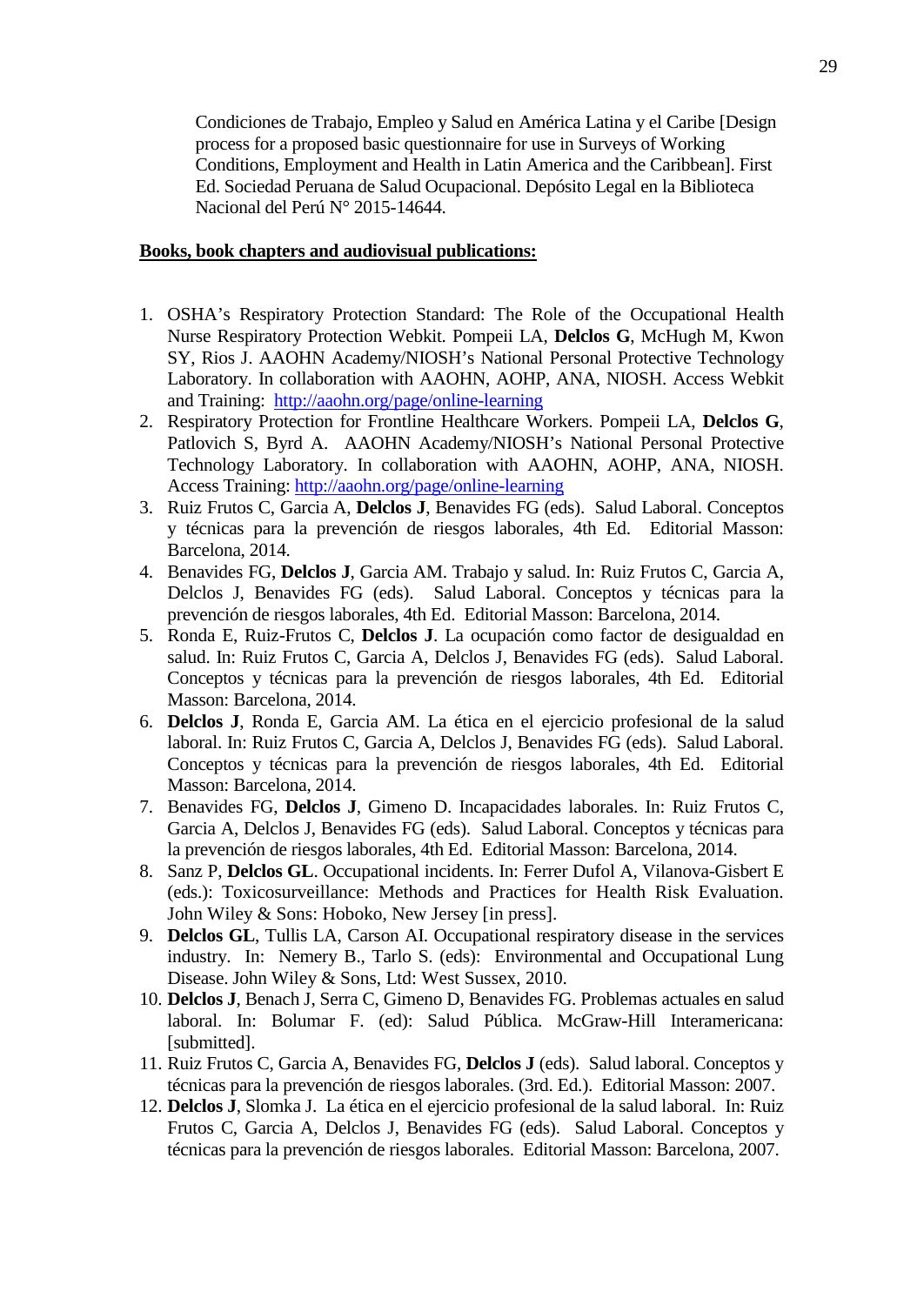- 13. García A, **Delclos J**, Benavides FG, Ruiz-Frutos C. Salud laboral. In: Ruiz Frutos C, Garcia A, Delclos J, Benavides FG (eds). Salud Laboral. Conceptos y técnicas para la prevención de riesgos laborales. Editorial Masson: Barcelona, 2007.
- 14. Felknor S and **Delclos G**. Occupational risk factors. In: Sternberg C, Schoenberg M, Lerner S. Textbook of Bladder Cancer. [CIT] Taylor and Francis Medical Books 2004.
- 15. **Delclos GL**, Burau KD, Carson AI, Felknor SA, Morandi MT, Guevara E, Murray K. "Estudio de las condiciones generales de salud de los trabajadores en plantas del Complejo Industrial de Barrancabermeja"[A study of health conditions among workers at the Barrancabermeja Industrial Complex], In: Mendes R (ed). La Búsqueda de la Salud Ocupacional en la Industria del Petróleo Colombiana: Informe Técnico-Científico del Proyecto SOIP.[A search for occupational health in the Colombian oil industry: SOIP Project Technical Report] Sociedad Colombiana de Medicina del Trabajo, 1999.
- 16. Carson A and **Delclos G**. "The respiratory system". In: Perkins J (ed). Modern Industrial Hygiene, Volume II: Biological Aspects. American Conference of Governmental Industrial Hygienists. Cincinnati, OH: 2003.
- 17. **Delclos G** and Holland V. "Medical aspects of respirator use". In: Perkins J (ed). Modern Industrial Hygiene, Volume III: Control of Chemical Agents (submitted).
- 18. **Delclos i Clanchet J**, Pons i Rafols JM, Jordi i Gonzalez R. "El doctor Soler i Cañellas" [A biography of Dr. Soler Cañellas]. In: Sánchez Ripollés JM (ed.). Col.legi Oficial de Metges de Tarragona: Una Historia de Cent Anys (1898- 1998). Col.legi Oficial de Metges de Tarragona 1998.
- 19. "Si es sílice, es más que un simple polvo" [If it's silica, it's more than a dust]. U. S. Mine Safety and Health Administration: 1997 [Technical translation into Spanish].
- 20. **Delclos G** and Carson A. "Acute gaseous exposure". In: Balmes J, Harber P, Schencker M (eds). Occupational and Environmental Respiratory Diseases. Mosby 1995.
- 21. Dellinger RP, **Delclos G**. "Fiberoptic bronchoscopy in the intensive care setting". Masters in Medicine (an educational video series sponsored by Glaxo Pharmaceuticals): 1987.
- 22. Stoll B. "Host factors in breast cancer", Vols 1,2; E.B. Saunders & Co.: 1977. [Technical translation into Spanish].
- 23. "Diabetes", Endocrine Clinics; E.B. Saunders & Co.: 1977. [Technical translation into Spanish].
- 24. "Cancer of the GI tract", Gastroenterology Clinics; E.B. Saunders & Co.: 1978. [Technical translation into Spanish].
- 25. "The Larynx and Trachea", Radiological Clinics of North America; E.B. Saunders & Co.: 1978. [Technical translation into Spanish].
- 26. "Advances in Uroradiology", Radiological Clinics of North America; E.B. Saunders & Co.: 1979. [Technical translation into Spanish].
- 27. "Anesthetic considerations in setting up a new medical facility", International Anesthesiology Clinics; Little, Brown & Co.: 1981. [Technical translation into Spanish].
- 28. Hurst, J.W. "The Heart"; McGraw-Hill; 3rd ed.: 1978. (In collaboration with the Cardiology Service, Hospital Clinic i Provincial; Barcelona, Spain).[Technical translation into Spanish].

#### **Abstracts:**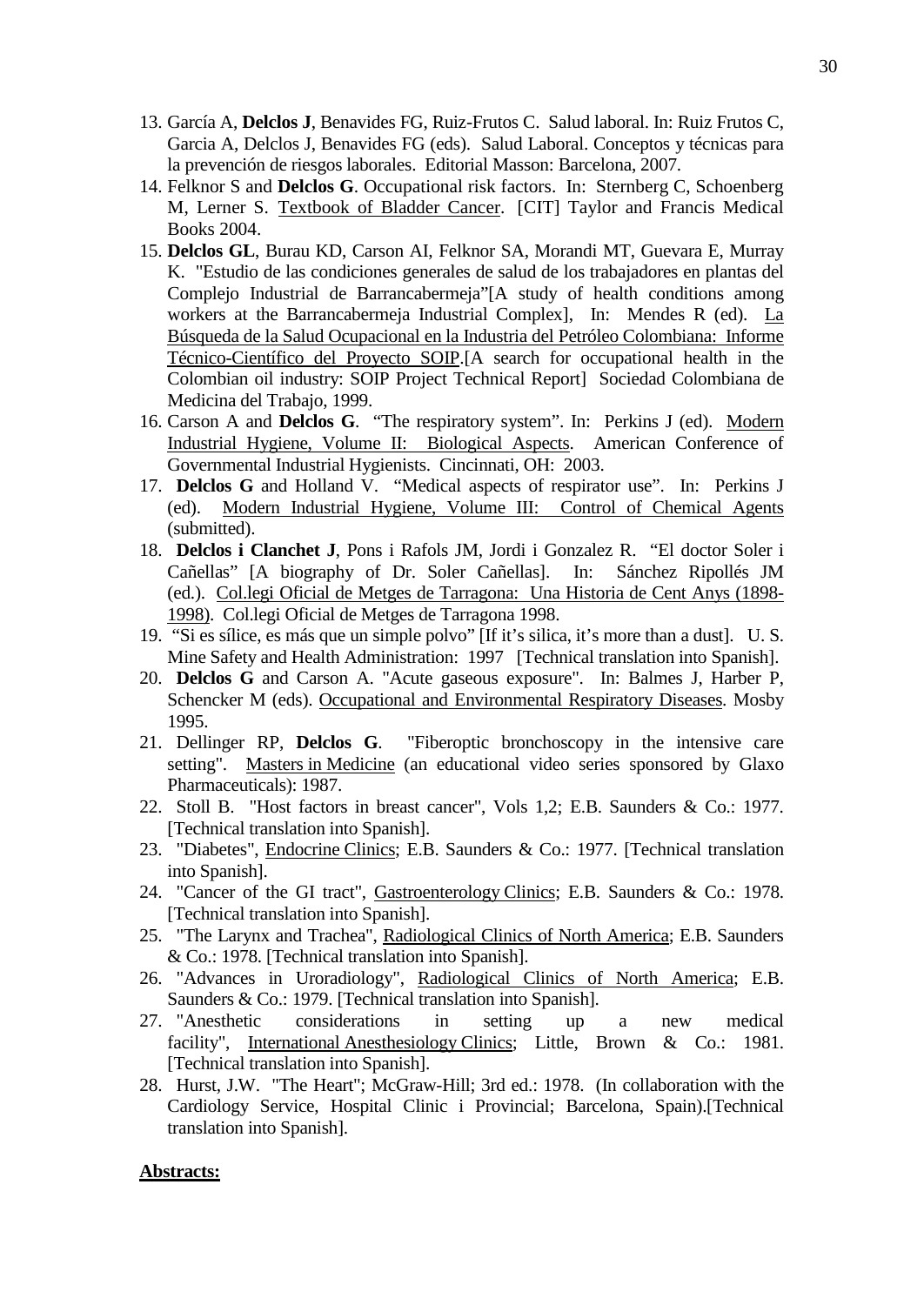- 1. Pratt CM, Wierman AM, **Delclos G**, et al., "Is it valid to assume baseline arrhythmia frequency remains stable during long-term drug arrhythmia frequency remains stable during long-term drug therapy?" Journal of American College of Cardiology 1985; 5 (2): 463.
- 2. Pratt CM, Wierman AM, Slymen D, **Delclos G**, et al., "Routine transtelephonic ECG versus Holter monitoring in arrhythmia follow-up". Chest 1986; 89 (6): 476S.
- 3. **Delclos G**, Flitcraft D, Brousseau K, Rodriguez T, Wilson RK, Lawrence EC. "Gallium-67 lung scanning and bronchoalveolar lavage in asbestosis". American Review of Respiratory Disease. 1987; 135 (4):A22.
- 4. Casar G, **Delclos G**, Bloom K, Gorin AB. "Oxygen consumption and delivery changes during aortic surgery". American Review of Respiratory Disease 1987; 135 (4): A435.
- 5. **Delclos G**, Wilson RK. "Pleural plaques and respiratory function in referred asbestos workers". American Review of Respiratory Disease 1988; 137:A95.
- 6. **Delclos G**, Wilson RK, Bradley BL. "Smoking and radiographic profusion in referred asbestos workers". Chest 1988; 94:595.
- 7. **Delclos G**, Wilson RK, Teague R, Bloom K, Casar G, Berger M, Bradley B. "Pulmonary function profile of asbestos-exposed subjects with combined interstitial fibrosis and chronic airway obstruction". Chest 1989; 96:173S.
- 8. Gutierrez L, **Delclos G**. "Quality of life in metastatic breast cancer patients undergoing chemotherapy: an information synthesis". Spanish National Oncology Congress. Madrid, Spain. 1993.
- 9. Gershon R, Felknor S, **Delclos G**. "Compliance Factors Associated with Universal Precautions". National Conference on Human Retroviruses and Related Infections. 1994.
- 10. Chamberland M, Culver D, Henry K, Gerberding J, Mendelson M, Campbell S, **Delclos G**, McKibben P, Srivastava P and Bell D. "Underreporting of needlestick injuries among health-care workers". Fourth Annual Meeting of the Society for Hospital Epidemiology of America. New Orleans, LA. 1994.
- 11. Miller CC, **Delclos GL,** Frankowski RF, Labarthe DL. "Joint effects of pulmonary function and aerobic power on survival in a cohort of healthy adults". American Review of Respiratory Disease 1994;149:A521.
- 12. **Delclos G**, Johnson P, Felknor S, Lawrence L, Michalsen A, Kelen G and Gershon R. "Factors associated with non-compliance with universal precautions among physicians". Tenth Annual Meeting of the International Society for Technology Assessment in Health Care. Baltimore, MD. 1994.
- 13. Felknor SA, Lawrence LW, Johnson PC, **Delclos GL**. "The use of healthcare worker-based focus groups to select and evaluate safety devices". Occupational Risks and Prevention. Paris, France. 1995.
- 14. Felknor SA, Lawrence LW, Johnson PC, **Delclos GL**. "Selection and evaluation criteria for anti-needlestick devices". Frontline Healthcare Workers: National Conference on Prevention of Sharps Injuries and Bloodborne Exposures. Washington, D.C. 1995.
- 15. Lawrence LW, Felknor SA, Johnson PC, Frankowski R, Davidson A, **Delclos GL**. "Effectiveness of a needleless system in two hospitals". Fifth Annual Meeting of the Society for Healthcare Epidemiology of America. San Diego, CA. 1995.
- 16. Lawrence LW, Felknor SA, Johnson PC, Frankowski R, Davidson A, **Delclos GL**. "Effectiveness of a needleless system in two hospitals". Frontline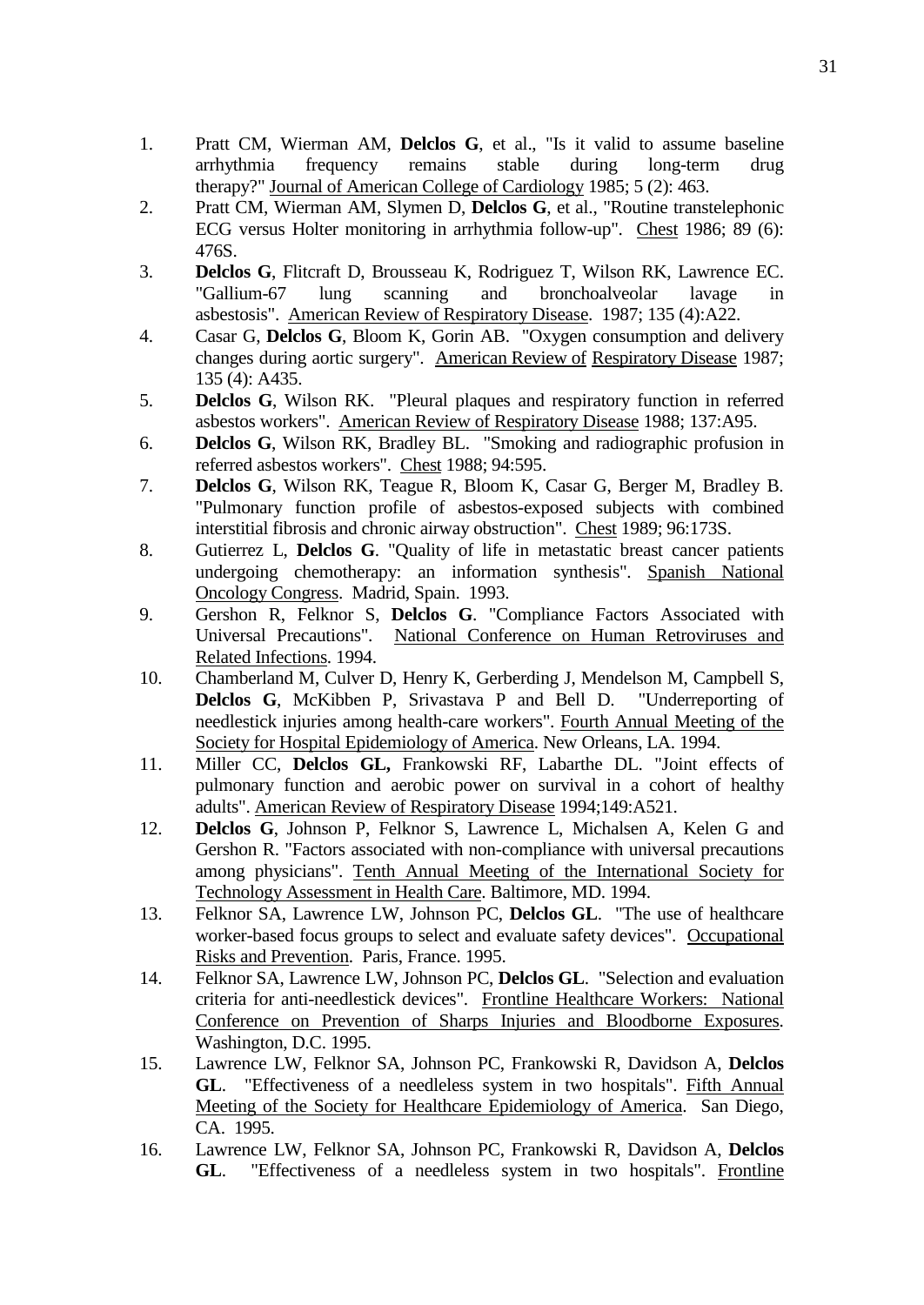Healthcare Workers: National Conference on Prevention of Sharps Injuries and Bloodborne Exposures. Washington, D.C. 1995.

- 17. Morandi MT, **Delclos G**, Murray K, Carson A, Felknor S, Guevara E. "Personal exposures to BTX and post-shift concentrations of selected biomarkers for a group of petrochemical workers in South America". Society for Risk Analysis/International Society for Exposure Assessment Annual Meeting. December 1996.
- 18. LaCour F, Elk R, Grabowski J, Rhoades J, Mackey T, **Delclos G**. "Contingency management interventions in the treatment of cocaine-dependent patients infected with tuberculosis". NIDA Research Monograph, Problems of Drug Dependence. Proceedings of the 58th Annual Scientific Meeting, College on Problems of Drug Dependence, Inc.: 1996.
- 19. Michalsen A, **Delclos GL**. "Enhancing infection prevention among anesthesiologists". PGA Congress, New York City: 1996.
- 20. Huang B, Burau KD, Whitehead LW, **Delclos G**, Downs TD. "Leukemia and occupational exposure to electromagnetic fields: an incident case-control study".  $31^{\underline{\text{st}}}$  Annual Meeting of the Society for Epidemiologic Research.
- 21. **Delclos J**, Felknor S, Lawrence L. "Combinación de la investigación epidemiológica con métodos participativos en la salud ocupacional del sector sanitario" [A combination of epidemiology and particpatory research in occupational health of healthcare workers]. Jornadas Intercongreso "Mujer y Trabajo. October 7-9, 1999, Oviedo, Spain.
- 22. Maberti S, Morandi M, Carson A, **Delclos G**. "Evaluation of urinary trans,trans muconic and S-phenylmercapturic acids as biomarkers of exposures to benzene. American Industrial Hygiene Association Meeting. Toronto, Canada. May 2000.
- 23. Frenzel E, **Delclos G**, Quill B. "A model policy for the prevention and reduction of latex allergy among hospital workers". American Occupational Health Conference, San Francisco, CA. April 25, 2001.
- 24. Beltran, E., Butler, B., Fife, C., **Delclos, G**. "Use of Doppler Ultrasound as a clinical tool in the prediction of decompression sickness."  $49<sup>th</sup>$  International Congress of Aviation and Space Medicine, Geneva, Switzerland. September 16-20, 2001.
- 25. Freimanis-Hance L, Selwyn BJ, **Delclos GL**, Hardy R, Salinas B, Gonzalez G, Barrios I, Perez I. "Climate factors related to rotavirus diarrhea in children less than 24 months of age with moderate or severe diarrhea in Valencia Venezuela during October 1998-October 1999."  $129<sup>th</sup>$  Annual Meeting, American Public Health Association, Atlanta GA. October 21-25, 2001.
- 26. M.B. Schabath, M.R. Spitz, **G.L. Delclos**, G.B. Gunn, L.W. Whitehead, X. Wu. "An association between asbestos exposure, tobacco smoke, myeloperoxidase (MPO) genotypes, and lung cancer risk".  $16<sup>th</sup>$  EPICOH Congress on Epidemiology in Occupational Health. September 11-14, 2002. Barcelona, Spain.
- 27. Schabath MB, Spitz MR, Hong WK, Gunn G, Reynolds WF, **Delclos GL**, Whitehead LW, Wu X. Joint Effects of Asbestos Exposure, Tobacco Smoke, Myeloperoxidase (MPO) Genotypes, and Lung Cancer Risk. 2001 American Association for Cancer Research, New Orleans, LA.
- 28. Schabath MB, Spitz MR, **Delclos GL**, Wu X. Genetic Variants in Myeloperoxidase (MPO) and Lung Cancer Risk. 2000 American Association for Cancer Research, San Francisco, CA.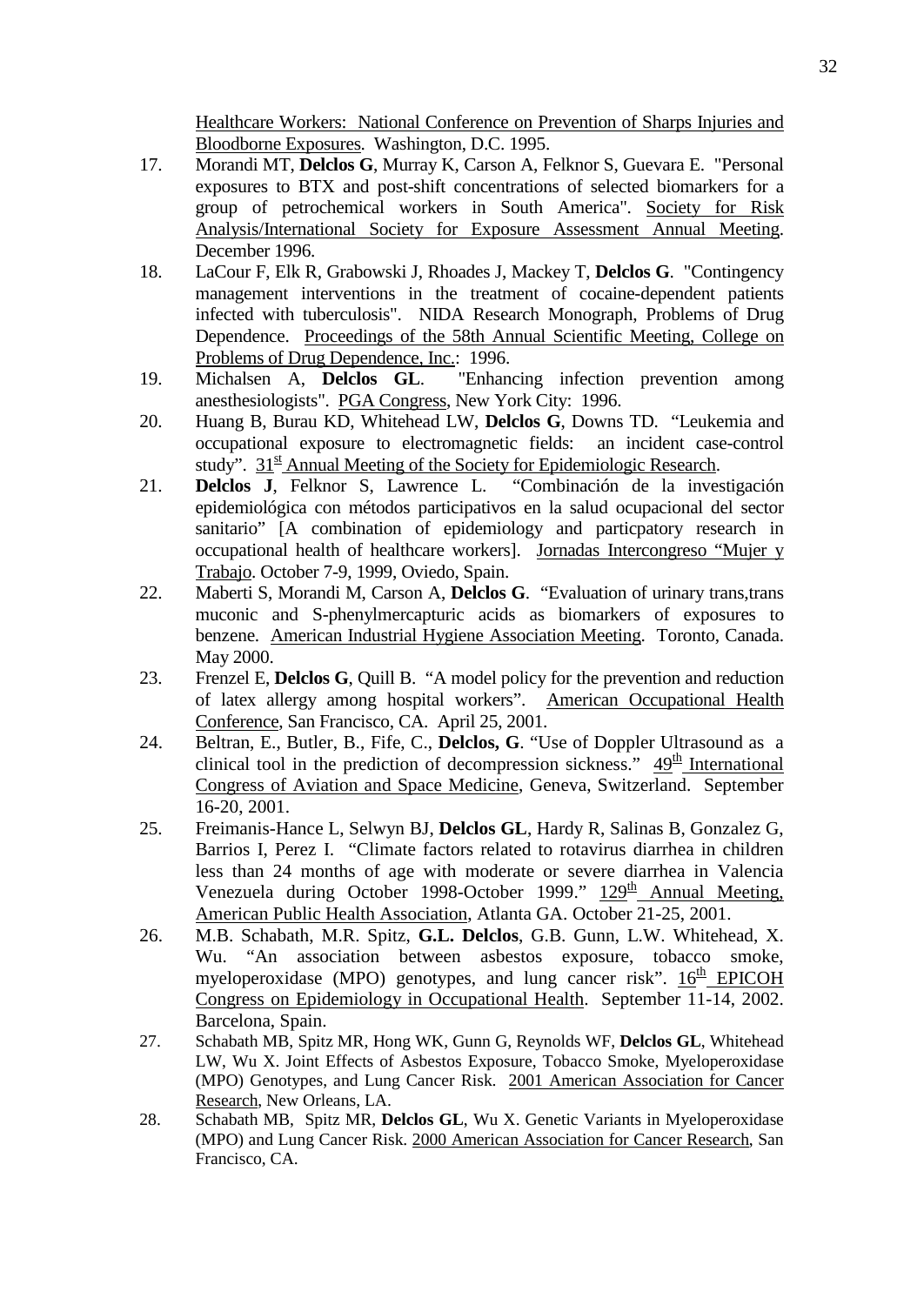- 29. FG Benavides, MT Giráldez, E Castejón, N Catot, M Zaplana, J Benach, D Gimeno, **J Delclós**. "Calidad formal de los datos de accidentes de trabajo con baja" [Quality of data on occupational injuries among workers with loss-time work]. XX Reunión Científica de la Sociedad Española de Epidemiología Género y Salud: la visión epidemiológica. Barcelona, September 12-14, 2002.
- 30. FG Benavides, N Catot, MT Giráldez, E Castejón, **J Delclós**, M Zaplana, J Benach, D Gimeno. "Causas de los accidentes de trabajo leves en la construcción" [The causes of nonfatal occupational injuries in the construction sector in Spain]. XX Reunión Científica de la Sociedad Española de Epidemiología, Barcelona, September 12-14, 2002.
- 31. Cuervo CA, Sarmiento A, Quintana L, Schulze L, **Delclos G**. ["Determination](http://ijie2002.metric.or.kr/electronic/DetailPaperInfo.asp?menu_section=sess_tbl&society_name=ijie2002&idx_name=F%20&fore_hour=15&fore_mint=30&back_hour=17&back_mint=30&room_name=103&cell_stmt=(Industrial%20Ergonomics%20and%20Safety)&p_id_15=68&month_name=October%20%20&date_num=25&snr_prsn=Robert%20Marley%20(Montana%20State%20University,%20USA)&p_id_2_1=195&i=1)  [of the maximum peak forces in the activities of pushing and pulling by](http://ijie2002.metric.or.kr/electronic/DetailPaperInfo.asp?menu_section=sess_tbl&society_name=ijie2002&idx_name=F%20&fore_hour=15&fore_mint=30&back_hour=17&back_mint=30&room_name=103&cell_stmt=(Industrial%20Ergonomics%20and%20Safety)&p_id_15=68&month_name=October%20%20&date_num=25&snr_prsn=Robert%20Marley%20(Montana%20State%20University,%20USA)&p_id_2_1=195&i=1)  [experienced female workers in Colombia" .](http://ijie2002.metric.or.kr/electronic/DetailPaperInfo.asp?menu_section=sess_tbl&society_name=ijie2002&idx_name=F%20&fore_hour=15&fore_mint=30&back_hour=17&back_mint=30&room_name=103&cell_stmt=(Industrial%20Ergonomics%20and%20Safety)&p_id_15=68&month_name=October%20%20&date_num=25&snr_prsn=Robert%20Marley%20(Montana%20State%20University,%20USA)&p_id_2_1=195&i=1) Proceedings of the 7th Annual Conference on Industrial Engineering Applications and Practice, Busan, Korea, October 2002.
- 32. H. Ayoub-Fadil, **Delclos G.L.**, Whitehead L.W. Development and initial validation of an Arabic language version of the 1978 ATS-DLD respiratory questionnaire. American College of Chest Physicians Annual Scientific Assembly, November 4, 2002.
- 33. Frates RC, Carson AI, Lane D, **Delclos GL**. A cross-sectional study of umbilical cord blood lead levels and selected socioeconomic risk factors. NORA 2003 Symposium: Working Partnerships Research to Practice Conference, Washington DC, June 23-24, 2003.
- 34. Lai D, Maberti S, Abramson S, Freimanis L, Hanania N, Lusk C, Morandi M, Sockrider M, Stock T, Umeh C, **Delclos GL**. A simple method for evaluating sample size in the Houston ATAC (Air Toxics and Asthma in Children) Study**.** NORA 2003 Symposium: Working Partnerships Research to Practice Conference, Washington DC, June 23-24, 2003.
- 35. Benavides F.G., **Delclos, G.L.**, Cooper, S.P, Benach J. Reporting systems for fatal occupational injuries: a comparison of the United States of America and the European Union. NORA 2003 Symposium: Working Partnerships Research to Practice Conference, Washington DC, June 23-24, 2003.
- 36. **Delclos, G.L.**, Arif A., Aday LA, Bartholomew K, Carson AI, Lai D, Lusk C, Stock T, Symanski E, Whitehead LW. Reliability and validity of an asthma questionnaire for healthcare workers. NORA 2003 Symposium: Working Partnerships Research to Practice Conference, Washington DC, June 23-24, 2003.
- 37. Benavides FG, Catot N, Benach J, Muntaner C, **Delclos G**, Amable M. Temporary employment and risk of occupational injury. [Trabajo temporal y riesgo de lesión por accidente de trabajo]. XXII Reunión Científica Anual de la Sociedad Española de Epidemiología. Cáceres, Spain. October 27-29, 2004.
- 38. Gimeno D, Felknor S, Burau K, **Delclos G**. Organizational and occupational risk factors associated with work-related injuries among public hospital employees in Costa Rica [Factores organizacionales y ocupacionales de riesgo asociados con accidentes laborales en hospitales públicos de Costa Rica]. Central American Occupational Health Congress, Heredia, Costa Rica. Feb. 5-8, 2005.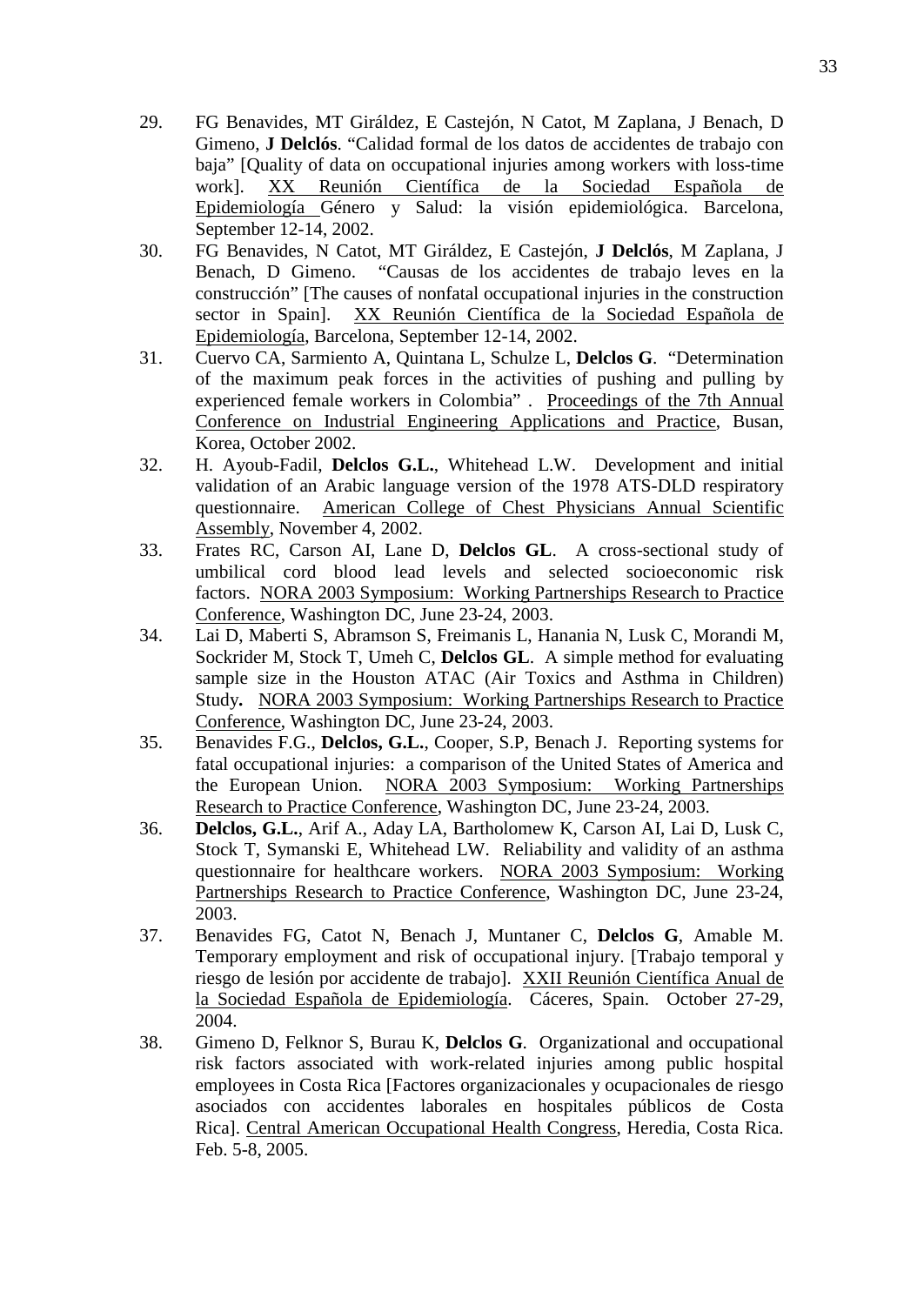- 39. A.A. Arif, **G.L. Delclos**, J. Colmer-Hamood. Association between C-Reactive Protein and Asthma among US Adults. 2nd North American Congress of Epidemiology, Seattle, WA, June 21-24, 2006.
- 40. Shipp EM, Cooper SP, del Junco DJ, **Delclos GL**, Burau KD, Tortolero S. Severe Back Pain among Farmworker High School Students from Starr County, Texas. 2nd North American Congress of Epidemiology, Seattle, WA, June 21-24, 2006.
- 41. Serra C, Tobías A, Varela P, **Delclos J**, Vadell C, Benavides FG. Lesiones por accidente de trabajo en un centro sanitario, 1990-2004. 50 Congreso de la Sociedad Española de Medicina y Seguridad del Trabajo. Madrid, June 21-23, 2006.
- 42. EE Fox, DJ del Junco, KJ Goodman, **GL Delclos**, BJ Selwyn, KD Burau. Cancer in Texas Vietnam Veterans. Poster presentation, Society for Epidemiologic Research, Boston, MA, June 19-22, 2007.
- 43. **Delclos GL**, Gimeno D, Arif AA, Benavides FG, Zock JP. Occupational exposures in asthma epidemiology studies of healthcare workers. Comparison of self-report versus a job-exposure matrix. EPICOH Meeting, San Jose, Costa Rica, June 11-13, 2008.
- 44. Hinojosa CZ, **Delclos GL**. Relationship between social support, work intensity and the prevalence of depression in Texas funeral workers.EPICOH Meeting, San Jose, Costa Rica, June 11-13, 2008.
- 45. MK McHugh, E Symanski, **GL Delclos**. The role of gender and age in the prevalence of asthma in the United States, 1999-2004. Society for Epidemiologic Research, Chicago, IL June 24-27, 2008.
- 46. Serra C, Peña P, Benavides FG, Lopez V, Varela P, Vadell C, **Delclòs J**. Riesgo de lesiones por accidente de trabajo por ocupación en una cohorte de trabajadores de un centro sanitario, 1997-2004. Sociedad Española de Salud Pública y Administración Sanitaria 2009, Sevilla, Spain. March 4-6, 2009.
- 47. Pitarque S, Fabrega O, de Lara N, Company A, de Peray JL, **Delclos J**, Benavides FG. Reconstrucción y primeros resultados de la cohorte de trabajadores expuestos a amianto en Catalunya. Sociedad Española de Salud Pública y Administración Sanitaria 2009, Sevilla, Spain. March 4-6, 2009.
- 48. Serra C, Benavides FG, **Delclos J**, Alcantara C, Orpella X, Gonzalez JA, Bas J, Peña P, Gaynes E, Torres C. Papel de los factores psicosociales y culturales en los síntomas e incapacidad laboral por trastornos musculoesqueléticos. Proyecto CUPID. Sociedad Española de Salud Pública y Administración Sanitaria 2009, Sevilla, Spain. March 4-6, 2009.
- 49. Benavides FG, Torá I, Martínez JM, Jardí J, Manzanera R, Alberti C, **Delclos J**. Duración de los casos por incapacidad temporal por contingência común em Cataluña: comparación según sean gestionados por una mutua o por el Instituto Nacional de la Seguridad Social. XXVII Reunión de la Sociedad Española de Epidemiología 2009, Zaragoza, Spain. October 28-30, 2009.
- 50. **Delclos J**, García S, López JC, Sampere M, Serra C, Plana M, Vila D, Benavides FG. Valores de referencia para el seguimiento de los casos de incapacidad temporal por contingencia común. Un estudio de cohorte retrospectivo, 2002-2006. XXVII Reunión de la Sociedad Española de Epidemiología 2009, Zaragoza, Spain. October 28-30, 2009.
- 51. Vargas-Prada S, Serra C, López-Ruiz M, **Delclòs J**, Orpella X, Bas J, Peña P, Brunat E, Benavides FG. Factores laborales y culturales asociados a los síntomas y la incapacidad laboral por trastornos musculoesqueléticos. XXVII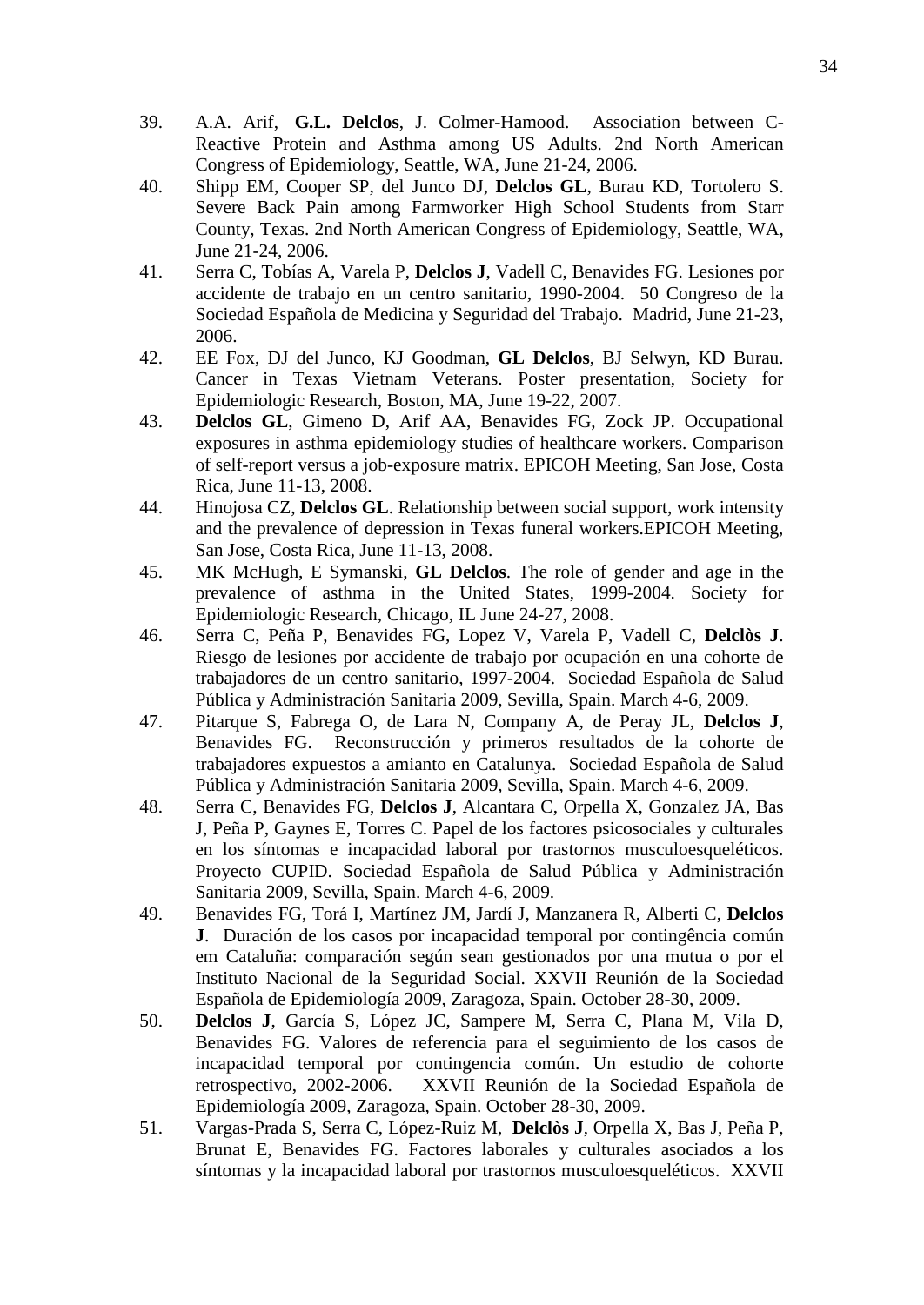Reunión de la Sociedad Española de Epidemiología 2009, Zaragoza, Spain. October 28-30, 2009.

- 52. de Oliveira Otto, MC, Alonso, A. Lee, D.H. et al. **Delclos, GL**, Jenny, NS, Jiang R, Lima JA, Symanski E, Jacobs DR and Nettleton JA. Associations of dietary intakes of magnesium, zinc and antioxidants with markers of inflammation in the Multi-Ethnic Study of Atherosclerosis (MESA). A.C. Camargo Global Meeting in Translational Sciences, April 2010, Sao Paulo, Brazil.
- 53. Serra C, Ferro J, Horcajada JP, Villar R, del Prado J, Sanchez C, Sorli L, Pi-Sunyer J,Terrades R, Gonzalez N, Gonzalez C, Sancho C, Foz G, Gomez M, **Delclos J**. Programa de prevenció de la gripe A en trabajadores de un centro sanitario. Arch Prev Riesgos Labor.2010;13:46-55.
- 54. **Delclós J**, Torá I, Martínez JM, Manzanera R, Jardí J, Alberti C, Benavides FG. Duration of nonoccupational sickness absence by medical diagnosis. Catalonia, 2006-2008. III European Public Health Conference. European Public Health Association. Amsterdam, NL. November 10-13, 2010.
- 55. Torá I, **Delclós J**, Martínez JM, Manzanera R, Jardí J, Alberti C, Benavides FG. Sickness absence as a tool for occupational epidemiological surveillance of influenza A/H1N1 in Catalonia (Spain) III European Public Health Conference. European Public Health Association. Amsterdam, NL. November 10-13, 2010.
- 56. Ramada JM, Van der Haar R, Benavides FG, **Delclós J**. Asociación entre exposición a polvo de tiza y patología respiratoria en maestros. XXVIII Reunión Científica de la Sociedad Española de Epidemiología 2010, Valencia, Spain. October 27-29, 2010.
- 57. Tora I, **Delclós J**, Martínez JM, Manzanera R, Jardí J, Alberti C, Benavides FG. Impacto laboral de la pandemia de la gripe A (H1N1): seguimiento de las incapacidades laborales. XXVIII Reunión Científica de la Sociedad Española de Epidemiología 2010, Valencia, Spain. October 27-29, 2010.
- 58. Garcia AM, Gonzalez-Galarzo MC, Benavides FG, **Delclós J**, Gadea R, Jimenez R. Proyecto MatEmEsp: construcción de una matriz empleoexposición española. XXVIII Reunión Científica de la Sociedad Española de Epidemiología 2010, Valencia, Spain. October 27-29, 2010.
- 59. Oliveira M et al. "Dietary micronutrients and incident metabolic syndrome, type II diabetes and cardiovascular disease in the Multi-Ethnic Study of Atherosclerosis". American Heart Association/Nutrition, Physical Activity and Metabolism and Cardiovascular Disease Epidemiology and Prevention 2011. March 22-25, Atlanta, GA.
- 60. Tsai CL, Camargo CA, Du XL, **Delclos GL**. Emergency department case volume and patient outcomes in acute exacerbations of COPD. American Thoracic Society International Conference, Denver, Colorado. May 13-18, 2011.
- 61. Arif AA, **Delclos GL**. Cleaning-related chemicals and work-related asthma in healthcare professionals. American Thoracic Society International Conference. Denver, Colorado. May 13-18, 2011.
- 62. Vargas-Prada S, Serra C, Martinez JM, **Delclos G**, Benavides FG, Palmer KT, Coggon D. Heath beliefs, somatizing tendency, mental health and recent history of pain as predictors of the incidence and persistence of low back pain in Spanish workers. EPICOH Oxford 2011. September 7-9, 2011, Oxford, UK.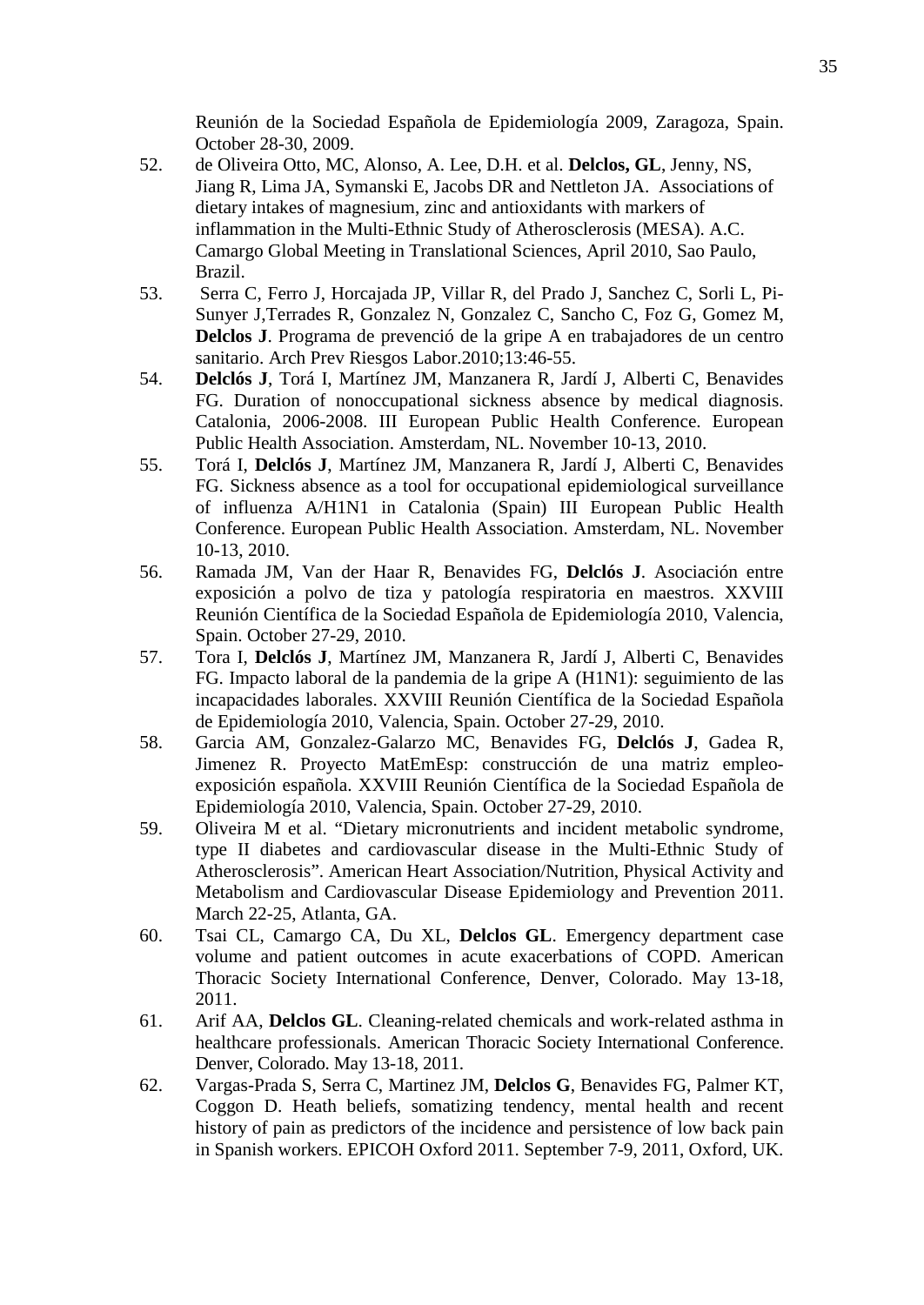- 63. Mikulski M, Hartley P, Sprince N, **Delclos G**, Lourens S, Fuortes L. Interreader agreement in ILO readings of radiographs for pneumoconiosis. 139<sup>th</sup> Annual Meeting of the American Public Health Association. Washington, D.C., October 29-November 2, 2011.
- 64. Vizcaya D, Gimeno D, Mirabelli M, **Delclos G**, Antó JM, Orriols R, Arjona L, Burgos F, Barreiro E, Zock, JP. Cleaning-related exposures and short-term respiratory symptoms among professional cleaners with asthma. American Thoracic Society International Conference, San Francisco, CA, May 18-23, 2012.
- 65. Sanchez-Niubo A, Colell E, Benavides FG, **Delclos J**, Domingo-Salvany A. Exploración y validación de factores de riesgo psicosociales en el lugar de trabajo. XXX Reunión Científica de la Sociedad Española de Epidemiología. Santander, October 16-18, 2012.
- 66. Tora I, Martinez JM, Yasui Y, Gimeno D, **Delclos J**, Manzanera R, Alberti C, Jardi J, Benavides FG. Heterogeneidad y dependencia de eventos en el análisis de la incapacidad temporal. XXX Reunión Científica de la Sociedad Española de Epidemiología. Santander, October 16-18, 2012.
- 67. Colell E, Sanchez-Niubo A, Benavides FG, **Delclos J**, Domingo-Salvany A. Factores de riesgo psicosocial en el trabajo asociados al consumo de alcohol de riesgo. XXX Reunión Científica de la Sociedad Española de Epidemiología. Santander, October 16-18, 2012.
- 68. Arcas M, **Delclos J**, Tora I. Género y duración de la incapacidad temporal por contingencia común en patología musculoesquelética. XXX Reunión Científica de la Sociedad Española de Epidemiología. Santander, October 16- 18, 2012.
- 69. M Ubalde-López, **J Delclós**, E Calvo, FG Benavides. Incapacidad temporal por alteraciones de la espalda y trastornos adaptativos: sexo, edad y ocupación. XXX Reunión Científica de la Sociedad Española de Epidemiología. Santander, October 16-18, 2012.
- 70. M Ubalde-López, FG Benavides, I Torá, D Gimeno, E Calvo, M Sampere, JM Gil, **J Delclós**. Incapacidad temporal, común y profesional, por lesiones y trastornos musculoesqueléticos. XXX Reunión Científica de la Sociedad Española de Epidemiología. Santander, October 16-18, 2012.
- 71. Garcia AM, Gonzalez-Galarzo MC, Kauppinen T, Delclos J, Benavides FG. MatEmEsp: matriz empleo-exposición para investigación y vigilancia de la salud laboral en España. XXX Reunión Científica de la Sociedad Española de Epidemiología. Santander, October 16-18, 2012.
- 72. Chu-Lin Tsai, MD, ScD; Wen-Ya Lee, MS, MPH; Luisa Franzini, PhD; **George L. Delclos**, MD, PhD;Racial/Ethnic Differences in Access to Care for Medicare Beneficiaries with Chronic Obstructive Pulmonary Disease. [abstract] AcademyHealth 2012 Annual Meeting in Orlando.
- 73. Tsai CL, Lee W-Y, **Delclos GL**, Camargo CA Jr. Emergency department case volume and short-term outcomes in patients with acute heart failure [abstract]. Society of Acad Emerg Med 2012 Annual Meeting in Chicago.
- 74. Ramada JM, Serra C, **Delclos GL**. Cross-cultural and health questionnaires validation: review and methodological recommendations. The Second Scientific Conference on Work Disability Prevention and Integration WDPI 2012. Groningen (Netherlands), October 22-24, 2012.
- 75. Ramada JM, Serra C, **Delclos GL**. Cross-cultural and validation of the Work Role Functioning Questionnaire to Spanish spoken in Spain. The Second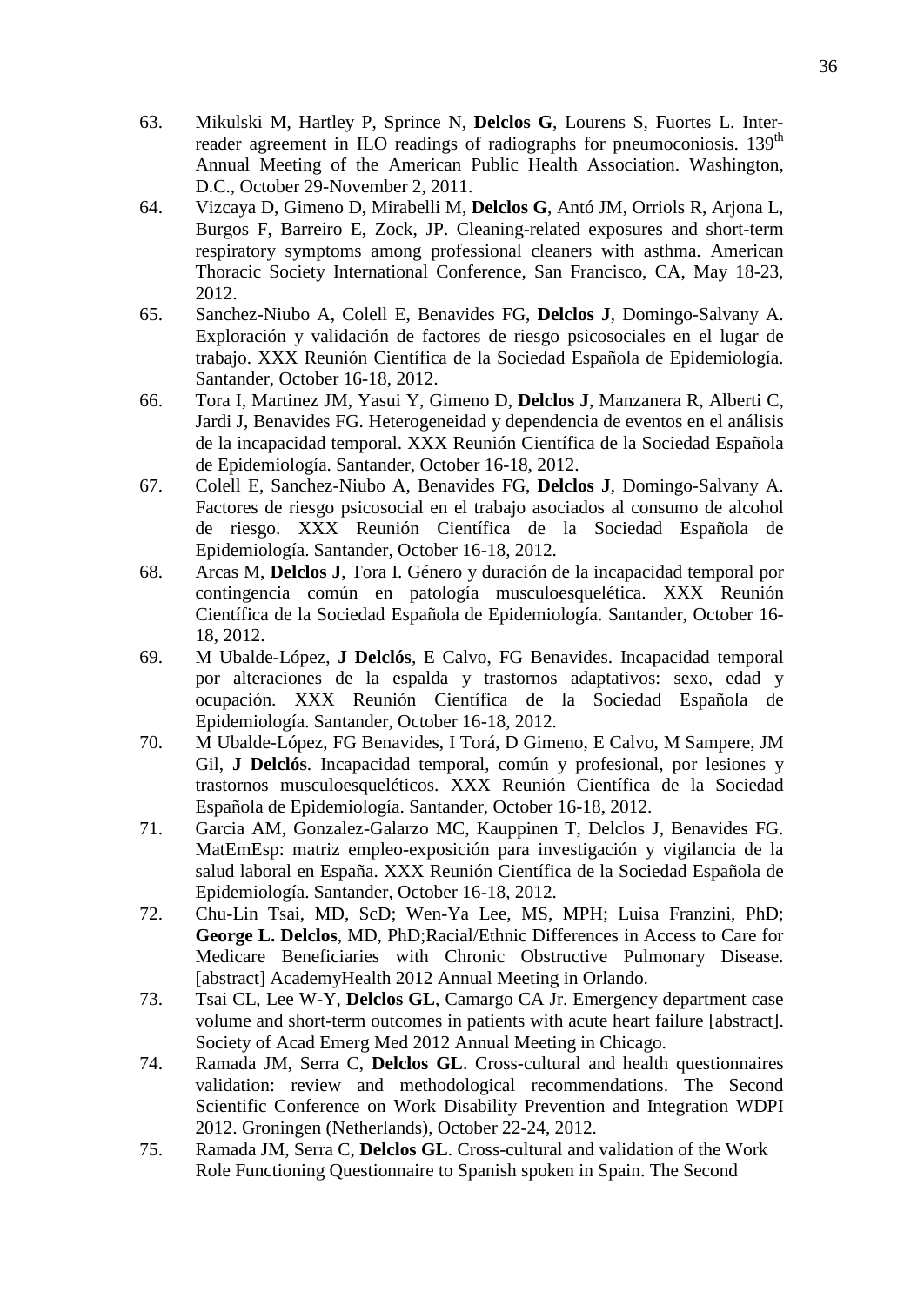- 76. I. Han, T.H. Stock, J. De Los Reyes, **G. L. Delclos**. Associations Between Personal Exposure to Temperature and Ambient Temperature in Middle School Children with Asthma. International Society of Exposure Science 22nd Meeting, Seattle, WA, October 28-November 1, 2012.
- 77. **Delclos GL**. Comparative overview of disability guidelines in the United States. Eur J Public Health 2012; 22, Suppl.1: 97.
- 78. Vizcaya D, Mirabelli M, Gimeno D, **Delclos GL**, Rivera M, Zock JP. Shortterm lung function effects after occupational exposure to cleaning products. 23<sup>rd</sup> International Conference in Occupational Health (EPICOH), Utrecht, Netherlands. June 18-21, 2013.
- 79. Serra C, Vargas-Prada S, Mirabent J, Villar R, Ramada JM, **Delclos GL**, Benavides FG. Time to return to work from sickness absence in health care workers. EPICOH 23rd Conference on Epidemiology in Occupational Health. Improving the impact. Utrecht (The Netherlands), 18-21 June 2013.
- 80. M.L.R. López-Ruiz, Benavides FG, Wesseling I, **Delclos GL**, Pinilla J, Rodrigo F. Working conditions and health in Central America. EPICOH 23rd Conference on Epidemiology in Occupational Health. Improving the impact. Utrecht (The Netherlands), 18-21 June 2013.
- 81. Vargas-Prada S, Serra C, Martínez JM, **Delclos GL**, Coggon D, Benavides FG. Psychological and culturally influenced risk factors for the incidence and persistence of non-disabling and disabling musculoskeletal pain. Spanish CUPID Study. EPICOH 23rd Conference on Epidemiology in Occupational Health. Improving the impact. Utrecht (The Netherlands), 18-21 June 2013.
- 82. Torá-Rocamora I, Martinez JM, Gimeno D, Jardi J, Manzanera R, Alberti C, Benavides FG, **Delclos J**. Variabilidad geográfica de la duración de la incapacidad temporal por contingencia común. XXXI Reunión Científica de la Sociedad Española de Epidemiología y Congreso Iberoamericano de Epidemiología y Salud Pública. Granada, Spain, September 3-6, 2013.
- 83. Ubalde-Lopez M, Gimeno D, **Delclos J**, Calvo E, Benavides FG. Multimorbilidad en la población trabajadora que acude a los exámenes médicos de salud. Aplicación del análisis de correspondencias. XXXI Reunión Científica de la Sociedad Española de Epidemiología y Congreso Iberoamericano de Epidemiología y Salud Pública. Granada, Spain, September 3-6, 2013.
- 84. Alberti C, Jardi J, Manzanera R, Martinez JM, Torá I, **Delclos J**, Benavides FG. Duración de la incapacidad temporal según sea la entidad gestora en Cataluña, 2008-2012. XXXI Reunión Científica de la Sociedad Española de Epidemiología y Congreso Iberoamericano de Epidemiología y Salud Pública. Granada, Spain, September 3-6, 2013.
- 85. Torá-Rocamora I, Martinez JM, **Delclos J**, Jardi J, Manzanera R, Alberti C, Benavides FG, Gimeno D. Variabilidad geográfica de la duración de la incapacidad temporal por contingencia común por trastornos musculoesqueléticos y mentales. XXXI Reunión Científica de la Sociedad Española de Epidemiología y Congreso Iberoamericano de Epidemiología y Salud Pública. Granada, Spain, September 3-6, 2013.
- 86. Colell E, Sanchez-Nuibo A, Domingo-Salvany A, **Delclos GL**, Benavides FG. Factores asociados al consumo de psicofármacos en la población ocupada. XXXI Reunión Científica de la Sociedad Española de Epidemiología y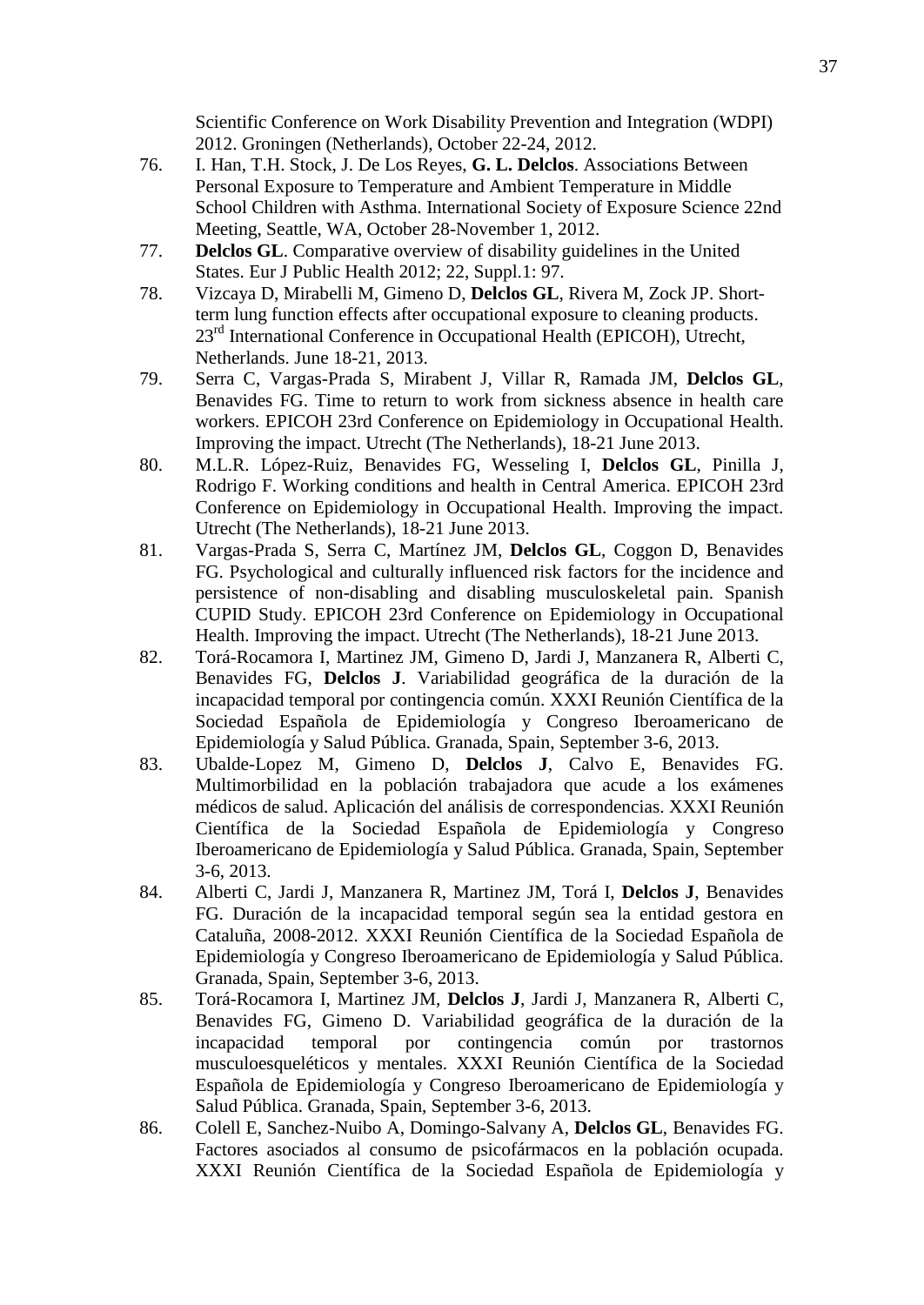Congreso Iberoamericano de Epidemiología y Salud Pública. Granada, Spain, September 3-6, 2013.

- 87. Reynolds RJ, **Delclos GL**, Rahbar MH, Cooper SP. Ionizing radiation from extraterrestrial environments and the risk of death from cancer and all natural causes among US astronauts, 1959-2011. Poster at the 47th Society for Epidemiologic Research (SER) annual meeting (June 24, 2014).
- 88. Reynolds RJ, Rahbar MH, **Delclos GL**, Cooper SP. Construction of a Location-Exposure Matrix for Ionizing Radiation in Low Earth Orbit. Poster at the 47th Society for Epidemiologic Research (SER) annual meeting (June 24, 2014).
- 89. Ubalde-Lopez M, Gimeno D, **Delclos G**, Calvo-Bonacho E, G Benavides F. A holistic approach to calculating a multimorbidity score: the usefulness of multi-correspondence analysis. International Epidemiology in Occupational Health (EPICOH) Conference. Challenges for Occupational Epidemiology in the 21st century. International Commission on Occupational Health (ICOH). Chicago, Illinois. June 24-27, 2014.
- 90. Ubalde-Lopez M, **Delclos G**, Gimeno D, Calvo-Bonacho E, G Benavides F. Multimorbidity and previous sickness absence episodes are determinants of incidence and duration of future episodes. International Epidemiology in Occupational Health (EPICOH) Conference. Challenges for Occupational Epidemiology in the 21st century. International Commission on Occupational Health (ICOH). Chicago, Illinois. June 24-27, 2014.
- 91. de Boer WEL, Mousavi SM, **Delclos G**, Benavides F, Lorente M, Kunz R. Expectation of sickness absence duration: a review on statements in guidelines in Western countries. Swiss Public Health Conference 2014. Olten, Switzerland. August 21-22, 2014.
- 92. Conway SH, Cayuela A, Pompeii LA, **Delclos G**, Follis J, Ronda E. "Asociación entre jornadas laborales largas y mala salud percibida en trabajadores inmigrantes latinoamericanos y nativos en los Estados Unidos y España" ("Association between long work hours and poor self-reported general health among Latin American immigrant and native workers in the US and Spain"), 33rd Conference of the Society for Spanish Epidemiology/ 12th Conference of the Portuguese Association of Epidemiology, Santiago de Compostela, Spain, September 2015.
- 93. Campos-Fumero A, Gimeno D, Douphrate DI, Felknor SA, Vargas-Prada S, Serra C, **Delclos GL**. Upper extremity musculoskeletal pain among office employees in Costa Rica, Nicaragua and Spain. Conference: PREMUS 2016 - The 9th International Scientific Conference on the Prevention of Work-Related Musculoskeletal Disorders. Organization: Musculoskeletal Disorders Scientific Committee of the International Commission of Occupational Health (ICOH). Place: Toronto, ON, Canada. Date: 20-23 June 2016.
- 94. Campos-Fumero A, Gimeno D, Douphrate DI, Felknor SA, Vargas-Prada S, Serra C, **Delclos GL**. Upper extremity musculoskeletal pain among office employees in Costa Rica, Nicaragua and Spain. Conference: PREMUS 2016 - The 9th International Scientific Conference on the Prevention of Work-Related Musculoskeletal Disorders. Organization: Musculoskeletal Disorders Scientific Committee of the International Commission of Occupational Health (ICOH). Place: Toronto, ON, Canada. Date: June 20-23, 2016.
- 95. Cayuela A, Conway S, **Delclos G**, Ronda E. "Exposure to Long Working Hours and Poor Self-Reported General Health in Latin American and Spanish-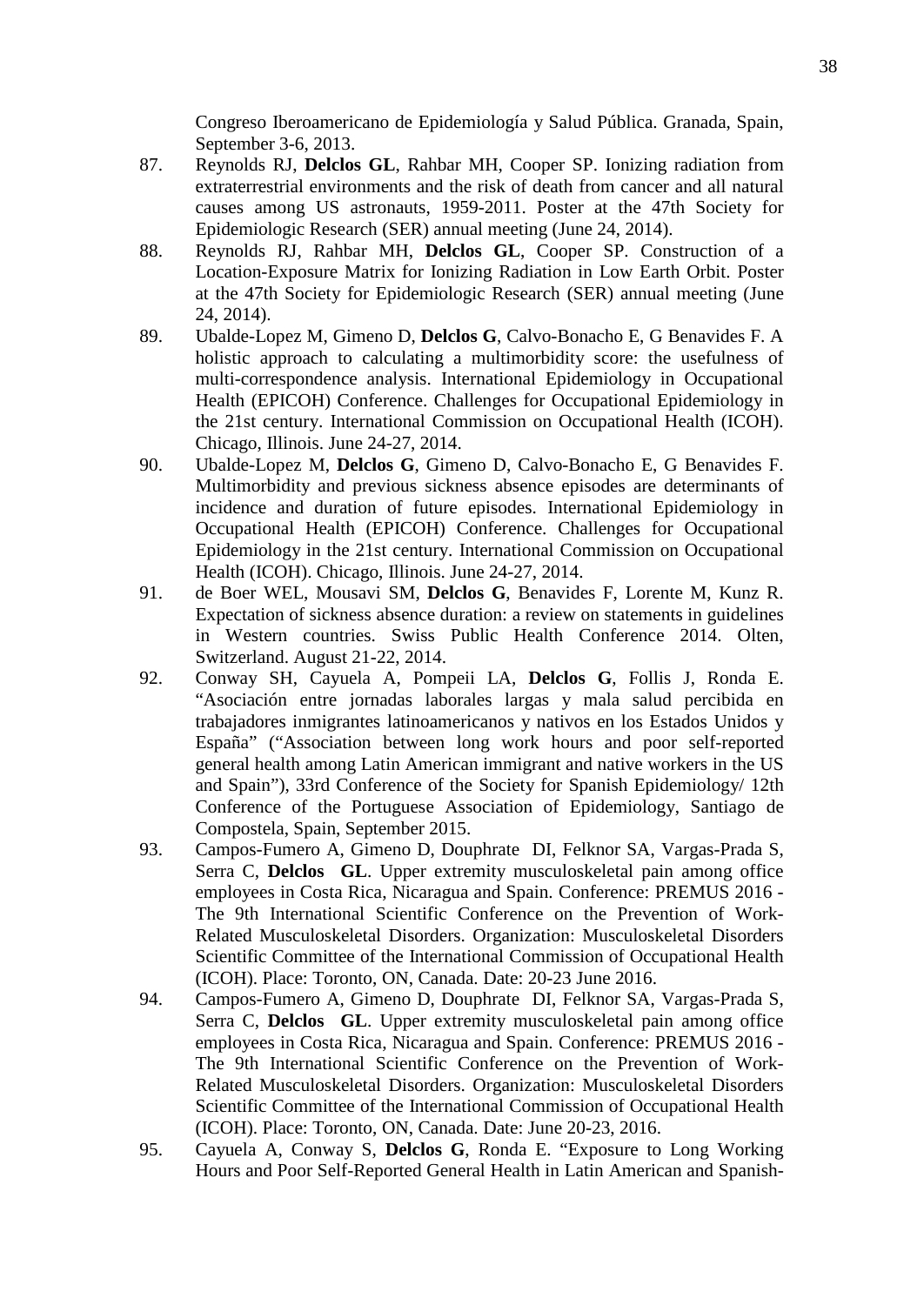Born Workers in Spain: The PELFI Cohort Study," 11th Summer Institute on Migration and Global Health, Oakland, CA, June 2016.

- 96. Ubalde-Lopez M, Arends I, Almansa J, **Delclos G**, Gimeno D, Bültmann U. Work functioning after sick leave due to common mental disorders: the effect of multimorbidity. Conference: 25th EPICOH Conference: Occupational Health, Think Globally, Act Locally. Organization: Scientific Committee on Epidemiology in Occupational Health. Place: Barcelona, Catalonia (Spain). .September 4-7, 2016.
- 97. Cayuela A, Conway S, **Delclos G**, Ronda E. "Differences in Exposure to Long Working Hours and Poor Self-Reported General Health in Latin American and Spanish-Born Workers in Spain: The PELFI Cohort Study," 25th International Epidemiology in Occupational Health (EPICOH) Conference, Barcelona, Spain, September 4-7, 2016.
- 98. Campos-Fumero A, **Delclos G**, Douphrate DI, Felknor SA, Vargas-Prada S, Serra C, Gimeno D. Low back pain among office workers in Costa Rica, Nicaragua and Spain. 25th International Epidemiology in Occupational Health (EPICOH) Conference, Barcelona, Spain, September 4-7, 2016.
- 99. Lopez, MA, Serra L, **Delclos G**, Benavides FG. Labor market trajectories and mortality. 25th International Epidemiology in Occupational Health (EPICOH) Conference, Barcelona, Spain, September 4-7, 2016.
- 100. Serra C, Ramada JM, **Delclos G**, Ubalde-Lopez M, Garrido R, Benavides FG. Burden of occupational diseases treated in the Spanish National Health System. The Occupational Disease Unit at Parc de Salut Mar/University Pompeu Fabra. 25th International Epidemiology in Occupational Health (EPICOH) Conference, Barcelona, Spain, September 4-7, 2016.
- 101. Ubalde-Lopez M, **Delclos GL**, Benavides FG, Gimeno D. Multimorbidity matters: The effect on specific sickness absence diagnosis-groups. Conference: 9th European Public Health Conference: All for Health – Health for All. Organization: European Public Health Association (EPHA) and the Österreichische Gesellschaft für Public Health. Place: Viena, Austria. Date: 9- 12 November 2016. Type: Oral communication.
- 102. Lopez Gomez MA, Serra L, **Delclos GL**, Benavides FG. Labor trajectory indicators and mortality in a nested case-control study from the Spanish WORKing life Social Security (WORKss) cohort. Conference: 9th European Public Health Conference: All for Health – Health for All. Organization: European Public Health Association (EPHA) and the Österreichische Gesellschaft für Public Health. Place: Viena, Austria. Date: 9-12 November 2016. Type: Oral communication.
- 103. Serra L, Lopez Gomez MA, Sanchez-Niubo A, **Delclos GL**, Benavides FG. Application of latent growth modelling to identify different working life trajectories: the case of Spanish WORKss cohort. Conference: 9th European Public Health Conference: All for Health – Health for All. Organization: European Public Health Association (EPHA) and the Österreichische Gesellschaft für Public Health. Place: Viena, Austria. Date: 9-12 November 2016. Type: Oral communication.

#### **Selected Presentations (lead author or presenter only)**

1. "Gallium-67 lung scanning and bronchoalveolar lavage in asbestosis". 1987 Texas Thoracic Society Meeting. San Antonio, Texas. April 4, 1987.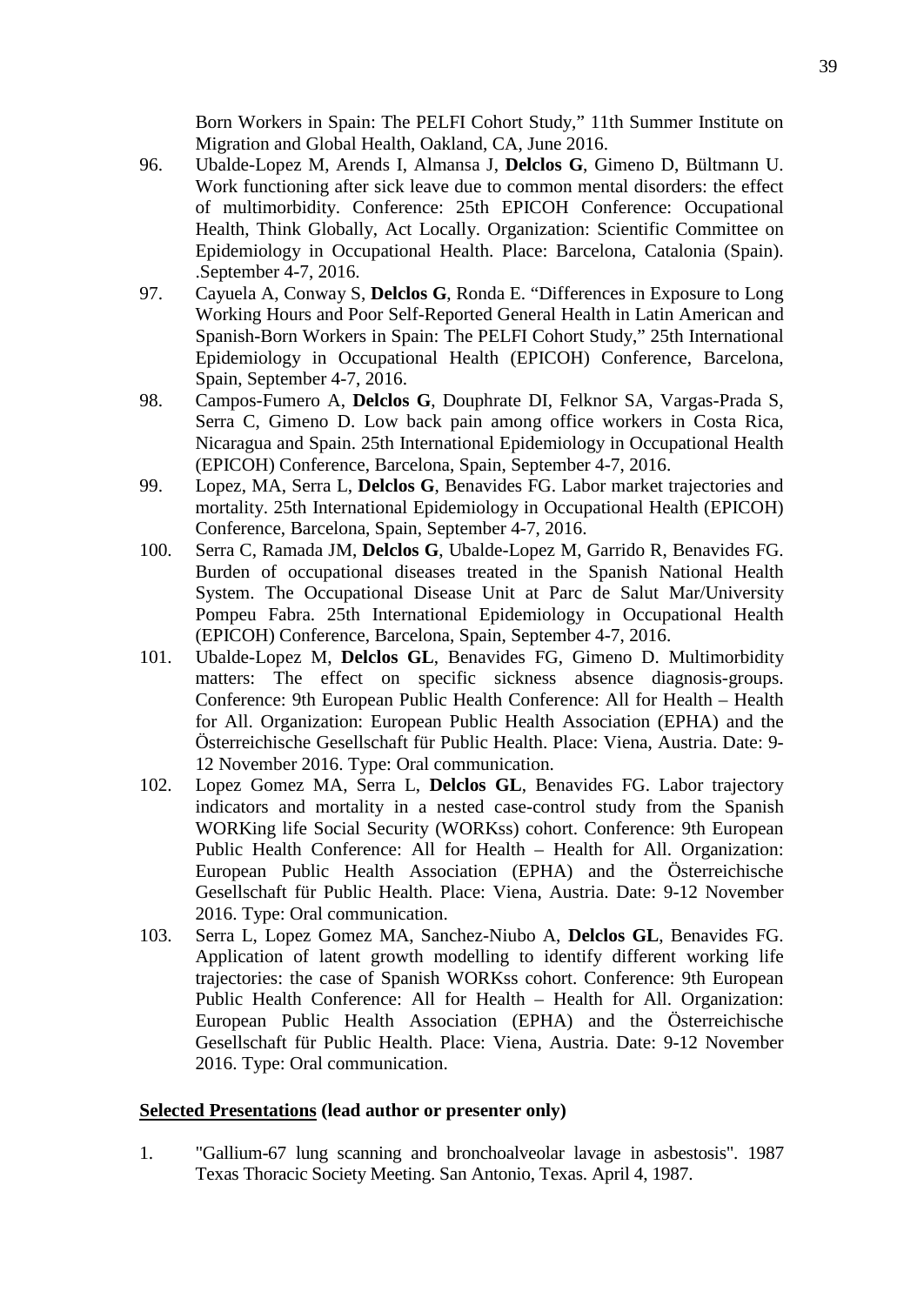- 2. "Oxygen consumption and delivery changes during aortic surgery". 1987 Texas Thoracic Society Meeting. San Antonio, Texas. April 4, 1987.
- 3. "Gallium-67 lung scanning and bronchoalveolar lavage in asbestosis". 1987 Annual Meeting of the American Thoracic Society. New Orleans, Louisiana. May 10, 1987.
- 4. "Effects of chronic exposure to high-grade talc on respiratory function". 1988 Texas Thoracic Society Meeting. Austin, Texas. April, 9, 1988.
- 5. "Asbestos exposure and respiratory function". Occupational Lung Disease. Baylor College of Medicine. Houston, Texas. April 23, 1987.
- 6. "Pleural plaques and respiratory function in referred asbestos workers". 1989 Annual Meeting of the American Thoracic Society. Las Vegas, Nevada. May 8, 1988.
- 7. "Interobserver variability using the 1980 ILO Classification in asbestos-exposed subject referred for compensation evaluation." VIIth International Conference on the Pneumoconioses. Pittsburgh, Pennsylvania. August 26, 1988.
- 8. "Smoking and radiographic profusion in referred asbestos workers." 1988 Annual Scientific Assembly of the American College of Chest Physicians. Anaheim, California. October 6, 1988.
- 9. "Basic curricula in occupational medicine." American Occupational Health Association. San Antonio, Texas. October 22, 1988.
- 10. "Introduction to Occupational Lung Disease". Region IV Education Service Center. Houston, Texas. October 18, 1988.
- 11. "Asbestos- Associated Disease: An update for the primary physician". The Pathology of Occupational Lung Disease: An Update. Baylor College of Medicine. Houston, Texas. May 19, 1989.
- 12. "Pulmonary function profile of asbestos-exposed subjects with combined interstitial fibrosis and chronic airway obstruction." 1988 Annual Scientific Assembly of the American College of Chest Physicians. Boston, Massachusetts. November 2, 1989.
- 13. "Postgraduate Seminar on Occupational Lung Disease, Parts I and II" (Director). American Occupational Health Conference. Houston, Texas. April 30, 1990.
- 14. "Workshop on Occupational Health Research in Latin America" (Director). Pan American Health Organization. Houston, Texas. November 5-8, 1991.
- 15. "Update on activities of the WHO Collaborating Centre for Occupational Health in Texas". First meeting of WHO Collaborating Centres. Moscow, Russia. September 6-13, 1992.
- 16. "Seminar in Epidemiology: Case-control studies." Instituto Tecnológico de Estudios Superiores de Monterrey. Monterrey, Mexico. October 2-3, 1992.
- 17. "Video display terminals and occupational health: a systematic approach to evaluation".(Keynote speaker). Annual Conference in Occupational Health. Coimbra, Portugal. November 1992.
- 18. "Update on occupational respiratory disease". Texas Medical Association Annual Scientific Meeting. Houston, Texas. May 14, 1993.
- 19. "Environmental Cancer Risks". Texas Medical Association Continuing Education Program. McAllen, Texas. May 20, 1993.
- 20. "The practice of occupational medicine in the United States". Third Spanish National and First Ibero-American Congress on Occupational Medicine. Valladolid, Spain. June 11, 1993.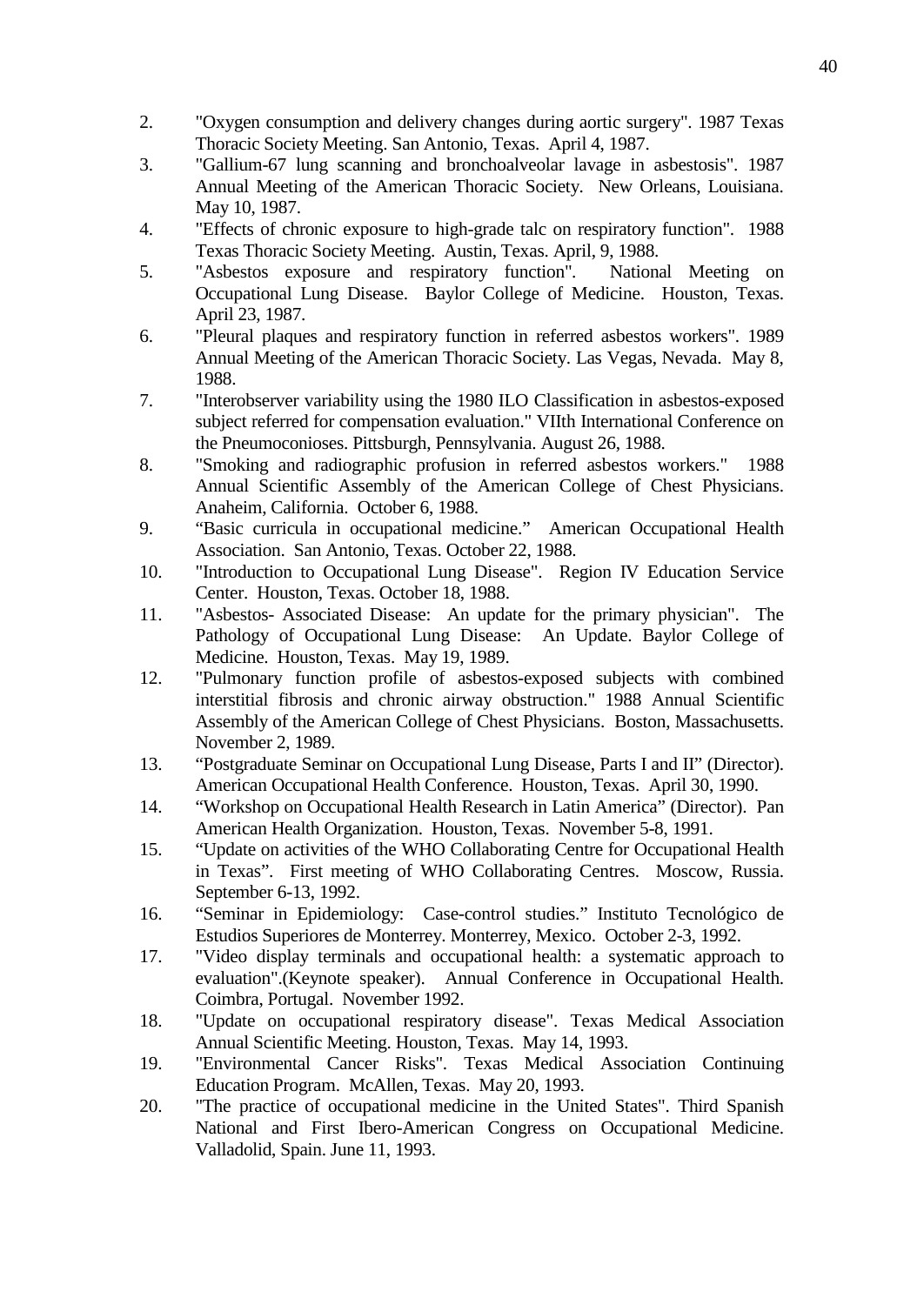- 21. "Spirometry Update: 1993". Annual Occupational Medicine Update. Deep South Center for Occupational Health and Safety. Destin, Florida. September 17, 1993.
- 22. "Acute inhalation injury". Societat Catalana de Higiene I Medicina del Treball. Barcelona, Spain. October 5, 1993.
- 23. "Occupational Respiratory Disease". Occupational Health Unit, Universidad de Carabobo. Maracay, Venezuela. October 11-15, 1993 and annually thereafter until 1999.
- 24. "Respiratory Hazards of Healthcare Workers". Annual Scientific Assembly of the American College of Chest Physicians. Orlando, Florida. October 25, 1993.
- 25. "Respiratory hazards in health care workers". UCLA Occupational and Environmental Medicine Seminar. Los Angeles, California. April 12, 1994.
- 26. "Tuberculosis and OSHA". Gulf Coast Chapter of the American Industrial Hygiene Association, Houston, Texas. July 21, 1994.
- 27. "A university-based pulmonary function surveillance project". Second Meeting of the WHO Collaborating Centres for Occupational Health. Beijing, China. October 11-14, 1994.
- 28. "The dusty trades" (Co-chair). Annual Scientific Assembly of the American College of Chest Physicians, New Orleans, Louisiana. October 30, 1994.
- 29. "Overview of Environmental Health". Continuing Education Program. Southwest Center for Occupational and Environmental Health/U.S. Environmental Protection Agency. El Paso, Texas; Laredo, Texas and Harlingen, Texas. January - March 1995.
- 30. "Occupational health in developing countries: what's our role?" (chair). American Occupational Health Conference, Las Vegas, Nevada. May 4, 1995.
- 31. "The role of academic institutions in international occupational health". American Occupational Health Conference, Las Vegas, Nevada. May 5, 1995.
- 32. "Assessment of impairment from occupational respiratory diseases". Congress of the Medical Society of Maracaibo, Maracaibo, Venezuela. July 26, 1995.
- 33. "Respiratory diseases caused by exposure to organic agents". Congress of the Medical Society of Maracaibo, Maracaibo, Venezuela. July 26, 1995.
- 34. "Salud Ocupacional en Trabajadores del Sector Terciario" (Director). Comisiones Obreras/Caja de Asturias/Continuing Education Program. Southwest Center for Occupational and Environmental Health. Oviedo, Spain. November 1995.
- 35. "An overview of occupational health for managers". Virginia Indonesia Oil Company. Jakarta and Balikpapan, Indonesia. January 1996.
- 36. "Occupational Medicine for the Primary Care Practitioner" (Director). Continuing Education Program. Southwest Center for Occupational and Environmental Health. Houston, Texas. April 1996, March 1997, March 1998 (Part I) and September 1996, September 1997 (Part II), November 1998 (Part II).
- 37. "Radiology of occupational lung diseases" (Director). American Occupational Health Conference. San Antonio, Texas. May 2, 1996.
- 38. "Assessing impairment and disability from occupational asthma" (Director). American Occupational Health Conference. Boston, Massachusetts. April 29, 1998.
- 39. "Medical aspects of respiratory protection: 1998 update". NASA/Johnson Space Center Occupational Health Department. May 13, 1998.
- 40. "Occupational asthma: 1998 update". St. Luke's Episcopal Hospital/Baylor College of Medicine Department of Medicine Grand Rounds. May 18, 1998.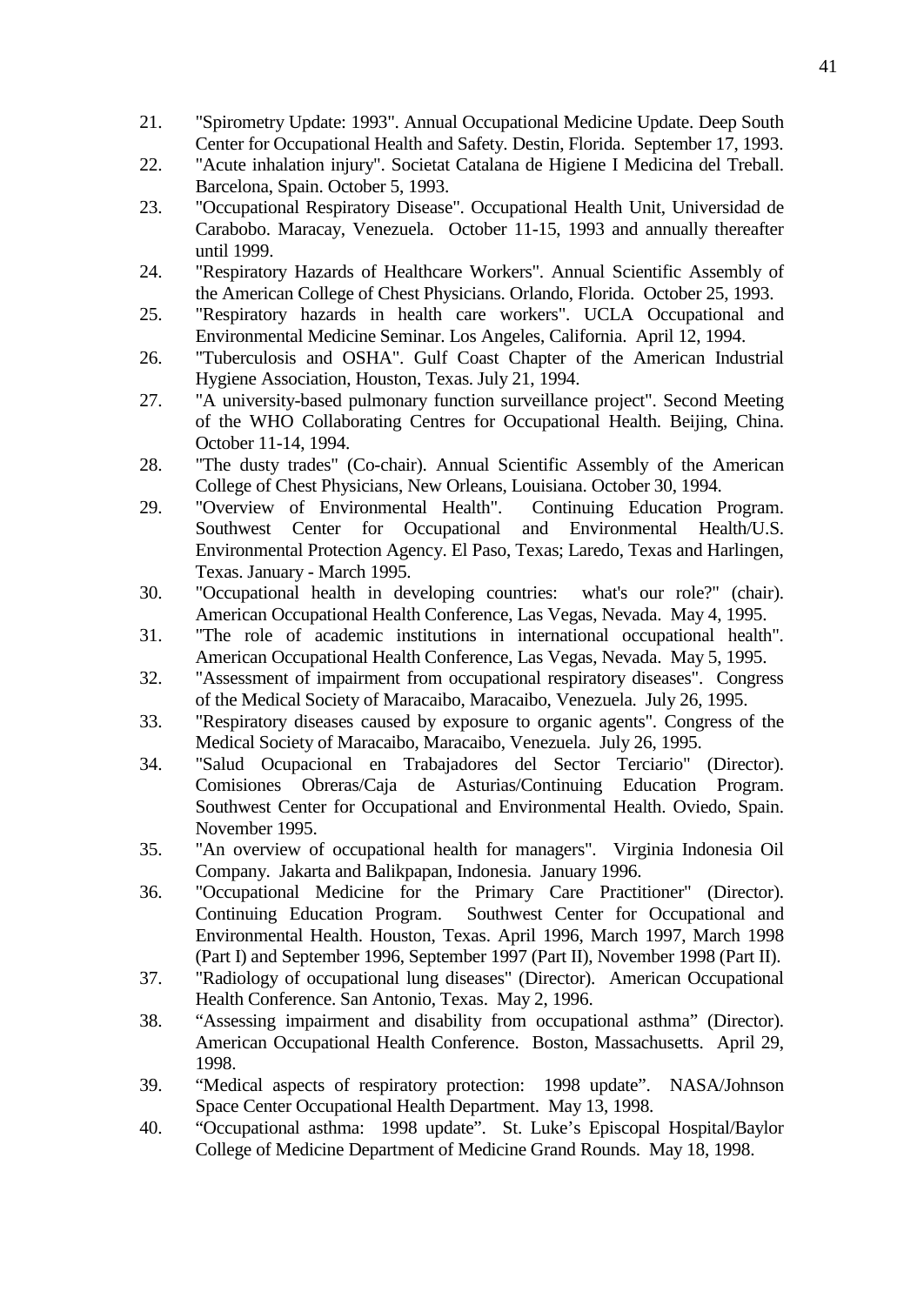- 41. "The role of information dissemination in sustainability of international collaborative programs. International Environmental and Occupational Health: Creating Global Linkages. National Institutes of Health. October 21, 1998.
- 42. "University of Texas International Training and Research in Occupational and Environmental Health Program". Poster presentation at International Environmental and Occupational Health: Creating Global Linkages. National Institutes of Health. October 21, 1998.
- 43. "Asthma in the Workplace". Occupational Medicine for Primary Care: Clinical Update. Continuing Education Program. Southwest Center for Occupational and Environmental Health. Houston, Texas: November 7-8, 1998.
- 44. "Occupational hazards of healthcare workers: 1998 update". Grand Rounds. University of Texas - Houston Department of Obstetrics and Gynecology. November 10, 1998.
- 45. "Combinación de la Investigación Epidemiológica con Métodos Participativos en la Salud Ocupacional del Sector Sanitario". Jornadas Intercongreso "Mujer y Trabajo". Sociedad Española de Medicina y Seguridad en el Trabajo y Asociación Española de Especialistas de Medicina en el Trabajo. Oviedo, Spain. October 9, 1999.
- 46. "Occupational Medicine for Primary Care Practitioners" (Director). Southwest Center for Occupational and Environmental Health. Houston, Texas. May 5-6, 2000.
- 47. "Aplicación de la Epidemiología a la Identificación y Solución de Problemas en Salud Ocupacional: Sector Sanidad". Congreso Nacional e Iberoamericano de Medicina del Trabajo. Sociedad Española de Medicina y Seguridad en el Trabajo y Asociación Española de Especialistas de Medicina en el Trabajo. Zaragoza, Spain. May 19, 2000.
- 48. "Taller de lectura de radiografías de las neumoconiosis". Centro de Estudios en Salud de los Trabajadores, Maracay, Venezuela. July 24-26, 2000.
- 49. "Taller sobre asma ocupacional". Centro de Estudios en Salud de los Trabajadores, Maracay, Venezuela. July 27-28, 2000.
- 50. "Protocolo de Control de Calidad en la Espirometría". XX Congreso Nacional de Medicina del Trabajo. September 18, 2000. Bogotá, Colombia.
- 51. "Pruebas de Detección Precoz ("Screening") de Patología Respiratoria". September 19, 2000. Bogotá, Colombia.
- 52. "Cáncer y Neumoconiosis". XX Congreso Nacional de Medicina del Trabajo. September 19, 2000. Bogotá, Colombia.
- 53. "Aplicación de la Epidemiología a la Identificación y Solución de Problemas en Salud Ocupacional: Sector Sanidad". September 20, 2000.
- 54. "Recerca interdisciplinària sobre l'asma a la Universitat de Texas. Institut Municipal d'Investigació Mèdica, Universitat Pompeu Fabra. Barcelona, Spain. December 12, 2000.
- 55. "Les competències professionals en salut laboral: una perspectiva internacional". Institut d'Educació Continua, Universitat Pompeu Fabra. Barcelona, Spain. December 15, 2000.
- 56. "International aspects of occupational health". Grand Rounds. Department of Preventive and Community Medicine, University of Texas Medical Branch at Galveston. February 20, 2001.
- 57. "An interdisciplinary approach to occupational health services delivery." American Occupational Health Conference, San Francisco, CA, April 23, 2001.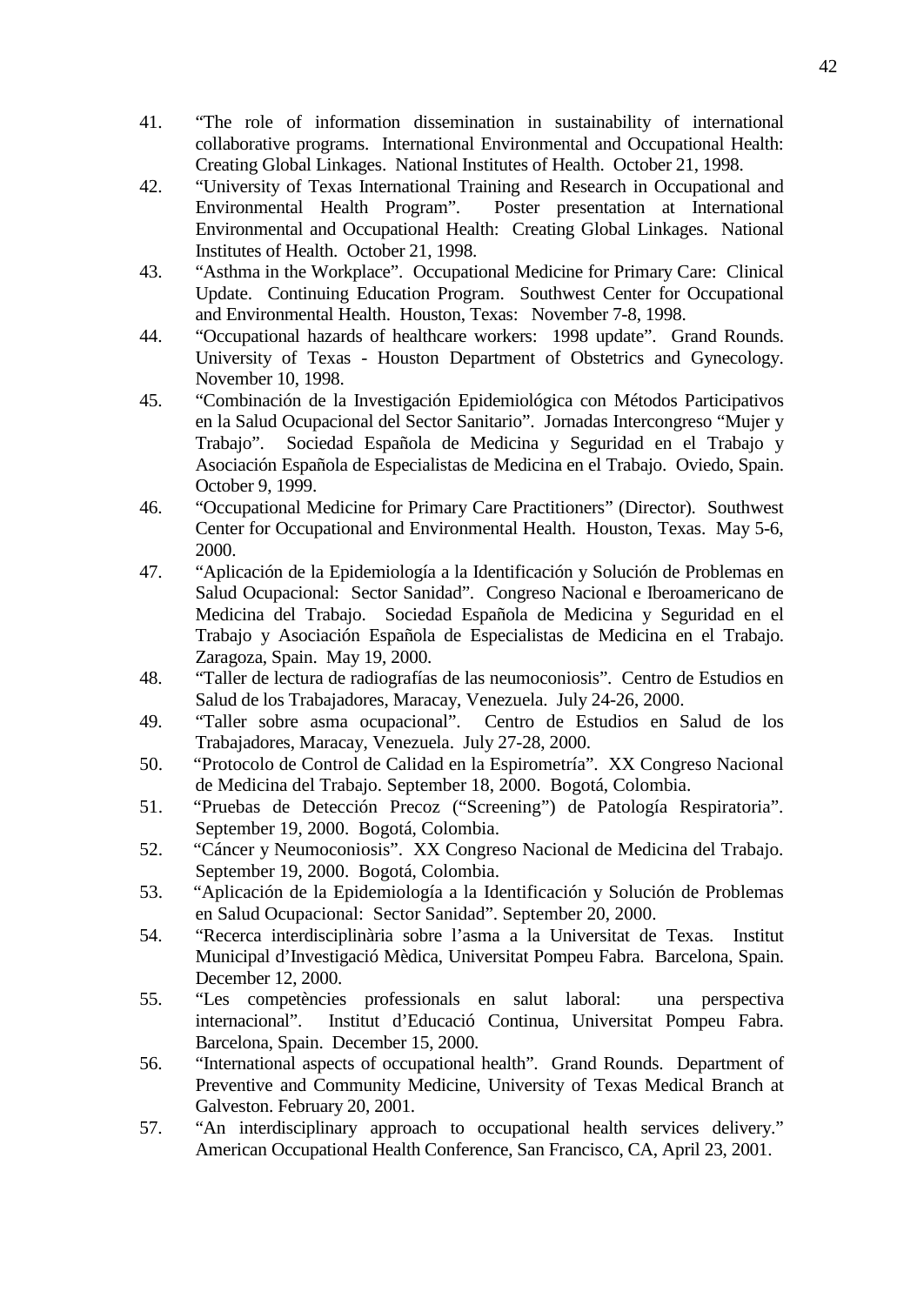- 58. "Jornadas de Salud Laboral en Hospitales" (Director). July 16-20, 2001. Barquisimeto, Venezuela.
- 59. "Las competencias profesionales en salud laboral: una perspectiva internacional e interdisciplinaria". Primer Congreso Nacional de Enfermería de Salud Laboral. Tarragona, Spain. October 6, 2001.
- 60. "How do we go about studying environmental health in our neighborhoods? The medical perspective". Environmental Health in Our Neighborhoods: Speaking Out about Pollution and Health. A Regional Town Meeting". University of Houston Hilton Hotel. Houston, Texas. October 20, 2001.
- 61. "Asthma in the workplace: 2001 update". Arab-American Medical Society, Houston Chapter. Houston, Texas. November 3, 2001.
- 62. "A global survey of competencies and curricula in occupational health". Fifth Meeting of the WHO Collaborating Centres in Occupational Health. Chiang Mai, Thailand, November 13-15, 2001.
- 63. "The environmental exposure history". Calcasieu Parish Environmental Education Symposium : an ATSDR-funded event. McNeese State University, College of Nursing. Lake Charles, LA. February 23, 2002.
- 64. "International research in occupational and environmental medicine". American Medical Student Association (AMSA) 2002 Annual Convention. Houston, Texas. March 6, 2002.
- 65. "How much asthma is occupational in origin?". International Update on Occupational and Environmental Respiratory Disease. Houston, Texas, March 8-10, 2002.
- 66. "El papel de la ciencia en la elaboración de la legislación en salud laboral" [The role of science in the establishment of occupational health laws and regulations]. Primer Simposio Internacional sobre Riesgos Laborales en el Sector Público. Oviedo, Spain, November 7-8, 2002.
- 67. "Health effects of exposure to metalworking fluids". Annual Scientific Meeting of the Texas College of Occupational and Environmental Medicine. San Antonio, Texas, April 5, 2003.
- 68. "Cultural currents: issues in international and domestic human subjects research" (Co-Director). Warwick Wyndham Hotel. Houston, Texas, April 25-26, 2003.
- 69. "Update on occupational respiratory diseases". American Occupational Health Conference (AAOHN Meeting). Atlanta, Georgia. May 8, 2003.
- 70. "Efectivitat de les intervencions en salut laboral". Seminari sobre Medicina basada en l'Evidencia. Institut d'Educació Continua. Universitat Pompeu Fabra. Barcelona, Spain. May 22, 2003.
- 71. "Reliability and validity of an asthma questionnaire for healthcare workers." NORA 2003 Symposium: Working Partnerships Research to Practice Conference, Washington DC, June 23-24, 2003.
- 72. "Cardiovascular disease: what is the role of pollution?" Houston-Galveston Area Council: Regional Air Quality Planning Committee. Houston, Texas, June 26, 2003.
- 73. "Competencias en salud laboral: una perspectiva internacional". Segundo Congreso Nacional de Medicina del Trabajo (Second National Occupational Medicine Congress). Mexico City, August 22, 2003.
- 74. "La salud ocupacional en la era de la globalización". Octavo Congreso de la Federación Nacional de Salud en el Trabajo (Eighth Congress of the National Federation of Occupational Health). Monterrey, Mexico, September 13, 2003.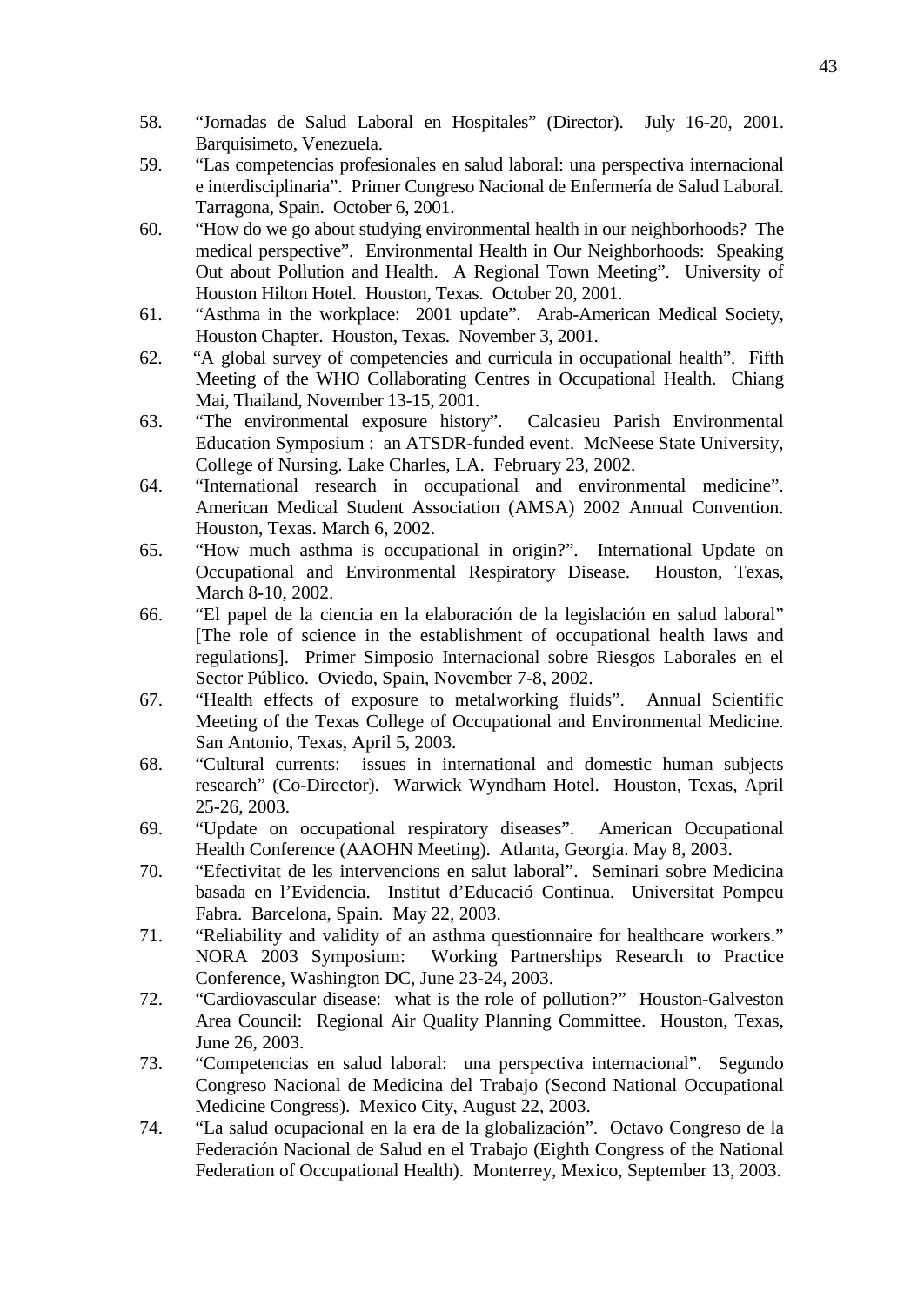- 75. "Competencias profesionales en salud laboral: un estudio global". Congreso Nacional de Medicina del Trabajo y Enfermería Laboral. Barcelona, Spain. October 22-24, 2003.
- 76. "Asma de origen laboral". I Congreso Internacional Salud y Trabajo Cuba 2003". Instituto Nacional de Salud de los Trabajadores/Organización Panamericana de la Salud. Varadero, Cuba. November 24-28, 2003.
- 77. "Aspectos científicos de la vigilancia de la salud". Congreso de la Sociedad Española de Salud Pública y Administración Sanitaria. Las Palmas, Gran Canaria. November  $1 - 5$ , 2005.
- 78. "Asthma in the workplace 2006". Environmental Health Sciences Research Seminar. The University of Texas Medical Branch at Galveston. May 1, 2006.
- 79. "Work-related asthma in Texas healthcare professionals". The University of Texas Health Center at Tyler. May 19, 2006.
- 80. "Occupational asthma: 2007 update". Allergy and Immunology Grand Rounds, The University of Texas Medical Branch at Galveston. June 7, 2007.
- 81. "Work-related asthma in Texas healthcare professionals". Department of Medicine Grand Rounds, St. Luke's Episcopal Hospital/Baylor College of Medicine. October 22, 2007.
- 82. "Work-related asthma in Texas healthcare professionals". Department of Environmental Engineering, The University of Texas at El Paso. November 28, 2007.
- 83. "Work-related asthma in Texas healthcare professionals". Pulmonary/Critical Care Grand Rounds, University of Louisville. February 22, 2008.
- 84. "Occupational asthma: 2008 update". Allergy and Immunology Grand Rounds, The University of Texas Medical Branch at Galveston. March 20, 2008.
- 85. "Work-related asthma in Texas healthcare professionals". 3rd Annual Healthcare Occupational & Environmental Safety Workshop, April 15-16, 2008 – Millennium Hotel Cincinnati, Ohio.
- 86. "Asthma in the workplace: A survey of healthcare workers". Texas Medical Association 141st Annual Session, San Antonio, TX, May 2-3, 2008.
- 87. "Occupational exposures in asthma epidemiology studies of healthcare workers. Comparison of self-report versus a job-exposure matrix." EPICOH Meeting, San Jose, Costa Rica, June 11-13, 2008.
- 88. "Relationship between social support, work intensity and the prevalence of depression in Texas funeral workers." EPICOH Meeting, San Jose, Costa Rica, June 11-13, 2008.
- 89. "Asma ocupacional en profesionales de la salud". XII Curso de Patología Ocupacional Respiratoria. Barcelona, November 3-5, 2009.
- 90. "Competencias en medicina del trabajo. Una comparación entre países y regiones". X Aniversario de la Mancomunidad de Servicios de Prevención. Consorci Hospitalari de Catalunya. Barcelona, November 18, 2009.
- 91. "El cas de l'asma professional". Jornada de Salut Laboral: L'informació-una eina imprescindible. Departaments de Treball i Salut. Generalitat de Catalunya. Barcelona, December 5, 2008.
- 92. "The U.S. NIOSH experience with spirometry training". Seminar on "Spirometry in primary care. An issue of quality". Sponsored by the Government of Catalonia, Department of Health. Oct. 23, 2009.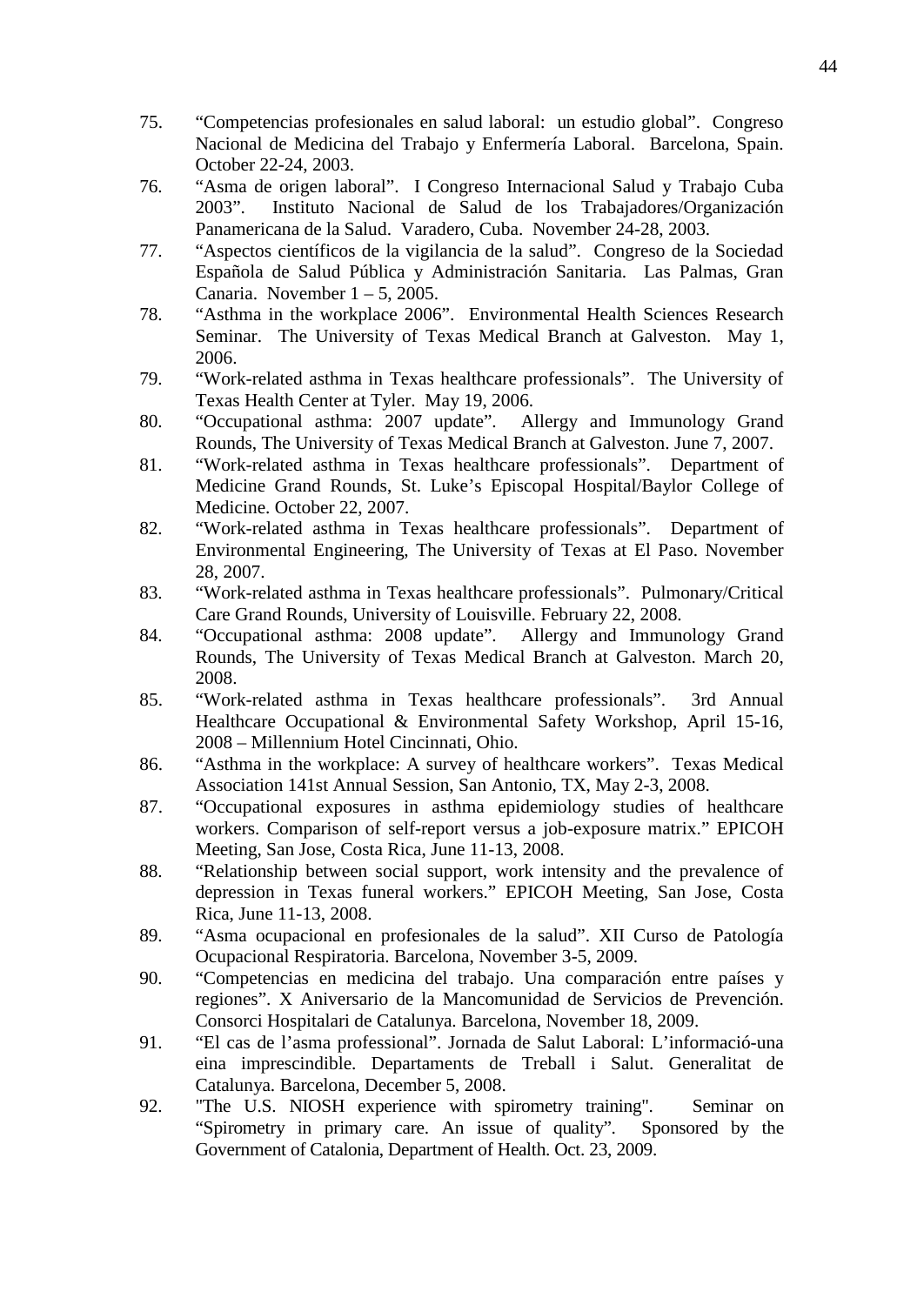- 93. "Duration of sickness absence by medical diagnosis. A retrospective cohort study, 2002-2006". Sociedad Española de Epidemiología, Congreso Anual [Annual Congress of the Spanish Epidemiology Society]. Zaragoza, Spain. Oct. 28-30, 2009.
- 94. "The principal investigator and conflicts of interest: the US experience". Sociedad Española de Epidemiología, Congreso Anual .[Annual Congress of the Spanish Epidemiology Society] Zaragoza, Spain. Oct. 28-30, 2009.
- 95. "Occupational health reporting that works". National Action Summit for Latino Worker Health & Safety. U.S. Department of Labor/OSHA/NIOSH/NIEHS. Houston, Texas. April 14-15, 2010.
- 96. "Identificación y selección de posibles enfermedades profesionales atendidas en el sistema de salud de Cataluña". XXI Escuela de Menorca de Salud Pública. Llatzeret de Maó (Menorca). September 20-25, 2010.
- 97. "Asma laboral: actualización y descripción de una investigación reciente de asma laboral en personal sanitario". Congreso Internacional de Prevención de Riesgos Laborales. Facultad de Ciencias. Campus Universitario de Lugo. October 20-22, 2010.
- 98. "Development and testing of an industry-specific asthma job-exposure matrix". American Thoracic Society International Conference. Denver, Colorado. May 13-18, 2011.
- 99. "La patología osteomuscular como causa de incapacidad laboral". XXII Escuela de Menorca de Salud Pública. Llatzeret de Maó (Menorca). September 19-23, 2011.
- 100. "Author misconduct and the journals' response". Sociedad Española de Salud Pública y Asistencia Sanitaria-Sociedad Española de Epidemiología..[Joint Congress of the Spanish Public Health and Assistance/Spanish Epidemiology Society]. Madrid, October 6, 2011.
- 101. "Considerations in preparing comparative research: Dutch-Spanish-Swedish experiences". In: "Challenges in comparative, epidemiological studies of sickness absence in Europe. Fourth European Public Health Association Conference. Copenhagen, Denmark, November 9, 2011.
- 102. "Public health ethics and the 2009 influenza pandemic". XXIII Escuela de Menorca de Salud Pública. Llatzeret de Maó (Menorca). September 17-19, 2012.
- 103. "Gulas y gurus". XXX Reunión Científica de la Sociedad Española de Epidemiología. Santander, October 16-18, 2012.
- 104. "Sickness absence and return to work guidelines: the U.S. experience". Fifth European Public Health Association Conference. Malta, November 9, 2012.
- 105. "Los principios de la bioética aplicados a la salud ocupacional". I Congreso Iberoamericano de Trabajo y Salud. Maracay, Venezuela, October 16-18, 2013.
- 106. "La formación MIR en los Estados Unidos. Algunos puntos para la discusión". 50 Aniversario del Hospital Universitario Central de Asturias. Oviedo, Asturias, Spain, October 18, 2013.
- 107. "El cribado en salud laboral" [Screening programs in occupational health]. Detección precoz de enfermedades (cribados): reflexiones sanitarias, éticas y económicas. Universidad Internacional Menéndez Pelayo. Santander, Cantabria, Spain. July 23-25, 2014.
- 108. "Epidemiological surveillance in occupational health". International Forum in Occupational Health in the Latin American Oil and Gas Industry. ECOPETROL/Javeriana University. Bogotá, Colombia. August 20-21, 2014.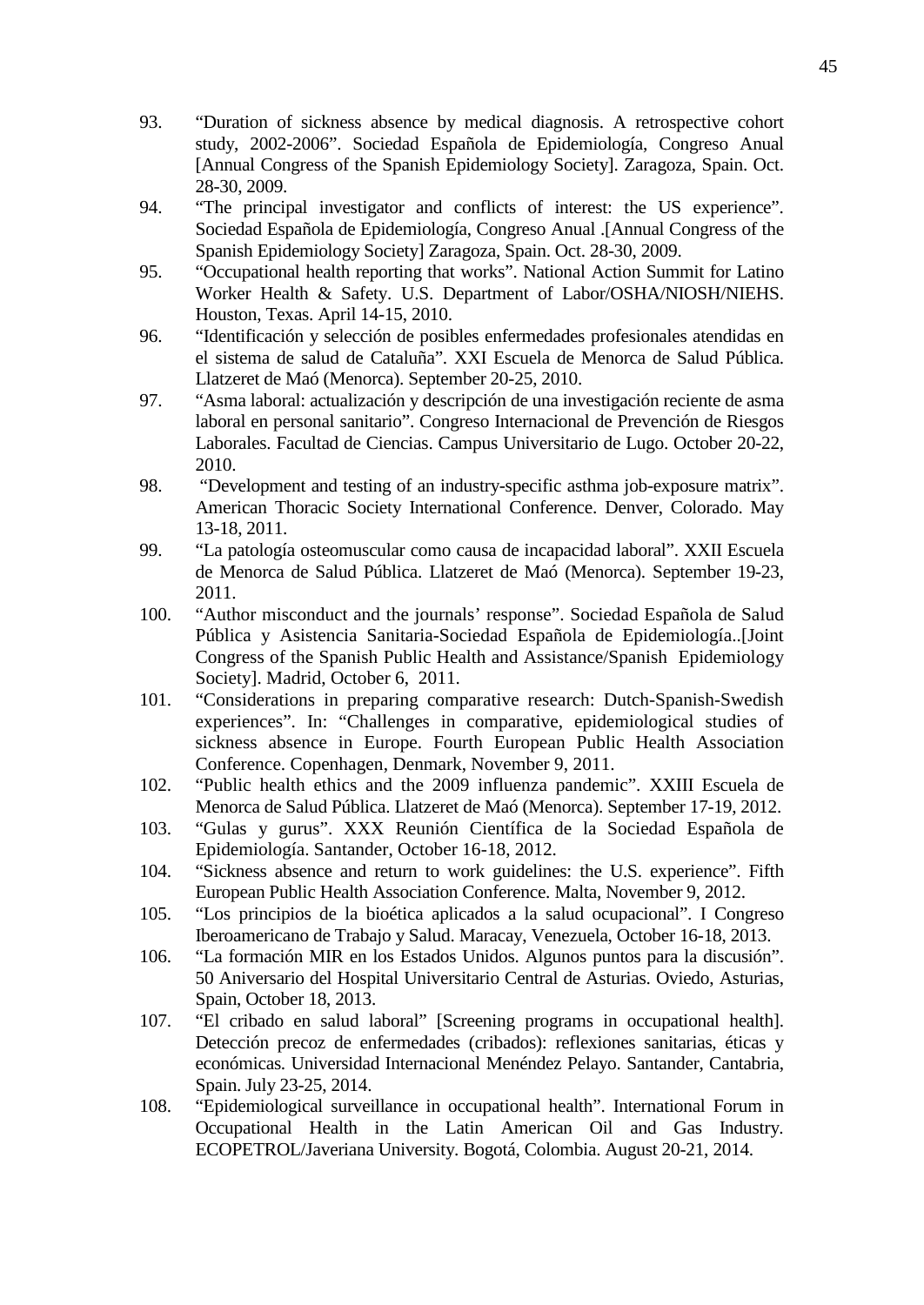- 109. "Disability duration and return to work guidelines in the United States". EUMASS (European Union of Medicine in Assurance and Social Security) Congress. Stockholm, Sweden. September 11-13, 2014.
- 110. "Retos y novedades en la detección y diagnóstico de las neumoconiosis" [Challenges and recent developments in the detection and diagnosis of the pneumoconiosis]. VII Congreso Internacional de la Federación Centroamericana y del Caribe de Salud Ocupacional. Barranquilla, Colombia. October 8-10, 2014.
- 111. "Condiciones de trabajo y salud en Centroamérica (I ECCTS)" [Working conditions and health in Central America]. VII Congreso Internacional de la Federación Centroamericana y del Caribe de Salud Ocupacional. Barranquilla, Colombia. October 8-10, 2014.
- 112. "Work-related asthma in the healthcare professions". 2015 American Academy of Allergy, Asthma and Immunology. Houston, Texas. February 20-24, 2015.
- 113. "Working conditions and health in Latin America". Impact Conference 2015: Connecting Houston to the World through Global Health. Houston Global Health Collaborative. Rice University, Houston, TX. March 22, 2015.
- 114. "Empresa, ética y salud laboral" [Company, ethics and occupational health]. Simposio ORP. Bogotá, Colombia. August 18-19, 2015.
- 115. "Los principios de la bioética aplicados a la salud ocupacional y a la prevención" [The application of bioethical principles to occupational health and prevention]. XV Congreso ORP. Santiago, Chile. November 23-25, 2015.
- 116. "Directions and challenges for future disability and disability management research". Munterdam Symposium: Back to the Future. Dutch Research Centre for Insurance Medicine. Amsterdam, Netherlands. December 17, 2015.
- 117. "A worldwide perspective on working conditions and health." [Keynote address]. 25th International Epidemiology in Occupational Health (EPICOH) Conference, Barcelona, Spain, September 4-7, 2016.
- 118. "Condiciones de trabajo, empleo y salud en América Latina: el uso de una herramienta costo-efectiva para su análisis. [Working conditions, employment and health in Latin America: a cost-effective tool for analysis". XVI Congreso ORP. Cartagena de Indias, Colombia. October 5-7, 2016.

### **Grant and Contract Awards:**

*Amounts listed are direct costs only for total project period (except where indicated otherwise).*

#### **Current:**

- 2016-2019 Co-I (Gimeno D, PI). IL-29677-16-75-K-48 Cooperative Agreement. Working Conditions and Health in Latin America. U.S. Department of Labor (USDOL)-Bureau of International Labor Affairs (ILAB): \$680,000 (\$751,400 total costs).
- 2015-2016 Co-I (Gimeno D, PI). ILAB-OTLA FY2015 Contract Research Program: Working Conditions Survey in Central America. U.S. Department of Labor (contract). \$149,999.
- 2014-2018 PI (with Gimeno D, multiple PI). Asthma in Texas Healthcare Workers II. CDC/NIOSH 1 R01OH010648. \$811,684 (direct)/ \$438,309 (indirect).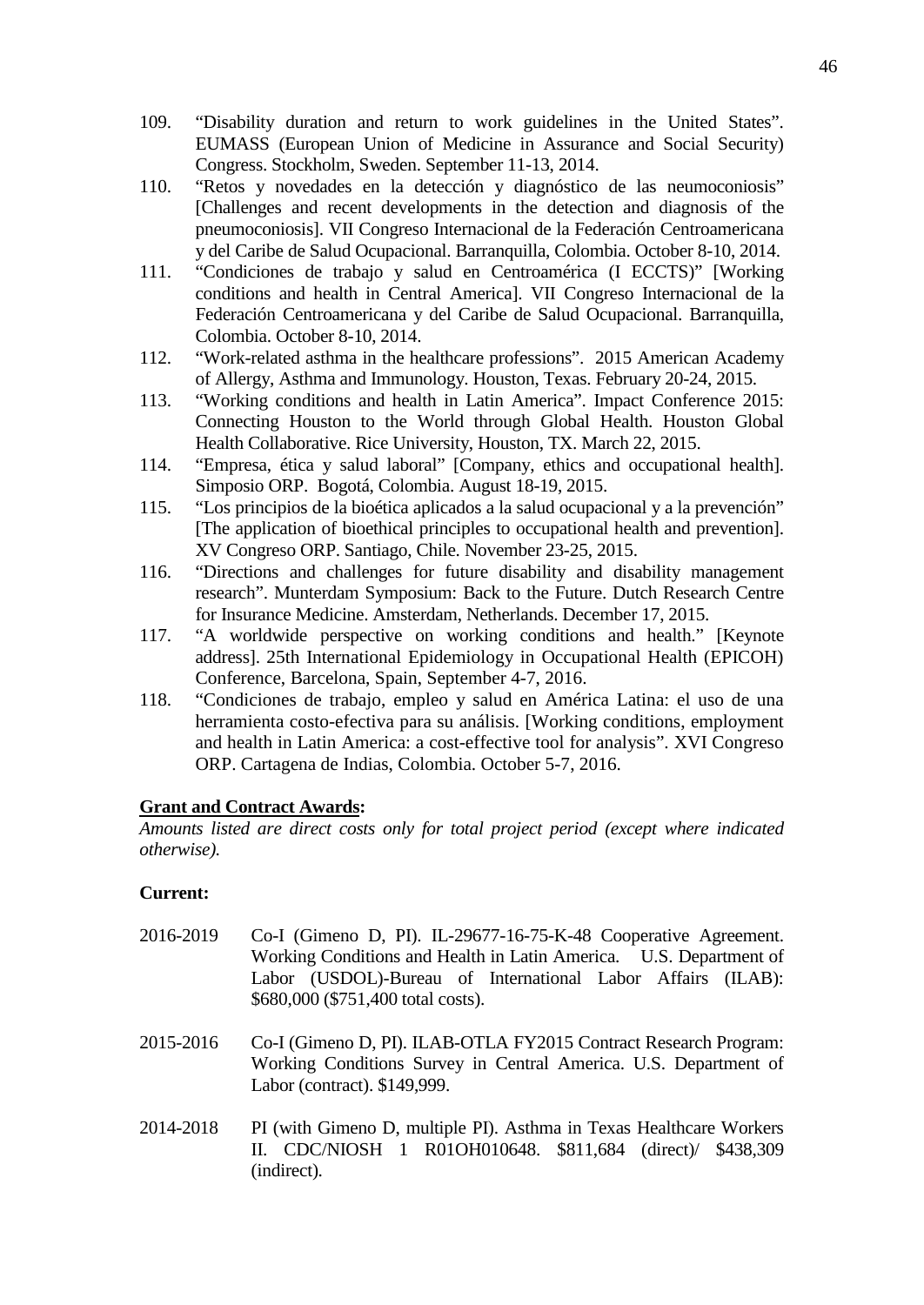- 2014-2017 Co-I. Gimeno D (PI). Efecto de la multimorbilidad en la incidencia y duración de la incapacidad temporal por contingencia común. [Effect of multimorbidity on the incidence and duration of non work-related sickness absence]. Spanish Health Research Foundation (Fondo de Investigaciones Sanitarias). (FIS: PI13/00749). 15.367 €.
- 2013-2014 Co-I. Pompeii L (PI). AAOHN/NIOSH Training Program Development: OSHA's Respiratory Protection Standard and the Role of the Occupational Health Nurse. \$69,000 [contract].
- 2012-2016 Co-I. Gimeno D (PI). 2/2 Colombia-Texas GEOHealth Hub Collaborative. Fogarty / NIH \$65,790 (direct) / \$34,210 (indirect).
- 2012-2015 Co-I. Serra C (PI). Evaluación de la capacidad para trabajar y posibilidades de intervención mediante el WRFQ adaptado al castellano [Evaluation of work capacity and opportunities for intervention using a Spanish versión of the Work Role Functioning Questionnaire]. Spanish Health Research Foundation (Fondo de Investigaciones Sanitarias). (FIS: PI12/02556). 52.576 €.
- 2015-2020 Co-I. Symanski E (PI). Southwest Center for Occupational Health and Environmental Health (NIOSH). CDC / NIOSH. \$3,085,561 (direct) / \$219,140 (indirect).
- 2012-2013 Co-I. Cooper SP (PI). Clinical Investigation of Hearing Injuries, Noise Exposures, and Cost Burden in Active Duty U.S. Military Service Members. GENEVA FOUNDATION / DoD. \$469,776 (direct) / \$244,284 (indirect).
- 2011-present PI. Collaborative Agreement Pompeu Fabra University (Barcelona) The University of Texas Health Science Center at Houston. Pompeu Fabra University. 10,000 to 40,000 Euros annually [contract].

#### **Completed:**

- 2006-2013 Mentor. Hwang LY (PI). CITAR-The UTSPH Program for Advanced Training on AIDS Research. NIH / Fogarty. \$1,953,859 (direct) / \$135,995 (indirect). 1990-1992 Co-investigator. "A study to assess the prevalence of keratoses in an industrial population". Principal investigator: Sharon Cooper, Ph.D. Funded by ICI, Inc.: \$329,894.
- 1991-1992 Principal investigator. "Selection and evaluation criteria for sharps containers". Funded by NIOSH/ERC, Inc.: \$46,000.
- 1991-1993 Co-investigator. "Occupational illness and injury in Texas". Principal investigator: Mark Rothstein, J.D. Funded by the Texas State Legislature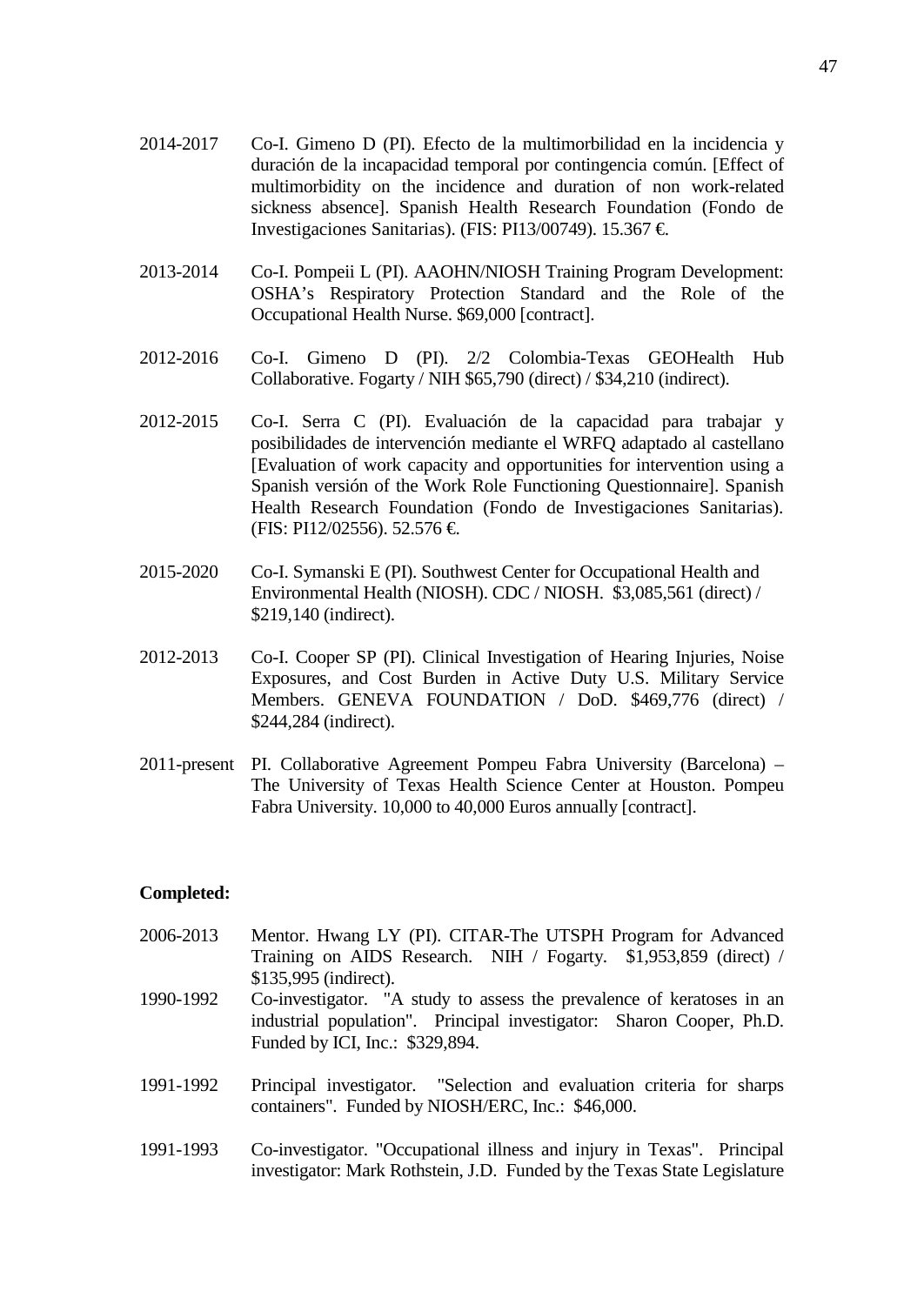as a subcontract with the University of Houston Health Law and Policy Institute: \$30,000.

- 1991-1996 Site Principal investigator. "Compliance factors associated with universal precautions". Funded by NIOSH/ERC, Inc. through a subcontract with the Johns Hopkins University: ~\$55,000.
- 1992-1994 Principal investigator. "Effectiveness of hospital-wide implementation of a needleless system". Funded by NIOSH/ERC, Inc.: \$46,437.
- 1992-1994 Principal investigator. "Evaluation criteria for anti-needlestick devices". Funded by NIOSH/ERC, Inc.: \$40,570.
- 1992-1994 Site Principal investigator. "Multi-site hospital surveillance of blood contacts". Subcontract to Ramsey Foundation, project in turn funded by CDC: \$53,447 (Texas site).
- 1993-1994 Co-principal investigator. "The natural history of chronic beryllium disease". Funded by Brush Wellman, Inc.:  $\sim$  \$13,000.
- 1994-1997 Co-investigator."Reducing cocaine use and increasing tuberculosis treatment compliance". Principal investigator: Ronith Elk, Ph.D., University of Texas Mental Sciences Institute. Funded by National Institutes of Health: \$1,289,097.
- 1994-1996 Principal investigator. "User acceptance of anti-needlestick devices in hospitals". Funded by NIOSH/ERC, Inc.: \$55,375.
- 1994-1996 Principal investigator. "Survey of risk and prevention strategies for hospital CPR". Funded by NIOSH/ERC, Inc.: \$52,895.
- 1994-1996 Principal investigator. "Patterns of percutaneous injury after the OSHA standard". Funded by NIOSH/ERC, Inc.: \$50,172.
- 1995-1996 Principal investigator. "A cross-sectional health study of petroleum refinery workers in Colombia". Funded by PAHO/WHO: \$420,000.
- 1995-2001 Principal investigator and Director. Training grant in international occupational and environmental health 2D43 TW0644. Funded by Fogarty International Center/NIEHS/NIOSH: \$691,532.
- 1995-2000 Principal investigator and Director (from 1997 to 2000). Southwest Center for Occupational and Environmental Health (NIOSH Education and Research Center Training Grant T42CCT610417) (eligible for competing renewal). Funded by NIOSH: \$2,100,000.
- 1998 Principal investigator. "International training guidelines in occupational health". Funded by the World Health Organization: \$10,000.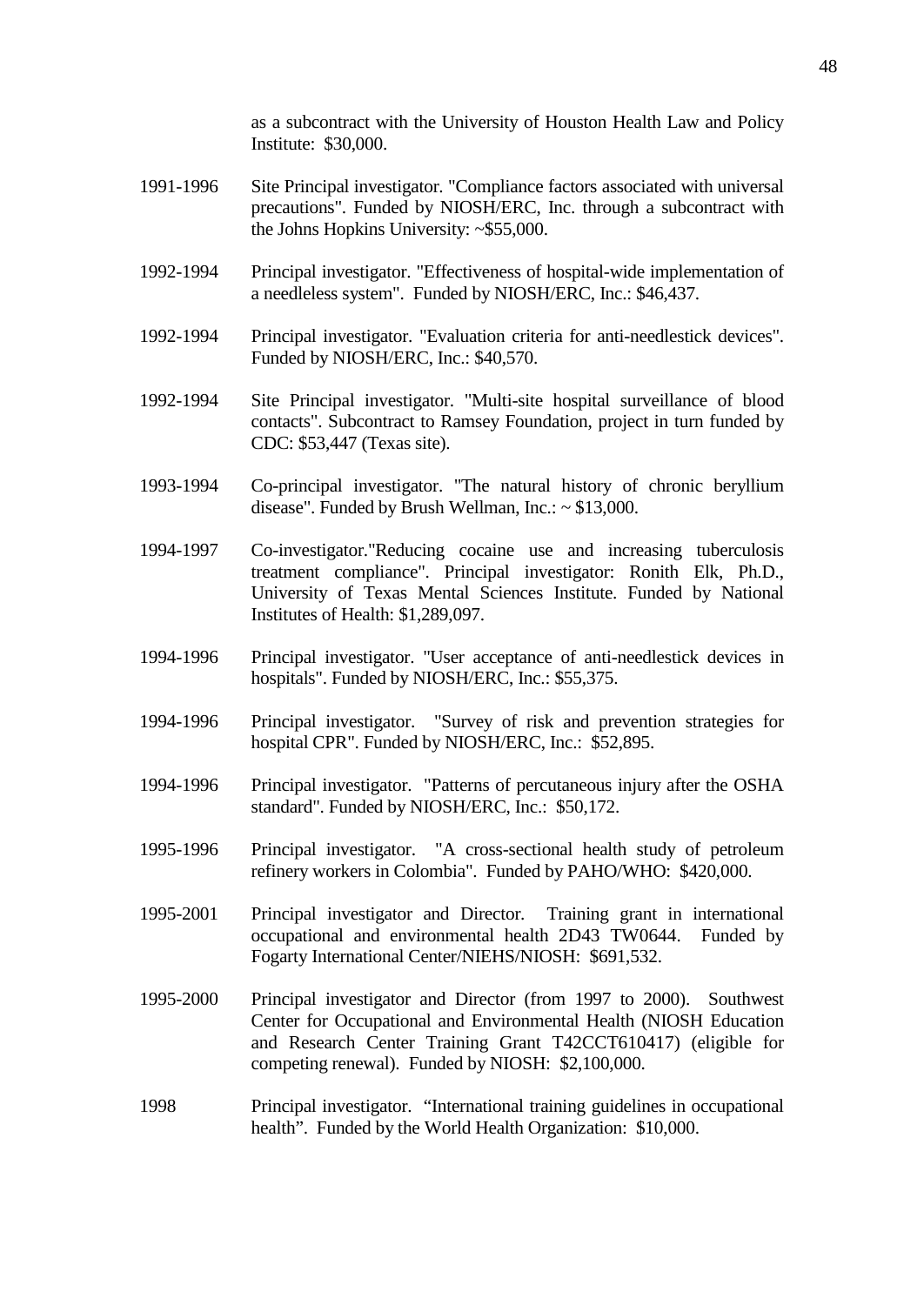- 1998-2001 Principal investigator. "Bladder cancer screening program". Funded by Phillips Petroleum Company: \$4,019,150.
- 1999-2002 Co-Principal Investigator. "School Asthma Screening and Intervention". Funded by CDC, in response to RFP SIP21PR: \$622,064 (Kay Bartholomew, Ph.D. – Principal Investigator).
- 1999-2000 Principal Investigator (Program Director Maria Morandi, Ph.D.). "ERC Pilot Projects Research Training Program" (a supplement to the NIOSH Education and Research Center Training Grant T42CCT610417). Funded by NIOSH: \$62,432.
- 2001-2002 Co-principal investigator. "Bladder cancer screening program". Funded by Phillips Petroleum Company:  $\sim$  \$1,100,000 per year (Sarah Felknor, Dr.P.H. – Principal Investigator).
- 2001-2004 Principal Investigator (Program Director Ben Amick III, Ph.D.). "Injury Prevention Program", (a supplement to the NIOSH Education and Research Center Training Grant T42CCT610417). Funded by NIOSH: ~\$140,000 per year.
- 2000-2005 Principal investigator and Director. Southwest Center for Occupational and Environmental Health (NIOSH Education and Research Center). T42CCT610417. Funded by NIOSH:  $\sim$  \$1,100,000 per year (eligible for competing renewal).
- 2002-2004 Co-investigator. "Unidad de Investigación en Salud Laboral. Grupos de investigación consolidados de Cataluña." [Occupational Health Research Unit. Consolidated Research Groups of Catalonia]. P.I. – Fernando G. Benavides. Departament d'Universitats, Recerca i Societat de la Informació (2002SGR 00051), 2002-2004.
- 2002-2004 Co-investigator. "Análisis de las causas de los accidentes de trabajo." P.I. – Fernando G. Benavides. [Analysis of the causes of occupational injuries]. Spanish Ministry of Science and Technology (BSA2001- 0865), 2002-2004.
- 2001-2005 Principal Investigator. "Oxygenated Urban Air Toxics and Asthma Variability in Middle School Children: A Panel Study" . EPA R828678-01/CDFA 66.500. Funded by the Mickey Leland National Urban Air Toxics Research Center: \$320,000.
- 2001-2005 Principal Investigator. "A Validated Asthma Questionnaire for Health Care Workers". 5R01OH03945-01A1. Funded by CDC/NIOSH: \$350,000.
- 2004-2005 Co-investigator. "PM-Associated Exacerbation of Endothelial Dysfunction". P.I. – Marek Radomski (SPH site PI – Maria Morandi). Health Effects Institute : \$50,000.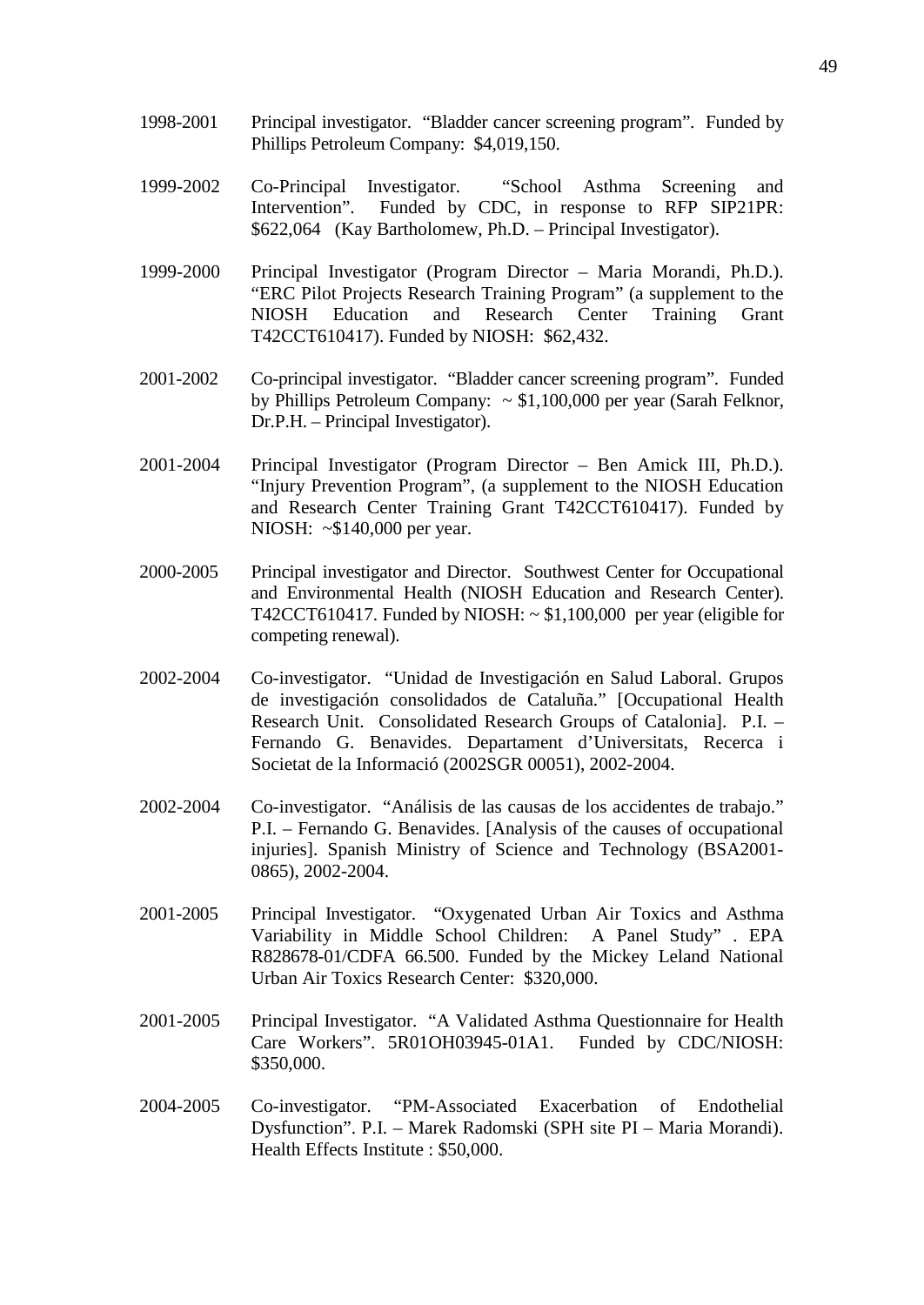- 2001-2007 Co-Principal investigator (PI and Director, 2001-2004). Training grant in international occupational and environmental health. 2D43 TW0644. Funded by Fogarty International Center/NIEHS/NIOSH: \$200,000 per year (eligible for competing renewal).
- 2006-2007 Co-investigator. "Unidad de Investigación en Salud Laboral. Grupos de investigación consolidados de Cataluña." 50,800 euros. [Occupational Health Research Unit. Consolidated Research Groups of Catalonia]. P.I. – Fernando G. Benavides. Departament d'Universitats, Recerca i Societat de la Informació (2006SGR 00051), 2006-2007.
- 2005-2007 Co-investigator. "Return to Work after a Sickness Absence Spell: Analysis of Prognostic Factors." 65,000 Euros (Fernando G. Benavides, Principal Investigador – Pompeu Fabra University). Funding agency - Spanish Health Research Foundation (Fondo de Investigaciones Sanitarias).
- 2004-2007 Site Principal Investigator. "Occupational Asthmagens in Cleaners: A Focus Group Study." (Ahmed Arif, Principal Investigator). \$34,743. (University of Texas subcontract). Funding agency – CDC/NIOSH.
- 2009-2010 PI. "Duración de la incapacidad temporal por contingencia común según el diagnóstico médico. Un estudio de cohorte retrospectivo. Cataluña, 2005-2007." [Duration of nonoccupational sickness absence by medical diagnosis. Catalonia, 2005-2007.]. Spanish Ministry of Health and Social Policy/Scientific Research Foundation[FIS]. PI09/90077. 20,570 Euros.
- 2009-2010 PI (co-PI, Fernando G. Benavides). "Impacto laboral de la pandemia de gripe A(H1N1)": seguimiento epidemiológico de la incapacidad laboral". [Impact on businesses of the H1N1 flu pandemic: surveillance of work absenteeism] Spanish Ministry of Health and Social Policy/Scientific Research Foundation[FIS]. GR09/0031. 48,000 Euros.
- 2006-2011. Site PI. "State-based occupational safety and health surveillance". (J. Villanacci, PI. Texas Department of State Health Services). Funding agency – CDC.
- 2007-2010 Site PI. "ECOPETROL occupational health training and industrial hygiene monitoring program". P.I. – C. Germán Lizarazo, Pontificia Javeriana University, Bogotá, Colombia: ~\$113,000.
- 2006-2011 Co-Investigator. "International Training in Injury Prevention". \$750,000. (Ben Amick, M.D., Principal Investigator). Funding agency – NIH/Fogarty International Center.
- 2005-2011 Principal Investigator (co-PI as of July 2006). "Southwest Center for Occupational and Environmental Health"-NIOSH ERC Training Grant. \$6,600,000. Funding agency – CDC/NIOSH.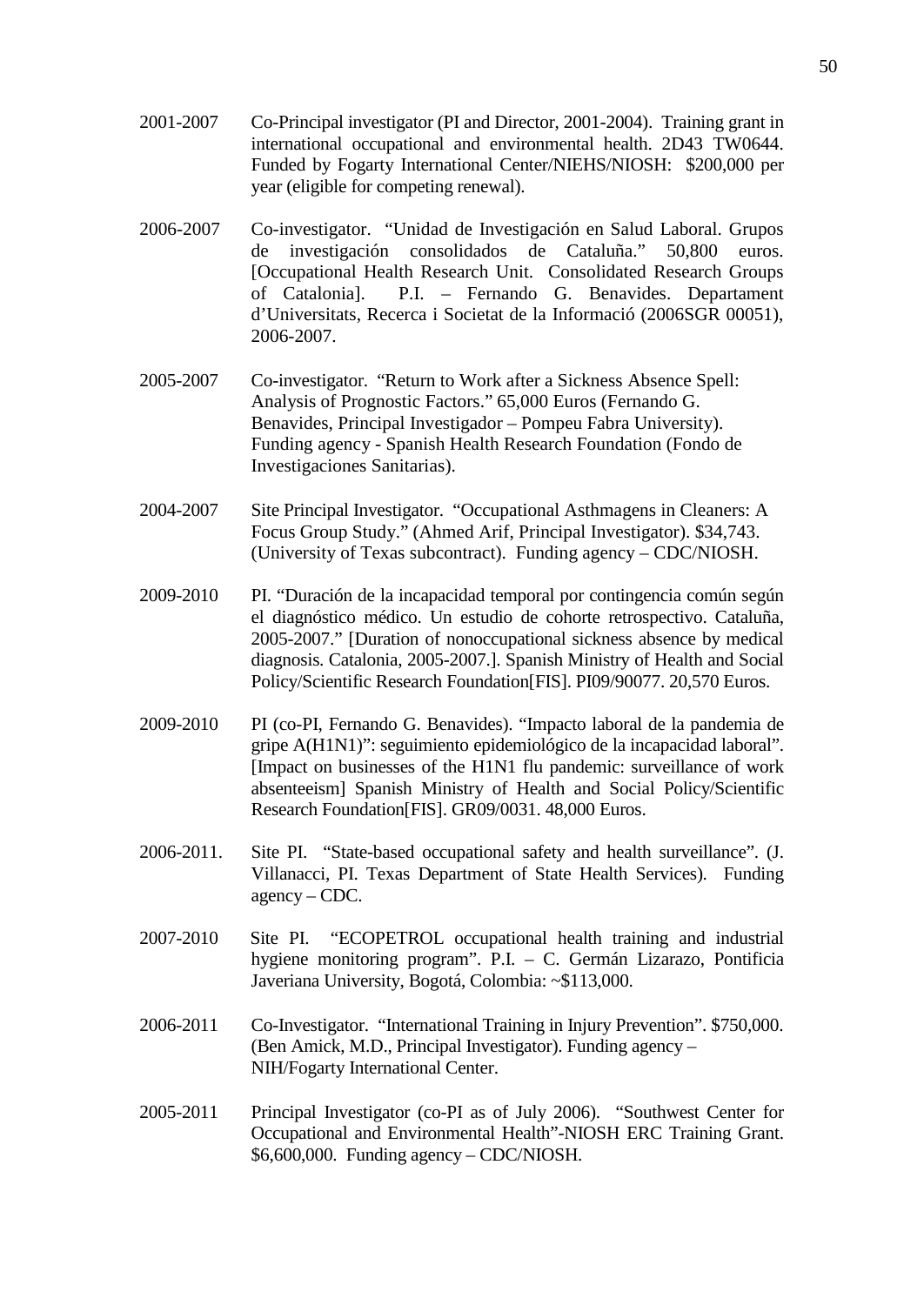- 2008-2010 PI. Collaborative Agreement Pompeu Fabra University (Barcelona) The University of Texas Health Science Center at Houston. Pompeu Fabra University. 50,000 Euros annually [contract].
- 2007-2011 Co-Investigator. Cultural and Psychosocial Influences on Disability (CUPID) [Spain component]. PI – David Coggon, M.D., Southampton University, U.K.; Spain PI – Consol Serra, M.D., Ph.D. Funding agency: Fondo de Investigaciones Sanitarias (Health Research Fund), Spanish Ministry of Health): 105,875 Euros.
- 2006-2011 Site Principal Investigator. "Innate Control of Allergic Lung Inflammation." \$67,950 annually (University of Texas subcontract). (Tony Eissa, M.D., Principal Investigator – Baylor College of Medicine). Funding agency – NIH/NHLBI.
- 2012-2013 PI. Airway fungal metabolic profiling for 2-pentylfuran. Pilot research project funded under NIH/NIEHS 5 P30 ES00778415. \$36,078.
- 2007-2013 Co-Investigator. "Hispanic Health Disparities Research Center" (Robert Anders, DrPH, Principal Investigator, University of Texas at El Paso). 1P20MD002287-01. Funding agency – NIH/National Center on Minority Health and Health Disparities. \$5,087,967.
- 2007-2013 Site PI. "Center for Research on Environmental Disease" (David Johnson, Ph.D., Principal Investigator, MD Anderson Cancer Cener). 2 P30 ES007784-11A1. Funding agency – NIH/NIEHS. \$62,741 annually [direct costs]
- 2007-2013 Principal investigator. Training grant in international occupational and environmental health. 2D43 TW0644. Funded by Fogarty International Center/NIEHS/NIOSH: \$140,000 per year.
- 2011-2014 Co-I. Symanski E (PI). Southwest Center for Occupational Health and Environmental Health (NIOSH). CDC / NIOSH. \$3,085,561 (direct) / \$219,140 (indirect).

#### **TEACHING:**

#### **Courses taught**

*PH9996 Capstone Course. .* The University of Texas School of Public Health. Spring Semester, 3 credit hours per semester. Last taught Spring 2016. Co-instructor.

*PHD2105 Environmental and Occupational Health Sciences Research Seminar.* The University of Texas School of Public Health. Spring and Fall Semesters, 1 credit hour per semester. Last taught Spring 2016. Co-instructor (50%).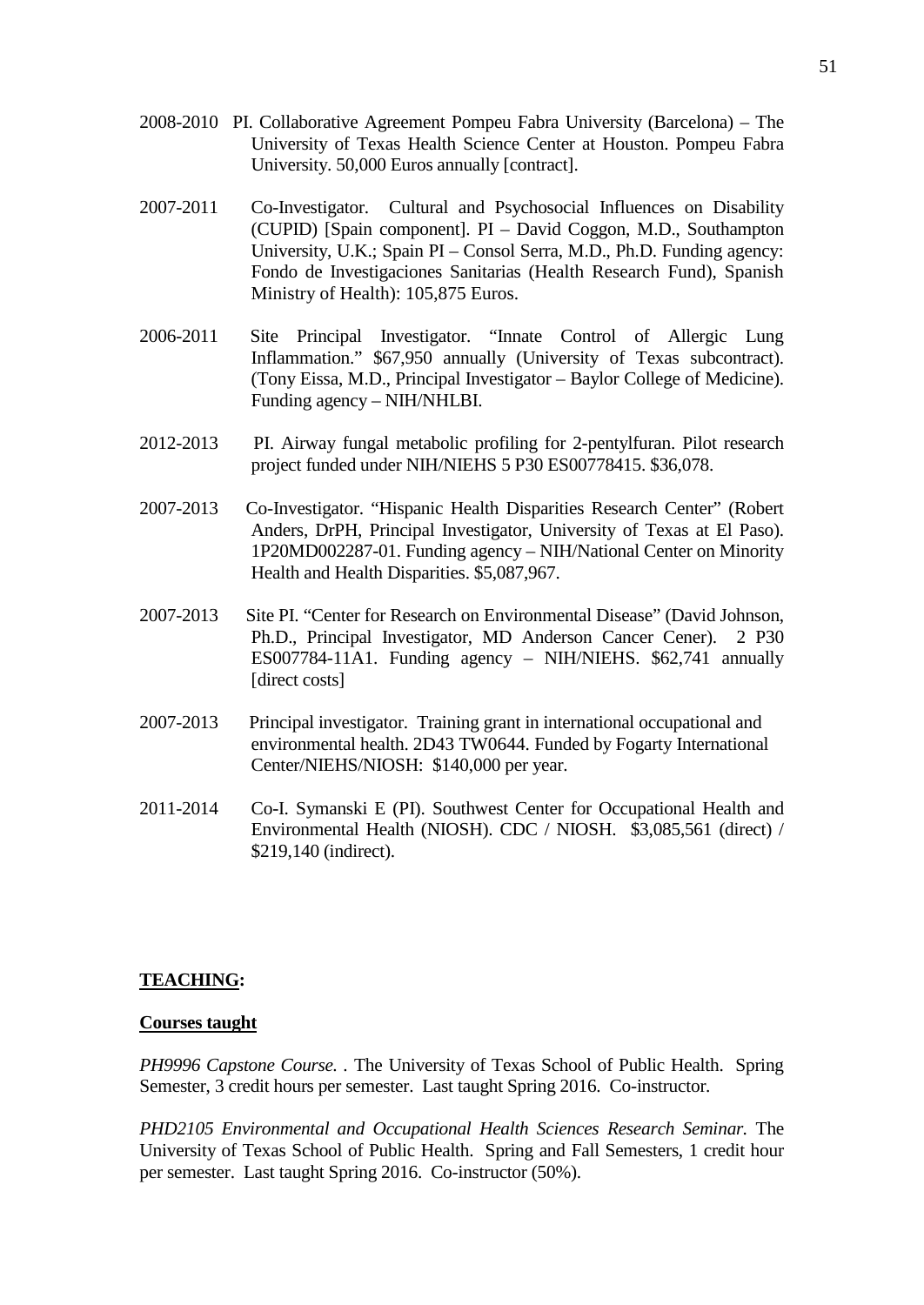*PHW2106 Introduction to Research Methods in Environmental and Occupational Health Sciences.* The University of Texas School of Public Health. Fall Semester, 2 credit hour per semester. Last taught Fall 2015. Co-instructor (50%).

*PH2255 Clinical Occupational Medicine*. The University of Texas School of Public Health. Spring Semester, 4 credit hours. Taught annually since 1989. Last taught Spring 2016. Role: Lead Instructor (100%).

*PHWM2100 Foundations of Environmental and Occupational Health Sciences.* The University of Texas School of Public Health. Fall Semester, 4 credit hours. Last taught Fall 2015. Lead instructor (100%).

*PH 6998 Occupational and Environmental Respiratory Disease* (co-taught with Arch Carson, Ph.D.). The University of Texas School of Public Health. Summer Semester, 3 credit hours. Taught annually or in alternate years since 1989. Last taught Summer Semester 2003. Role: Lead Instructor (50%).

*PH 6998 Field Trips in Occupational Health* (co-taught with Lawrence Whitehead, Ph.D., C.I.H. and Thomas Mackey, Ph.D., N.P.-C.). Spring Semester, 3 credit hours. Taught annually 1990-2009. Last taught Spring Semester 2010. Role: Co-Instructor (50%).

*PH 2998 Occupational Epidemiology* (co-taught with Ralph Frankowski, Ph.D. Sharon Cooper, Ph.D., and Stephen Moore, M.D.). Last taught Spring Semester 2004, 3 credit hours, offered by ITV with Texas A&M School of Rural Public Health. Role: Lead Instructor (SPH campus) (50%).

*PH 2498 Occupational Medicine Practice* (co-taught with Arch Carson, Ph.D.). 1993- 2002. Role: Co-Instructor (50%) from 1993-2002; sole instructor 2008-2010; Co-Instructor (50%) as of Fall 2010. Offered each semester. 2 credit hours.

*Patología Laboral Respiratoria* [Occupational Respiratory Disease]*.* Curso Superior de Medicina del Trabajo. Universitat Pompeu Fabra. 12 hours. Annual course, last taught Fall 2012. Role: Lead Instructor.

*Ética en el ejercicio de la medicina del trabajo* [Ethics in Occupational Health]*.* Curso Superior de Medicina del Trabajo. Universitat Pompeu Fabra. 4 hours. Annual course, last taught Fall 2012. Role: Lead Instructor.

*Introducción a la Medicina del Trabajo* [Introduction to Occupational Medicine]*.* Curso Superior de Medicina del Trabajo/Master of Occupational Health Program. Universitat Pompeu Fabra. 8 hours. Annual course, last taught Fall 2012. Role: Co-Instructor (with Consol Serra, MD, PhD).

*Medio Ambiente y Salud.* Curso Superior de Medicina del Trabajo/Master of Occupational Health Program. Universitat Pompeu Fabra. 8 hours. Annual course, last taught Spring 2013. Role: Lead Instructor.

#### **Regular guest lectures**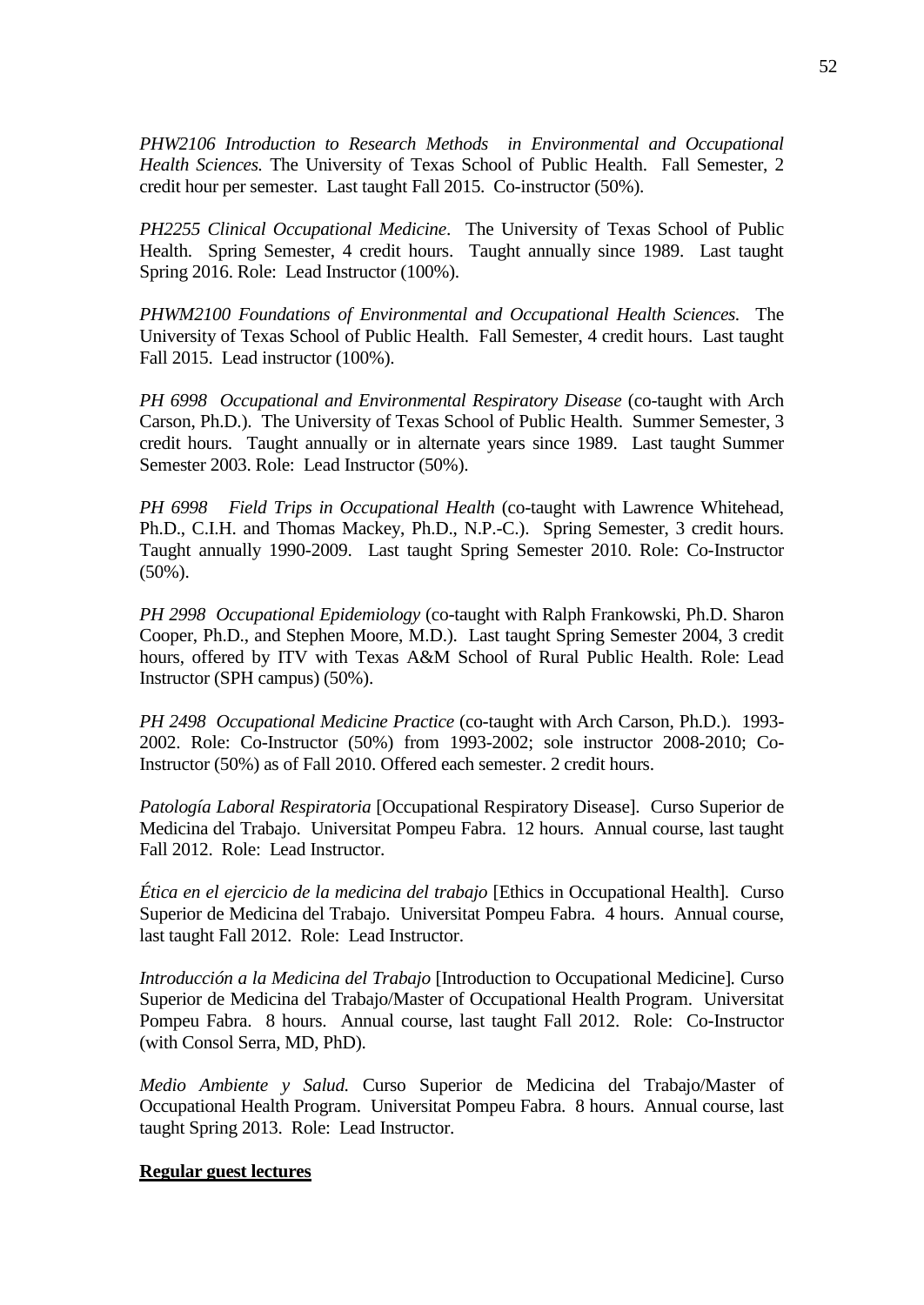University of Texas School of Public Health: *PH 2150 Air Environment* (1990 present); *PH 2998 Occupational Epidemiology* (1993-2008); *PH 6615 Fundamentals of Industrial Hygiene* (1990-present); *PH 6610 Occupational and Environmental Health* (1990 – 2005); *PH 2110 Overview of Environmental Health* (1997-2005) ; *PH 2125 Medical Geography* (2003-2008); *PH 6998 International Aspects of Occupational Health Seminar* (2003); *PH 3812 Comparative Healthcare Systems: Policy challenges and economic perspectives* (2007, 2009). *PH 1325 Ethics in Research* (2006-2011). *PH 1320 Ethics in Health Care* (2006-2011). *PH3498 Public Health at the Movies* (2006- 2007); *PH3498 Global Health Seminar* (2005-2014). *PH2498 Cancer Epidemiology*  (2014-present); *PH2760 Occupational Epidemiology* (2010-present).

University of Texas School of Nursing: *NURS 6551 Adult Diagnostic Tests* (1997 – 2006, 1-2 times per year).

University of Houston College of Engineering: *INDE 6322 Occupational Safety Engineering* (1992 – 2006).

Houston Baptist University: *HADM 6350, Epidemiology for Health Care* (2003, 2004).

Pompeu Fabra University Medical School: *Introducción a la Salud Pública [Medio Ambiente]* (2013).

Escuela Nacional de Medicina del Trabajo [Spanish Government National College of Occupational Medicine]: *Occupational Medicine for Primary Care Providers.* A 3 month online course. Responsible for Introduction to Occupational Exposure History and Occupational Cancer Modules. 2011-present. Last taught spring-summer 2015.

#### **Doctoral dissertation committees (limited to role as Chair and/or Dissertation Supervisor; completed degrees only):**

Boji Huang, M.D., Ph.D. (1993). *Leukemia and occupational exposure to electromagnetic fields : an incident case-control study.* Current position: National Institutes on Alcohol Abuse and Alcoholism, NIH, Bethesda, TX.

Xifeng Wu, M.D., Ph.D. (1994). *Genetic susceptibility, cigarette smoking, and wood dust exposure in lung cancer : case control analyses.* Current position: Professor and Past Chair, Department of Epidemiology, UT M.D. Anderson Cancer Center, Houston, TX.

Louann Lawrence, M.T., Dr.P.H. (1994). *The effectiveness of a needleless intravenous system in prevention of percutaneous injury in two hospitals.* Current position: Professor and Head, Department of Clinical Laboratory Sciences, Louisiana State University Health Sciences Center, Baton Rouge, LA.

Robert Emery, Dr.P.H., C.I.H. (1997). *Evaluating the relative status of health & safety programs for minority academic and research institutions.* Current position: Professor of Occupational Health and Assistant Vice President/Executive Director, Safety, Health,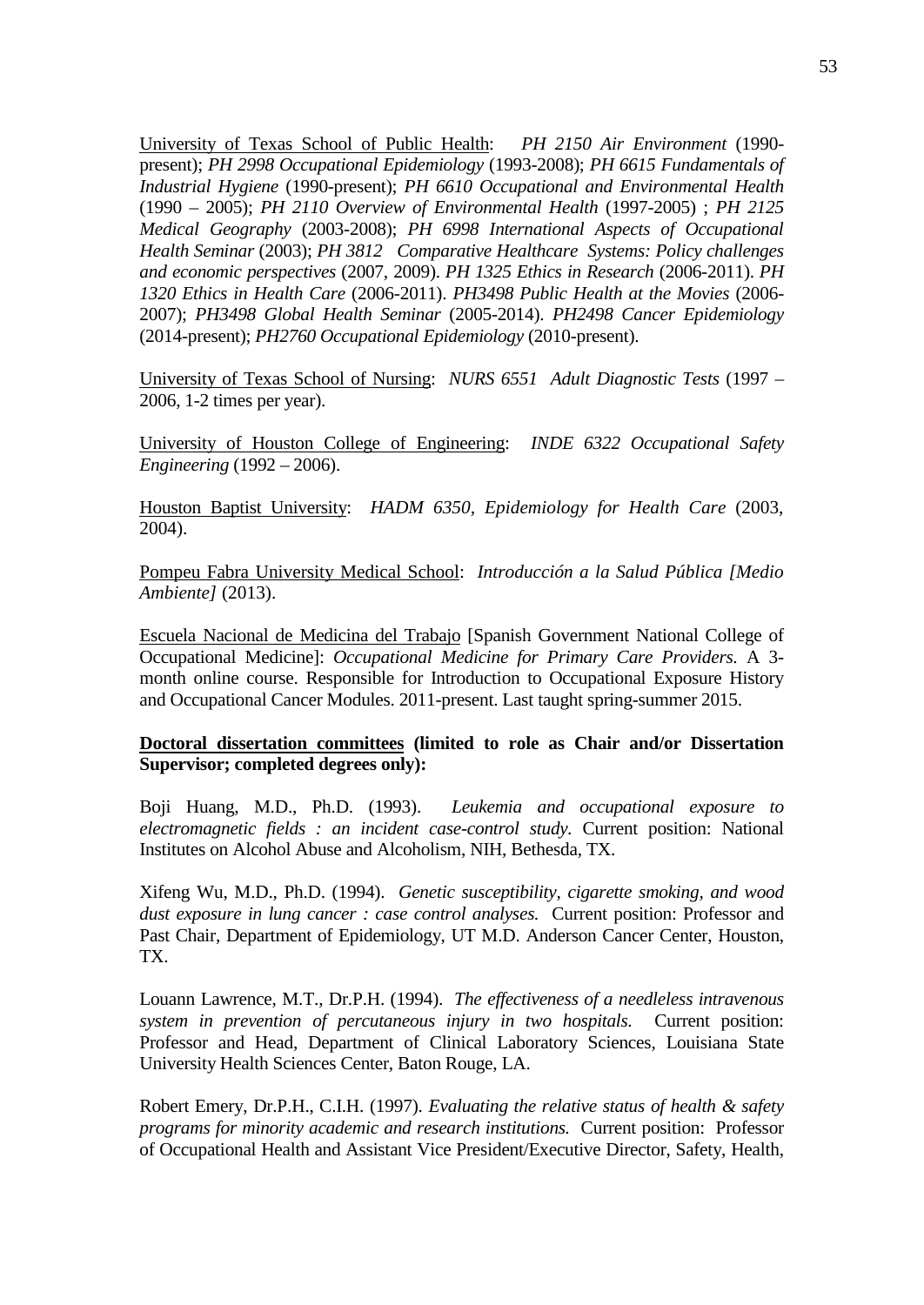and Environmental Risk Management, The UT Houston Health Science Center, Houston, TX.

Faiyaz Bhojani, M.D., Dr.P.H. (1999). *Physical fitness of industrial firefighters.*  Current position: Global Lead, Health & Human Performance at Shell. Shell Oil Company, Houston, Texas.

Esther Beltran, M.D., Dr.P.H. (2000). *Effects of exercise with oxygen prebreathe for decompression risk reduction.* Current position: Director of Space Medicine & Life Sciences. Florida Space Institute, [University of Central Florida,](http://www.linkedin.com/company/166632?trk=ppro_cprof) Orlando, FL

Ahmed Arif, M.D., Ph.D. (2001). *Prevalence and risk factors of asthma and workrelated asthma among US adults : data from the third National Health and Nutrition Examination Survey, 1988-1994.* Current position: Associate Professor (with tenure) of Epidemiology. Department of Public Health. University of North Carolina-Charlotte, Charlotte, NC.

Hua Zhao, Ph.D. (2003). *Insulin-like growth factors, cell cycle control, angiogenesis and bladder cancer: a case-control study.* Current position: Associate Professor of Epidemiology. Department of Epidemiology, UT MD Anderson Cancer Center, Houston, TX.

Matthew Schabath, M.S., Ph.D. (2003). *Genetic predisposition, dietary factors, and bladder cancer: a case-control analysis.* Current position: Assistant Member, Cancer Prevention and Control. H. Lee Moffitt Cancer Center, Tampa, FL.

Linda D. Lee, Dr.P.H. (2005). *A comprehensive environmental study in high risk areas for cancer patients comparing air and water Aspergillus species samples.* Current position: Executive Vice President and Chief Science Officer HRMS Product Manager at American Green Technology, Kalamazoo, MI.

Susanne Saveley, Dr.P.H. (2005). *A model environmental management system for colleges and universities.* Current position: Assistant Professor. Environmental Safety, Baylor College of Medicine, Houston, TX.

Eva Shipp, Ph.D. (2005). *Back pain in migrant farmworker familias and farmworker high school students from Starr County, Texas.* Current position: Associate Professor of Epidemiology. Texas A&M University School of Rural Public Health, College Station, TX.

Sandra M. Olfert, Ph.D. (2006). *A cohort morality study of workers in the polyethylene pipe manufacturing industry.* Current position: Research Scientist, Regina Qu'Appelle Health Region*,* Saskatchewan, Canada.

Erin Fox, Ph.D. (2006). *Vietnam veterans and cancer.* Current position: Research Assistant Professor of Surgery. UT Medical School at Houston, Houston, TX.

Dong Sun, M.S., Ph.D. (2007). *Factors associated with survival among patients experiencing out-of-hospital cardiac arrest in Houston, Texas in the period July 1, 2004*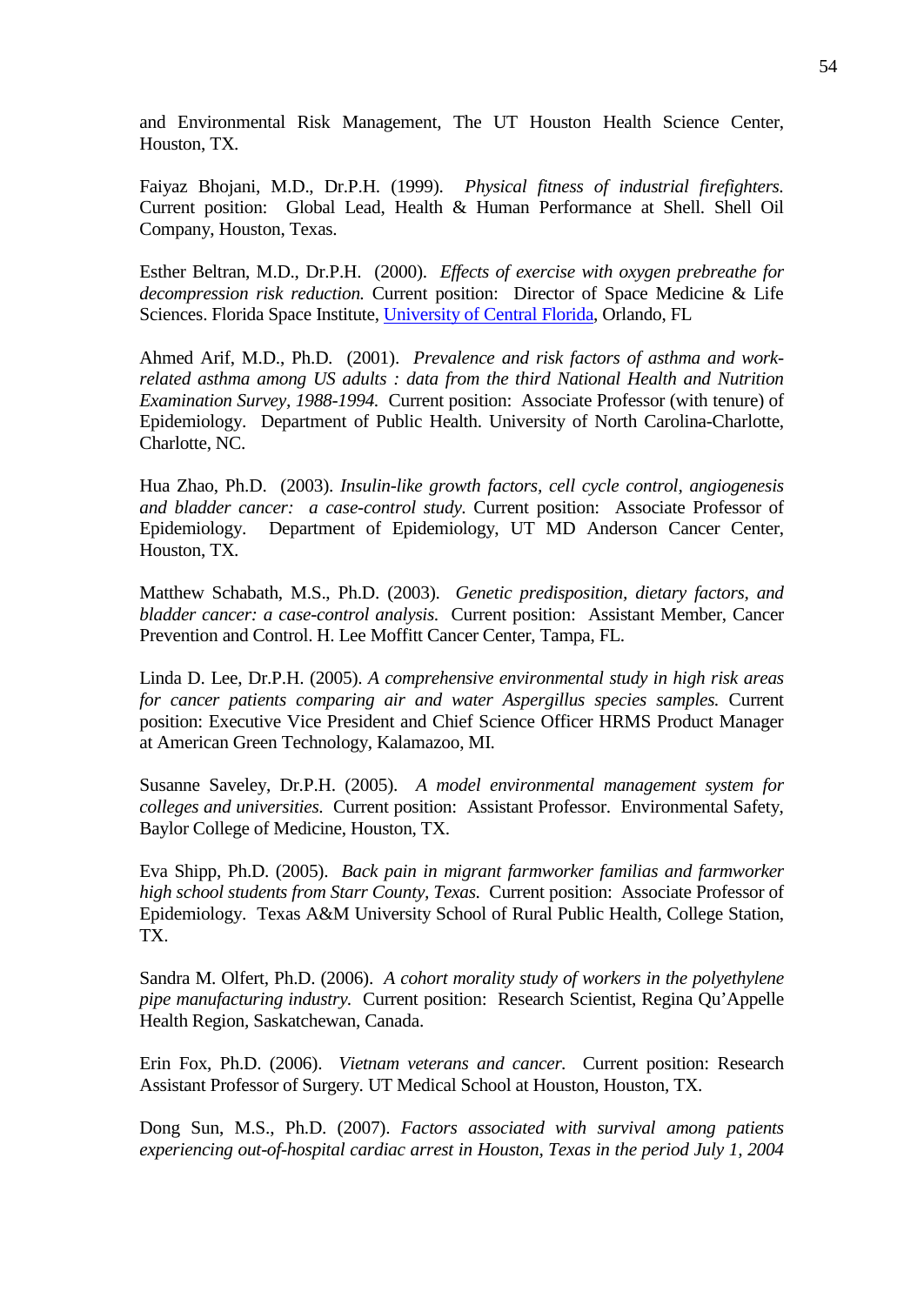*to June 30, 2006.* Current position: Management Analyst IV. City of Houston Fire Department Emergency Medical Services, Houston, TX.

Karen Calabro, M.P.H., Dr.P.H. (2007). *Risk factors for patient assault-related injuries in state psychiatric hospitals.* Current position: Instructor. Department of Behavioral Science, M.D. Anderson Cancer Center, Houston, TX.

Robert E. Nobles, M.P.H., Dr.P.H. (2009). *Process evaluation of the Texas Occupational Safety and Health Surveillance System.* Current position: Executive Director, Office of Research Compliance and Biosafety at Texas A&M University, College Station, TX.

Farah S. Ahmed, M.P.H., Ph.D. (2010). *Work-related asthma among dental and radiography professionals.* Last known position: Environmental Health Officer. Kansas Department of Health and Environment, Topeka, Kansas.

Oliveira, Marcia C.C. de, Ph.D. (2010). *Micronutrients intake and their associations with markers of inflammation, subclinical atherosclerosis, cardiovascular disease, type ii diabetes and metabolic syndrome.* Current position: Assistant Professor of Epidemiology. UT School of Public Health, Houston, TX.

Lo, Richard, Ph.D. (2010). *Factors affecting ozone related asthma responses among middle school students with asthma.* Current position: Senior Industrial hygienist. Anadarko Petroleum, Houston, TX.

Sierra, Mónica S., Ph.D. (2011). *Is H. pylori infection associated with diarrhea in a cohort of 3- to 8-year-old Colombian children?* Current position: Postdoctoral fellow. International Agency for Research in Cancer (IARC). Lyon, France.

Torá, Isabel, Ph.D. (2013). *Historia natural y factores determinantes de la duración de las incapacidades temporales por contingencia común en trabajadores afiliados a la Seguridad Social.* [Universitat Pompeu Fabra]. Jointly supervised with David Gimeno, Ph.D. and José Miguel Martínez, Ph.D. Current position: Statistician. Department of Epidemiology and Evaluation. Parc Salut Mar, Barcelona.

Reynolds, Robert J. (2013). Development of a location exposure matrix for ionizing radiation in extraterrestrial environments and its application in the study of mortality for U.S. astronauts. Current position: Medical informaticist IV. Blue Shield of California, San Francisco, CA.

Mitchell Hogan, Amber. (2013). *Occupational Exposure to Blood & Body Fluids in U.S. Hospitals: Implications of National Policy.* Current position: President/Executive Director, International Safety Center.

Ramada Rodilla, José María (2014). [Universitat Pompeu Fabra]. *Translation, cross*‐ *cultural adaptation and validation of the work role functioning questionnaire (WRFQ) to Spanish spoken in Spain.* Jointly supervised with Consol Serra, Ph.D. Current position: Staff physician, Parc Salut Mar and Adjunct Professor, Pompeu Fabra University, Barcelona, Spain.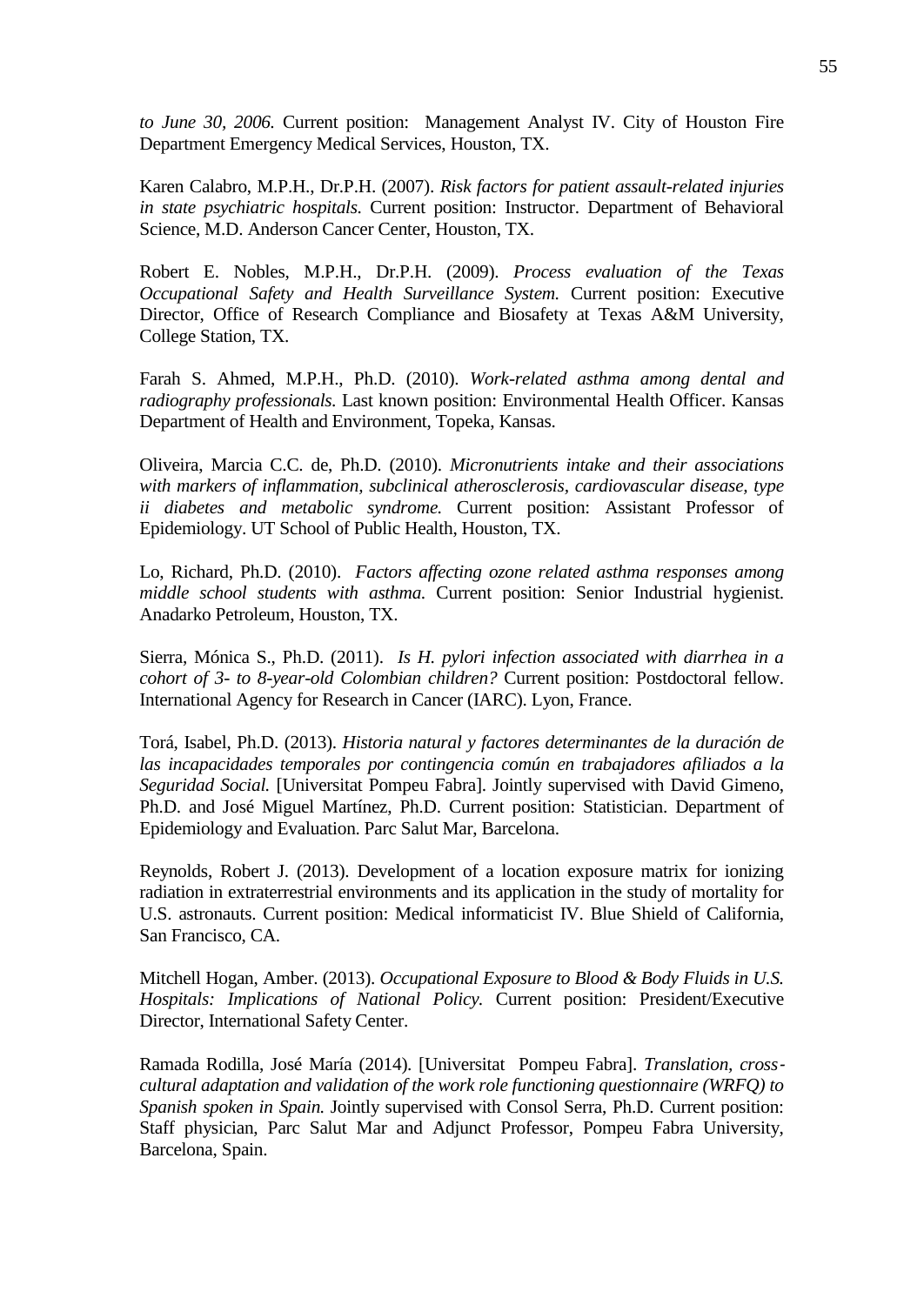Brown, Bruce (2014). *An Empirical Model for Estimating Environmental Health & Safety Program Resourcing for Colleges and Universities*. Current position: Director for Environmental Health & Safety, UT Southwestern, Dallas, TX.

Campos-Fumero, Adriana (2014). *Risk Factors for Musculoskeletal Symptoms among Office Workers in Costa Rica based on the CUPID (Cultural And Psychosocial Influence On Disability) Study and Comparison with other Spanish-speaking Countries.* Current position: Faculty. Instituto Tecnológico de Costa Rica. Heredia, Costa Rica.

Okafor, Ngozi Bridget (2015). *Official neighborhood crimes and crime perception as a barrier to physical activity among Houston area adult residents*. Current position: Postdoctoral fellow. Emory University School of Public Health. Atlanta, GA.

Awata, Hiroshi (2016). *Evaluation of racial and ethnic disparities in exposure to toxic metals in the United States.* Current position: Environmental toxicologist/Risk Assessor, CH2M Hill, Inc., Houston, Texas.

Ubalde-López, Mónica (2016) [Universitat Pompeu Fabra]. *Assessing the impact of health status on future sickness absence and work functioning after return to work: multimorbidity in working populations.* Jointly supervised with David Gimeno, Ph.D. Current position: Postdoctoral fellow. Center for Research in Occupational Health (CiSAL). Universitat Pompeu Fabra, Barcelona, Spain.

López Gómez, María Andrée (2016) [Universitat Pompeu Fabra]. Jointly supervised with Fernando G. Benavides, M.D.,, Ph.D. *Employment over the life course as a determinant of health: Evidence from the Spanish WORKing life Social Security (WORKss) cohort study based on the Continuous Working Life Sample (CWLS).* Current position: applying for postdoctoral fellowships.

#### **SERVICE**

#### **Institutional Service**

| 2016             | Member. Kenneth Shine Academy of Health Education. The                                                                 |
|------------------|------------------------------------------------------------------------------------------------------------------------|
| 2016             | University of Texas System.<br>Member. UT Health ROTA (Regents' Outstanding Teaching Award)<br><b>Review Committee</b> |
| 2015-2016        | Member. Safety Council Special Task Force on Senate Bill 11<br>(Campus concealed handgun carry law)                    |
| $2015$ -present  | Member. Faculty Awards Committee. The University of Texas                                                              |
| 2015-2016        | School of Public Health.                                                                                               |
|                  | Chair. Tenure and Promotion Committee. The University of Texas<br>School of Public Health.                             |
| 2014-present     | President's Advisory Panel on International Travel. The University<br>of Texas Health Science Center at Houston.       |
| $2014$ - present | Emeritus Faculty Selection Committee. Division of Epidemiology,                                                        |
|                  | Human Genetics and Environmental Sciences. The University of                                                           |
|                  | Texas School of Public Health.                                                                                         |
| $2013$ -present  | Member. Executive Committee for the Protection of Human                                                                |
|                  | Subjects. The University of Texas Health Science Center at Houston.                                                    |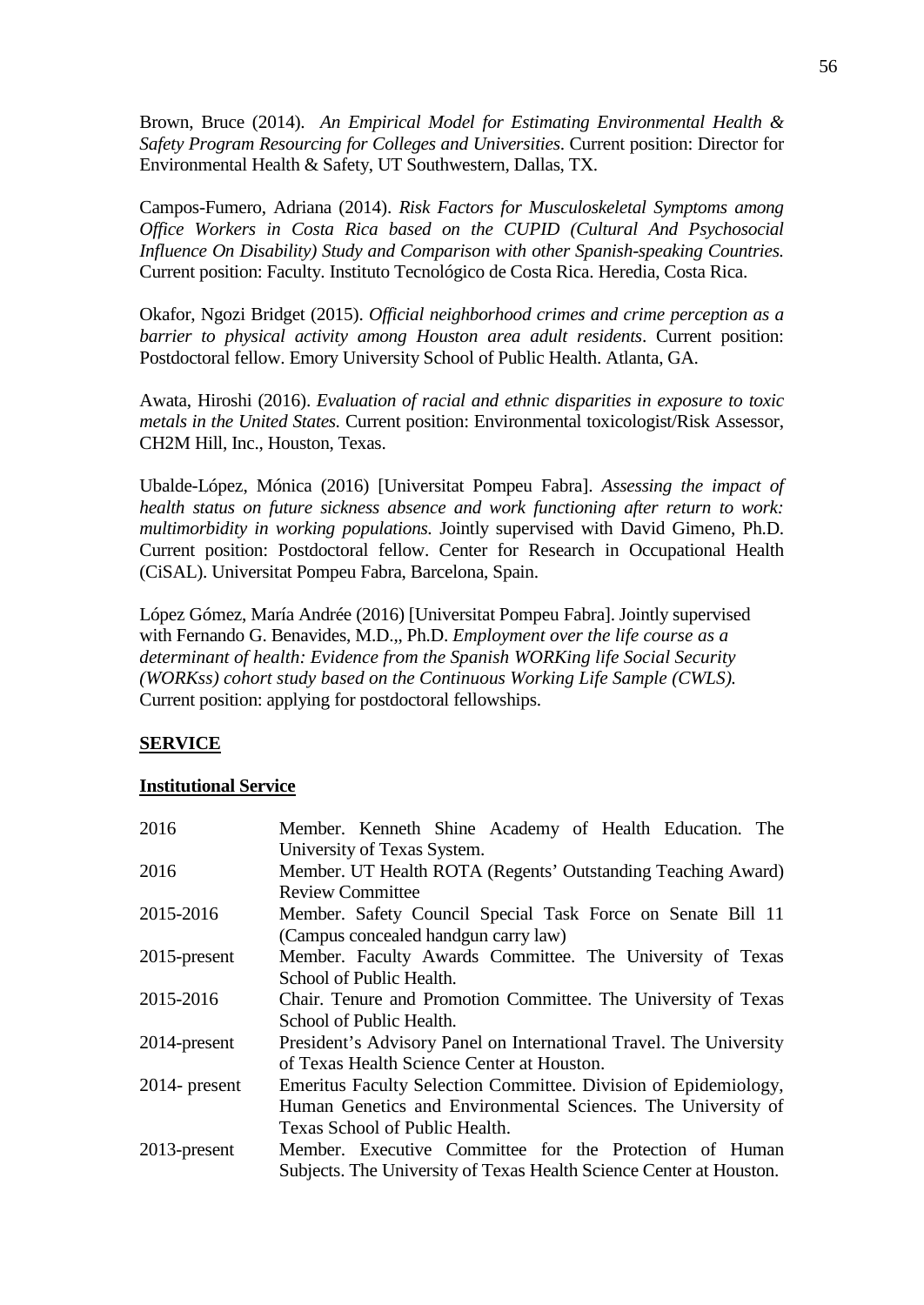| 2013-present | Vice Chair, IRB Panel 2. Committee for the Protection of Human<br>Subjects. The University of Texas Health Science Center at Houston.                          |
|--------------|----------------------------------------------------------------------------------------------------------------------------------------------------------------|
| 2005-present | Member (Chair, 2005-2012). Safety Council. The University of<br>Texas Health Science Center at Houston.                                                        |
| 2010-present | Member. Admissions Subcommittee. Environmental<br>and<br>Occupational Health Sciences Program. The University of Texas<br>School of Public Health.             |
| 2010-present | Member. Executive Committee. CPRIT Training Program.<br>Innovation in Cancer Prevention Research. The University of Texas<br>Health Science Center at Houston. |
| 1998-present | Member. Committee for the Protection of Human Subjects (CPHS).<br>The University of Texas-Houston Health Science Center.                                       |
| 1993-present | Continuous Quality Improvement Committee.<br>Member.<br>The<br>University of Texas Health Services.                                                            |
| 2014-2015    | Vice-chair. Tenure and Promotion Committee. The University of<br>Texas School of Public Health.                                                                |
| 2011-2012    | Member. The University of Texas School of Public Health<br>Environmental and Occupational Health Sciences Search Committee.                                    |
| 2010-2012    | Member. University Leadership Council. The University of Texas<br>Health Science Center at Houston.                                                            |
| 2007-2008    | Member. The University of Texas Health Science Center at Houston<br>Dean of the School of Public Health Search Committee.                                      |
| 2004-2008    | Member. Executive Council. University of Texas Health Science<br>Center at Houston School of Public Health.                                                    |
| 2006-2007    | Member. The University of Texas School of Public Health<br>Environmental and Occupational Health Sciences Search Committee.                                    |
| 2005-2007    | Member. The University of Texas School of Public Health<br>Epidemiology Search Committee.                                                                      |
| 2002-2005    | The University of Texas School of Public Health<br>Chair.<br>Epidemiology Search Committee.                                                                    |
| 2003-2004    | Member. Safety Council. The University of Texas Health Science<br>Center at Houston.                                                                           |
| 2002-2003    | Member (Epidemiology discipline alternate). Faculty Affairs<br>Committee. The University of Texas School of Public Health.                                     |
| 2002         | School of Public Health Organizational Concept<br>Member.<br>Committee.                                                                                        |
| 2001-2002    | Convener. Epidemiology Discipline. University of Texas School of<br>Public Health.                                                                             |
| 2001-2002    | Member. Faculty Affairs Committee. University of Texas School of<br>Public Health.                                                                             |
| 2001-2002    | Six-year tenure review committee. University of Texas<br>Chair.<br>School of Public Health.                                                                    |
| 1999         | Member.<br>Ad Hoc Committee on Records Retention Policy.<br>University of Texas-Houston School of Public Health.                                               |
| 1999         | Member. Facility Master Plan User Group (Non-laboratory Research<br>Space). University of Texas-Houston School of Public Health.                               |
| 1997-2000    | Member. Dallas SPH Regional Campus Faculty Search Committee.<br>University of Texas-Houston School of Public Health.                                           |
| 1995-2004    | Chair. Physical Safety Committee. University of Texas-Houston<br>Health Science Center.                                                                        |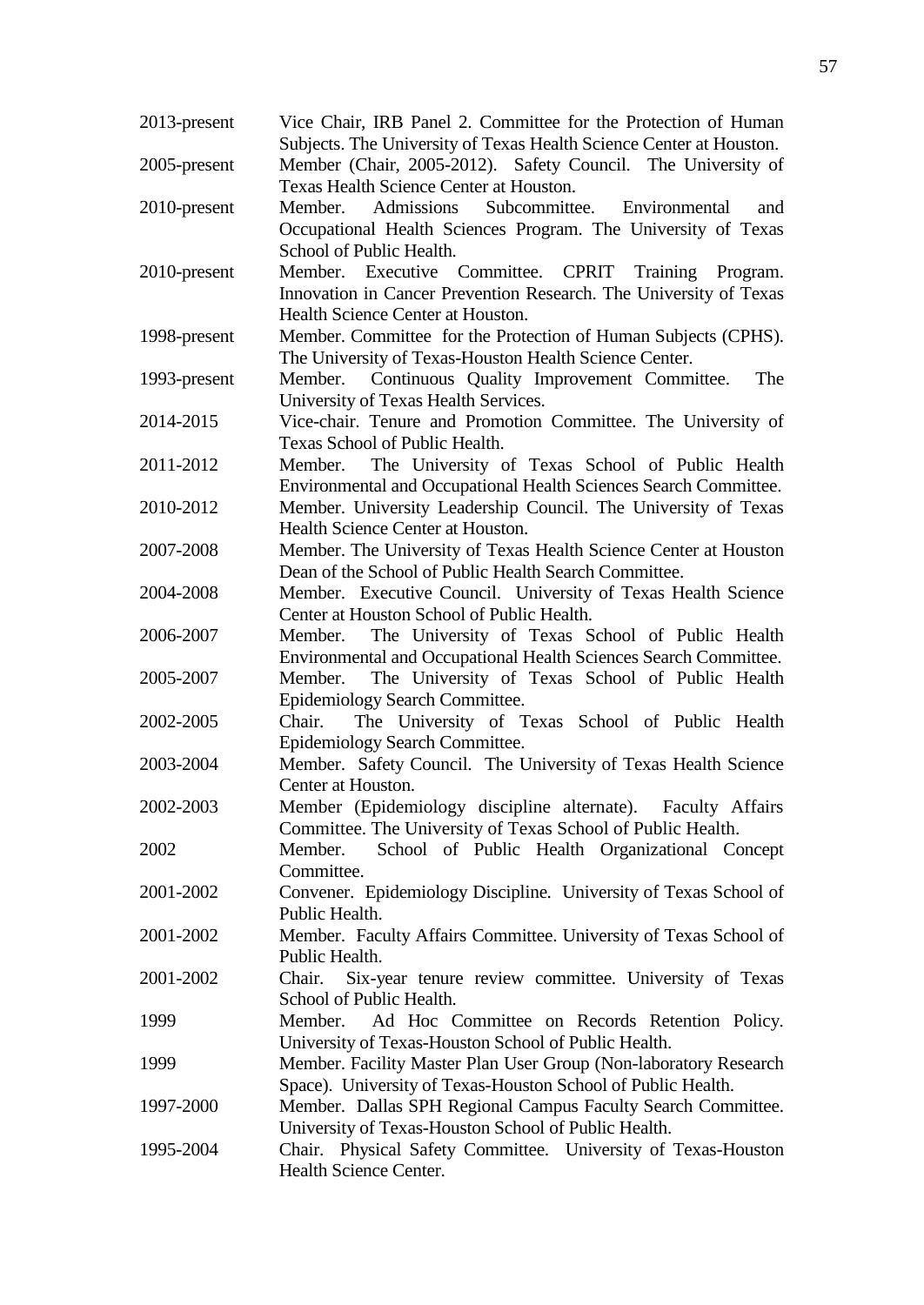| 1995-2003   | Vice-Chair. Chemical Safety Committee. University of Texas-        |
|-------------|--------------------------------------------------------------------|
|             | Houston Health Science Center. 1995-2003.                          |
| 1995-2000   | Member (Epidemiology Discipline representative). Admissions        |
|             | Committee. School of Public Health. University of Texas-           |
|             | Houston Health Science Center.                                     |
| 1995-1996   | Environmental Sciences Faculty Search Committee.<br>Chair.         |
|             | University of Texas-Houston Health Science Center School of Public |
|             | Health.                                                            |
| 1994, 1999, | Member. Faculty Peer Review Committee. School of Public Health.    |
| 2006        | University of Texas-Houston Health Science Center.                 |
| 1992-1995   | Member. Biohazards Committee. University of Texas-Houston          |
|             | Health Science Center.                                             |
| 1994        | Member. Continuous Quality Improvement Committee on                |
|             | Environmental Health and Safety.                                   |
| 1993-1995   | Occupational Medicine Faculty Search Committee.<br>Chair.          |
|             | University of Texas-Houston Health Science Center School of Public |
|             | Health.                                                            |
| 1992-1995   | Member. Infectious Diseases Review Panel. University of Texas-     |
|             | Houston Health Science Center.                                     |

# **Professional Service (non-clinical)**

| $2016$ -present | Member. National Library of Medicine PMC Journal Review                    |
|-----------------|----------------------------------------------------------------------------|
|                 | Program. U.S. National Institutes of Health.                               |
| 2016-2018       | Member. Scientific Committee. European Union of Medicine in                |
|                 | Assurance and Social Security (EUMASS) Congress. Maastricht,               |
|                 | Netherlands, 2018.                                                         |
| 2015-2016       | Member. Scientific Committee. 26 <sup>th</sup> International Conference on |
|                 | Occupational Health (EPICOH). Barcelona, September 2016.                   |
| 2015            | Working Group. Hopkinton Conference: "Improving research of                |
|                 | employer practices to prevent disability." Liberty Mutual Safety           |
|                 | Research Institute.                                                        |
| 2015            | Faculty member. "Excelencia de la investigación en salud pública."         |
|                 | [Excellence in public health research]. Escuela de Verano de Salud         |
|                 | Pública. Llatzaret, Menorca, Spain. Sept. 18-19, 2015.                     |
| 2014-2015       | External Advisory Board. Chronic kidney disease (CKD) in Central           |
|                 | America. CDC Foundation.                                                   |
| 2004-present    | Member. Residency Advisory Committee. Occupational Medicine                |
|                 | Residency Program. Pompeu Fabra University. Barcelona, Spain.              |
| 2012-2016       | Member. Literature Selection Technical Review Committee.                   |
|                 | National Library of Medicine/U.S. National Institutes of Health.           |
| 2008-2012       | Consultant. Asthma in Healthcare Workers. National Institute for           |
|                 | Occupational Safety and Health (NIOSH). Morgantown, West                   |
|                 | Virginia.                                                                  |
| 2012-2015       | Member. Master of Occupational Health Program Steering                     |
|                 | Committee. Pompeu Fabra University. Barcelona, Spain.                      |
| 2009-2012       | Coordinator. Master of Occupational Health Program. Pompeu Fabra           |
|                 | University. Barcelona, Spain.                                              |
| 2007-2013       | Member. Executive Committee. Master of Occupational Health                 |
|                 | Program. Pompeu Fabra University. Barcelona, Spain.                        |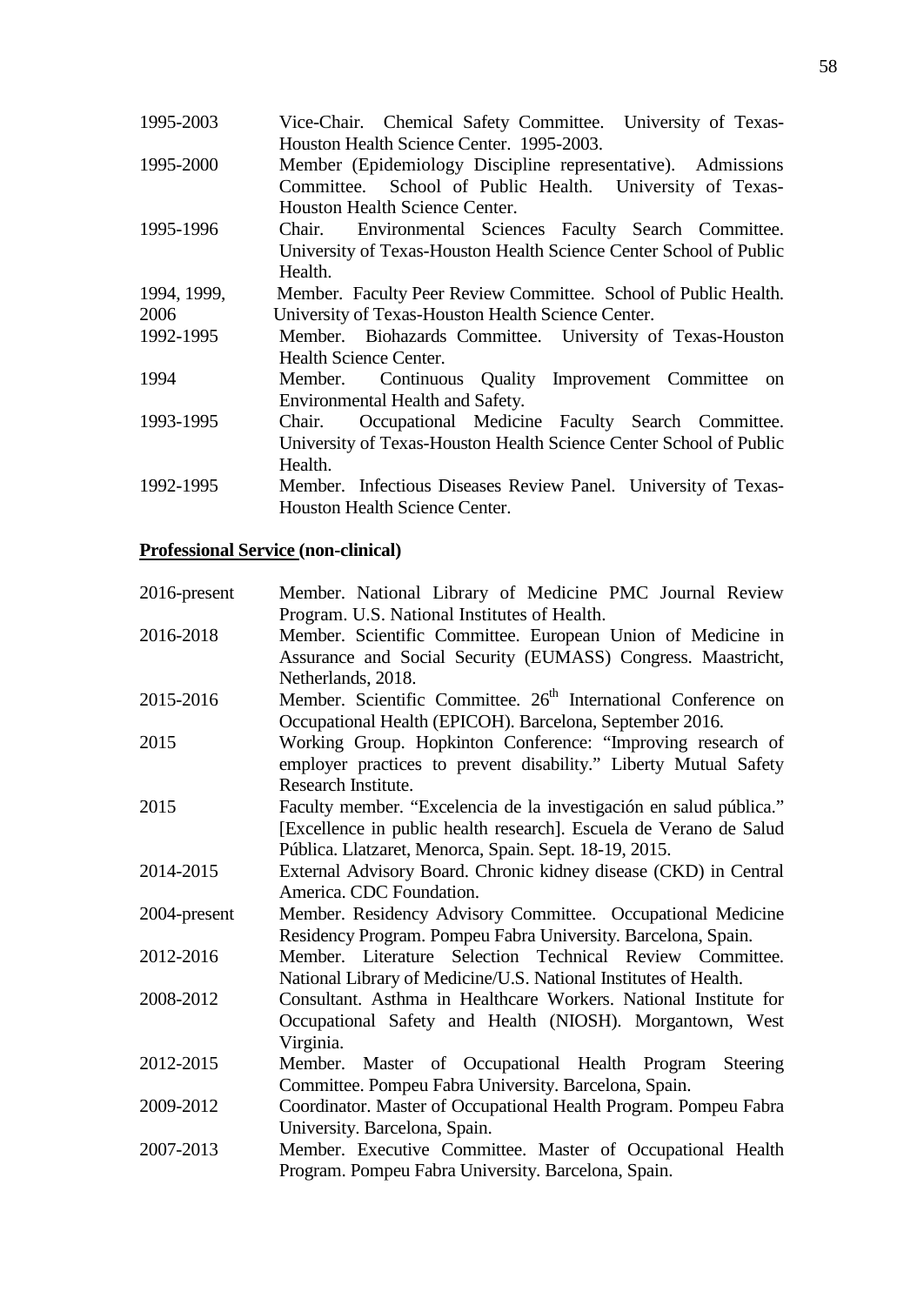| 2008-2012 | Consultant. ATSDR Research Project "Comparison of Direct-Digital<br>and Film Screen Chest Radiographs with Regard to Detecting and<br>Classifying Asbestos-Related Pleural Abnormalities". |
|-----------|--------------------------------------------------------------------------------------------------------------------------------------------------------------------------------------------|
| 2003-2010 |                                                                                                                                                                                            |
|           | Member. Steering Committee. Health Professionals for Clean Air.                                                                                                                            |
| 1997-2012 | Member. Residency Advisory Committee. Occupational Medicine<br>Residency. University of Texas Medical Branch in Galveston.                                                                 |
| 2008-2011 | Member. Scientific Advisory Panel. Mickey Leland National Urban<br>Air Toxics Research Center (NUATRC).                                                                                    |
| 2004-2008 | Member. Literature Selection Technical Review<br>Committee.<br>National Library of Medicine/NIH (Chair: 2007-2008).                                                                        |
| 2004-2008 | Member. Advisory Board. Mothers for Clean Air.                                                                                                                                             |
| 2003-2007 | Member, Steering Committee. Environmental Public Health<br>Tracking Network, City of Houston Department of Health and<br>Human Services.                                                   |
| 1994-2008 | Member. Residency Advisory Committee. General Preventive<br>Medicine and Public Health Residency. Texas Department of<br>Health.                                                           |
| 2005-2006 | Mayor's Task Force for Air Quality Improvement. City of Houston.                                                                                                                           |
| 2003-2006 | Member. Planning Committee for the World Health Organization<br>Network of Collaborating Centres in Occupational Health.                                                                   |
| 1995-2005 | Member. Committee on Occupational Lung Disease.<br>American<br>College of Occupational and Environmental Medicine.                                                                         |
| 2002-2005 | Member. Health, Science and Policy Committee. American College<br>of Chest Physicians.                                                                                                     |
| 2001-2005 | Task Force on Occupational Hazards of Healthcare<br>Co-Chair.<br>World Health Organization Network of Collaborating<br>Workers.                                                            |
| 2004-2005 | Centres in Occupational Health.<br>President. Texas College of Occupational and Environmental<br>Medicine.                                                                                 |
| 2004      | Scientific Program Chair. Annual Meeting of the Texas College of<br>Occupational and Environmental Medicine. May 2004.                                                                     |
| 2003-2004 | President-Elect. Texas College of Occupational and Environmental<br>Medicine.                                                                                                              |
| 2002-2003 | College of Occupational<br>Secretary-Treasurer.<br>Texas<br>and<br><b>Environmental Medicine.</b>                                                                                          |
| 2000-2002 | Board of Directors. Hispanic American Medical Association of<br>Houston.                                                                                                                   |
| 2000-2001 | Community Outreach and Public Health Committee.<br>Chair.<br>Hispanic American Medical Association of Houston.                                                                             |
| 1994      | Technical consultant. NIOSH/CDC. Evaluation and design criteria<br>for antineedlestick safety devices.                                                                                     |
| 1993-2001 | Member. World Health Organization Expert Advisory Panel on<br>Occupational Health.                                                                                                         |
| 1992-1995 | Steering Committee Member. Section on Occupational and<br>Environmental Health. American College of Chest Physicians.                                                                      |
| 1991-1995 | Board of Directors. American Lung Association/San Jacinto Chapter.                                                                                                                         |
| 1991      | Technical consultant on occupational health research methodology.<br>Pan American Health Organization. Maracay, Venezuela.                                                                 |
| 1990-1994 | Member. Committee on Worker's Compensation. Texas Medical<br>Association.                                                                                                                  |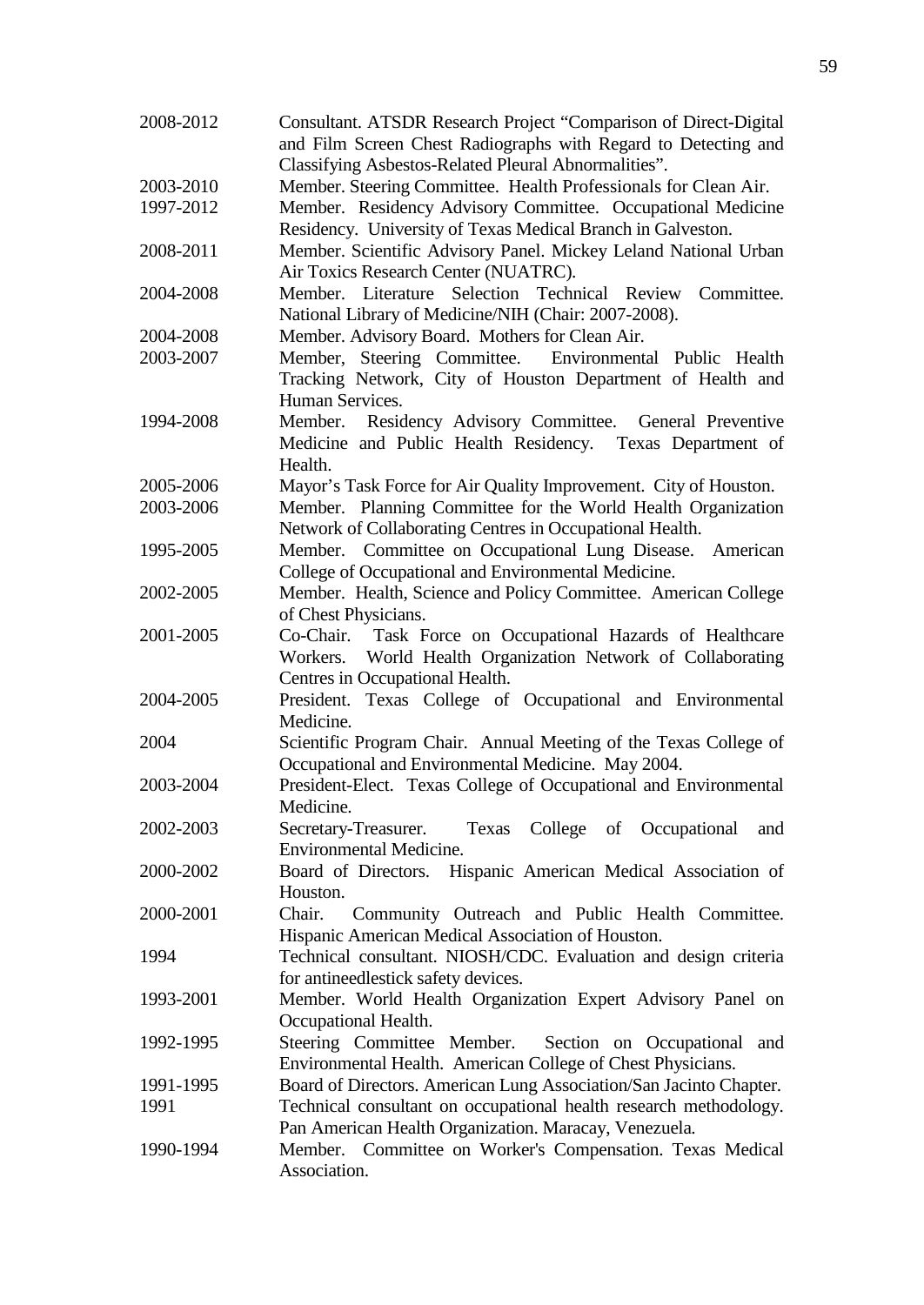| 1989-1993 | Member. Resource Panel on Health, Environmental Effects and     |
|-----------|-----------------------------------------------------------------|
|           | Technology. Texas Air Control Board.                            |
| 1988-1991 | Member. Environmental Health Committee, American Lung           |
|           | Association/San Jacinto Chapter.                                |
| 1987-2002 | Member. Speaker's Bureau. American Lung Association/San Jacinto |
|           | Chapter.                                                        |
| 1986-1991 | Member. Occupational Lung Health Committee. American Lung       |
|           | Association/San Jacinto Chapter.                                |

#### **Service on Editorial Boards/Journal Peer Review**

Archivos de Prevención de Riesgos Laborales (Associate Editor; Editorial Board; Section Editor). Salud de los Trabajadores (International Editorial Board). Revista Mexicana de Salud en El Trabajo (Editorial Board). International Journal of Occupational and Environmental Health (International Editorial Board until 2012; referee). American Journal of Respiratory and Critical Care Medicine (reviewer). Occupational and Environmental Medicine (British Medical Journal group) (reviewer) Salud Pública de México (reviewer) Social Sciences Quarterly (reviewer) CHEST/American College of Chest Physicians (reviewer) Journal of Occupational and Environmental Medicine (reviewer) European Respiratory Journal (reviewer) American Journal of Industrial Medicine (reviewer) Respiratory Medicine (reviewer) BMC Public Health (reviewer) American Journal of Epidemiology (reviewer) Molecular Carcinogenesis (reviewer) Journal of Epidemiology and Community Health (reviewer) Cancer (reviewer) Annals of Family Medicine (reviewer) Gaceta Sanitaria (reviewer) BMC Medical Education (reviewer) PLoS ONE (reviewer) Actas Españolas de Psiquiatría

#### **Study Sections and Other Peer Reviews**

| 2014-present | Evaluator. Agencia Nacional de Evaluación y Prospectiva. Spanish |
|--------------|------------------------------------------------------------------|
|              | Ministry of Economy and Competitiveness.                         |
| 2012-present | Abstract evaluator. Annual Scientific Meeting of the American    |
|              | Thoracic Society.                                                |
| 2012         | Peer reviewer. NIOSH Review of the History of the Education and  |
|              | <b>Research Centers.</b>                                         |
| 2011         | Member. Scientific Program Committee. International Society for  |
|              | Environmental Epidemiology. Barcelona, Spain. September 13-16,   |
|              | 2011.                                                            |
| 2011         | Reviewer. British Medical Research Council.                      |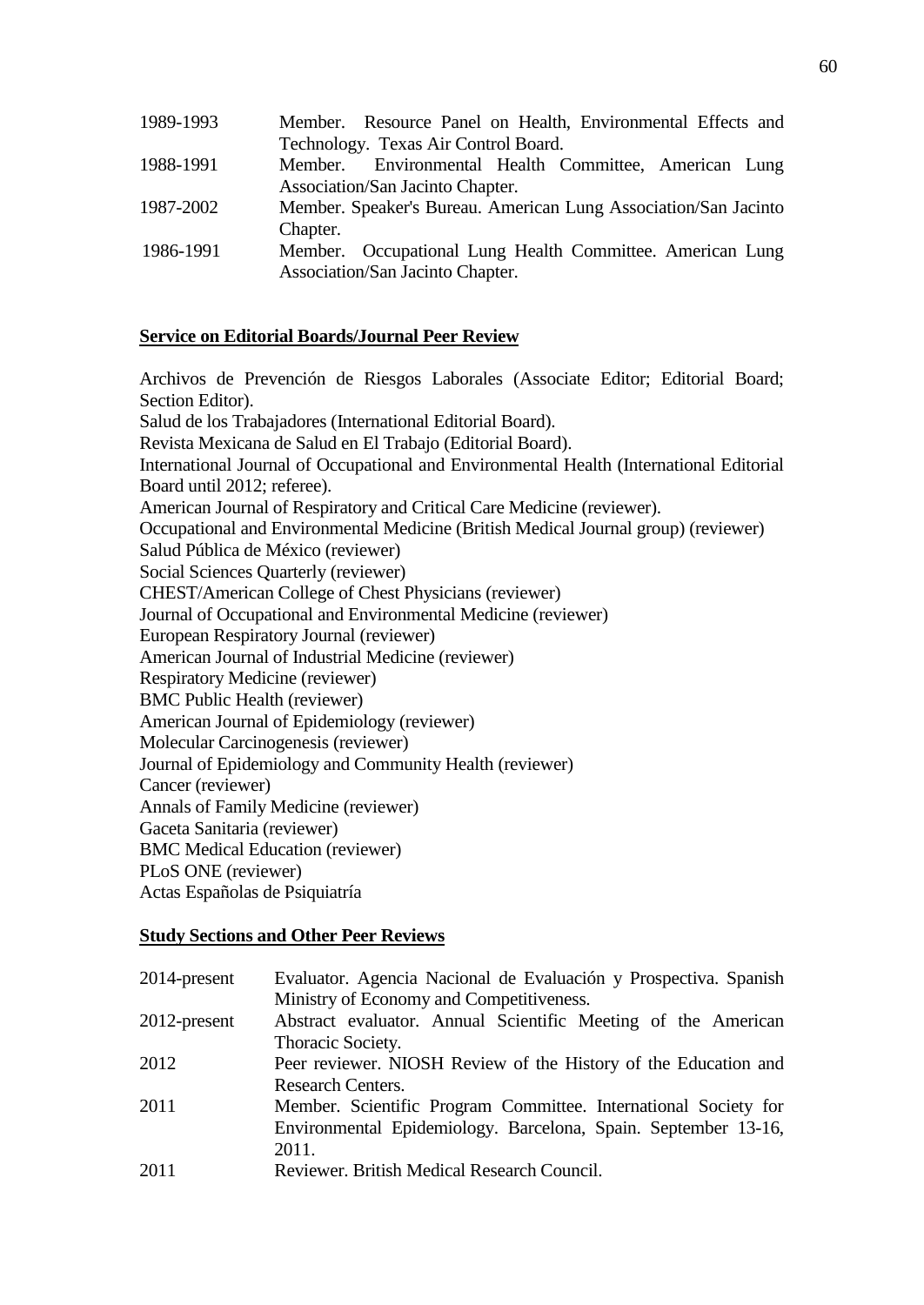| 2011      | NIOSH Special Panel Review.                                          |
|-----------|----------------------------------------------------------------------|
| 2011      | Member. Review Committee. National Research Council of the           |
|           | National Academies. EPA Draft IRIS Assessment of Formaldehyde.       |
| 2009-2012 | External collaborator. Literature Selection Technical Review         |
|           | Committee. National Library of Medicine. U.S. National Institutes of |
|           | Health.                                                              |
| 2009      | University of Texas at El Paso Hispanic Health Disparities Training  |
|           | Grant. Research and Education Core.                                  |
| 2006      | El Paso del Norte Foundation.                                        |
| 2006      | <b>CDC/NIOSH Training Program Grants.</b>                            |
| 2005      | El Paso del Norte Foundation.                                        |
| 2004      | NIEHS/NIH Ad Hoc Study Section.                                      |
| 2003      | CDC/NIOSH Ad Hoc Study Section (chair).                              |
| 2003      | Center for Border Health Research.                                   |
| 2003      | CDC/NIOSH Ad Hoc Study Section.                                      |
| 2002      | CDC/NIOSH Ad Hoc Study Section (chair).                              |
| 2001      | El Paso del Norte Foundation.                                        |
| 2001      | CDC/NIOSH Ad Hoc Study Section.                                      |
| 2000      | CDC/NIOSH Ad Hoc Study Section.                                      |
| 2000      | American Institute of Biological Sciences, Scientific Peer Advisory  |
|           | and Review Services.                                                 |
| 1999      | NIH/NIEHS Ad Hoc Study Section.                                      |
| 1999      | CDC/NIOSH NORA Ad Hoc Study Section.                                 |
| 1997      | NIOSH Special Emphasis Panel on Training Programs and Education      |
|           | and Research Centers.                                                |
| 1996      | CDC/NIOSH Ad Hoc Study Section.                                      |
| 1995      | CDC/NIOSH Ad Hoc Study Section.                                      |
| 1994-2001 | Texas Workers' Compensation Insurance Fund.                          |
| 1992-2001 | NIOSH Training Programs and Education and Research Centers.          |

## **Professional Society Memberships**

| Col.legi Oficial de Metges de Barcelona (Spain).               |
|----------------------------------------------------------------|
| Sociedad Española de Epidemiología.                            |
| American Medical Association.                                  |
| American College of Occupational and Environmental Medicine.   |
| Texas College of Occupational and Environmental Medicine.      |
| Harris County Medical Society.                                 |
| <b>Texas Medical Association.</b>                              |
| American Thoracic Society.                                     |
| American College of Chest Physicians                           |
| Societat Catalana d'Seguretat i Medicina del Treball (Honorary |
| Member)                                                        |
| International Commission on Occupational Health/EPICOH.        |
| European Respiratory Society.                                  |
| Hispanic American Medical Association of Houston.              |
| Society of Occupational and Environmental Health.              |
| Association of Hospital Employee Health Programs.              |
| American Public Health Association.                            |
|                                                                |